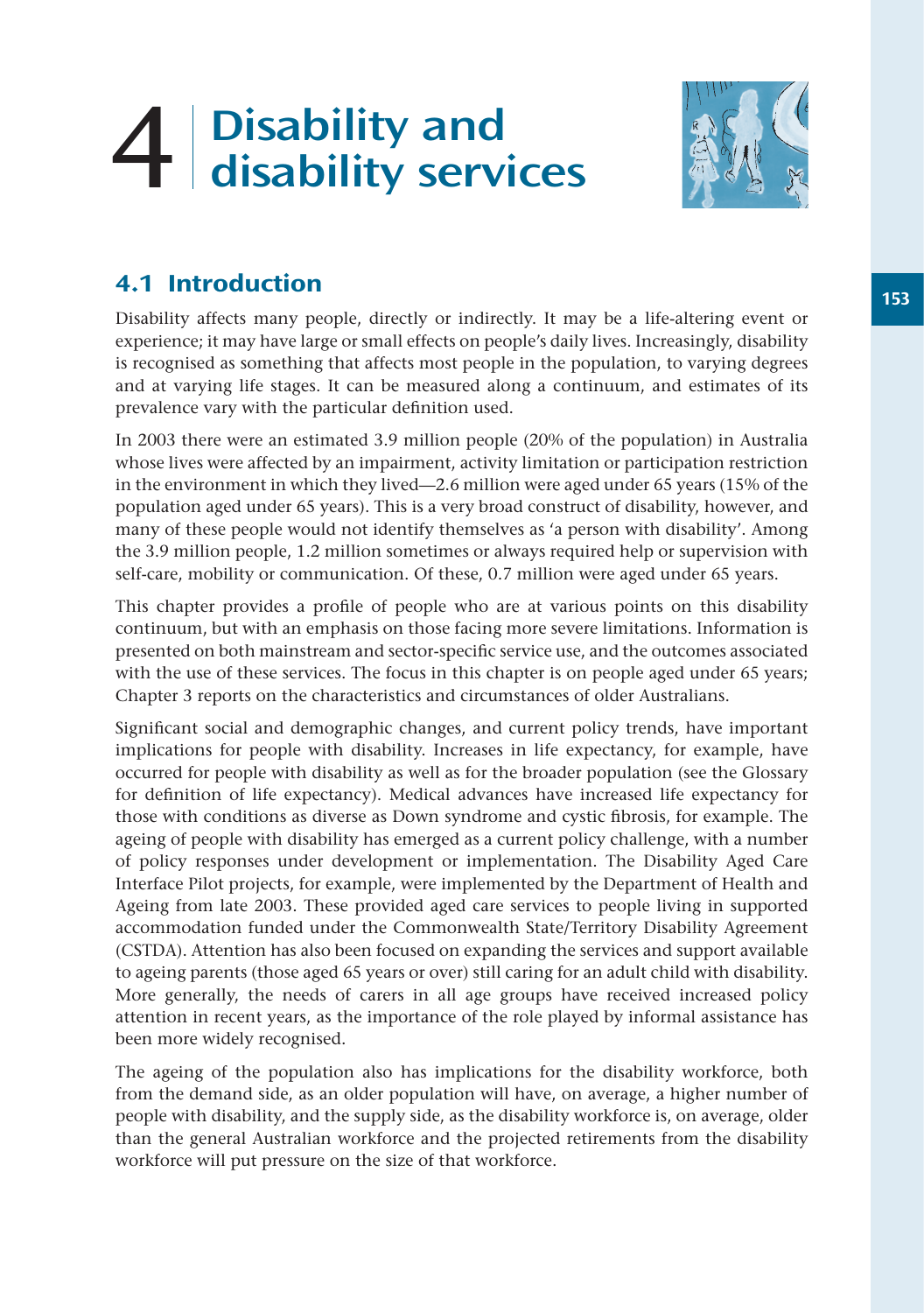A policy reform of relevance to people with disability is the emphasis on promoting workforce participation among groups with lower levels of participation, including the long-term unemployed, single parents, mature age workers and people with disability. The Welfare to Work initiative of the Australian Government was introduced from 1 July 2006. Its policy changes include the provision of extra employment services for people with disability to increase their participation in the workforce.

Another important issue in the disability services sector concerns the respective roles of sector-specific and 'generic' or 'mainstream' services; these latter terms are used to refer to services, such as the Pharmaceutical Benefits Scheme or hospital services, which are accessible by all persons regardless of their level of disability. The third CSTDA for funding specialist disability services was scheduled to expire on 30 June 2007, but it has been extended while a fourth agreement is negotiated by the Australian Government and the state and territory governments. Issues recommended for consideration by the Senate Standing Committee on Community Affairs (2007) report *Funding and operation of the Commonwealth State/Territory Disability Agreement* concerned the unmet need for accommodation services and support, the development of appropriate outcomes measures and the further development of disability data in Australia.

Disability is a characteristic that goes beyond the individual; it relates to the way in which the individual functions in his or her society and as such is crucially influenced by environmental factors. The International Classification of Functioning, Disability and Health (ICF) recognises that the components of functioning and disability—body functions and structures, activities and participation—reflect an interaction between health conditions and the person's environment (Figure 4.1). This important conceptual framework underpins much Australian data.

Section 4.2 of this chapter gives an overview of disability in the Australian population, including a brief discussion of the main types of disabling conditions and activity limitations experienced by people with disability, and the effects on disability prevalence of recent gains in life expectancy in the Australian population (see the Glossary for definition of life expectancy). Data on services and assistance for people living with disability are presented

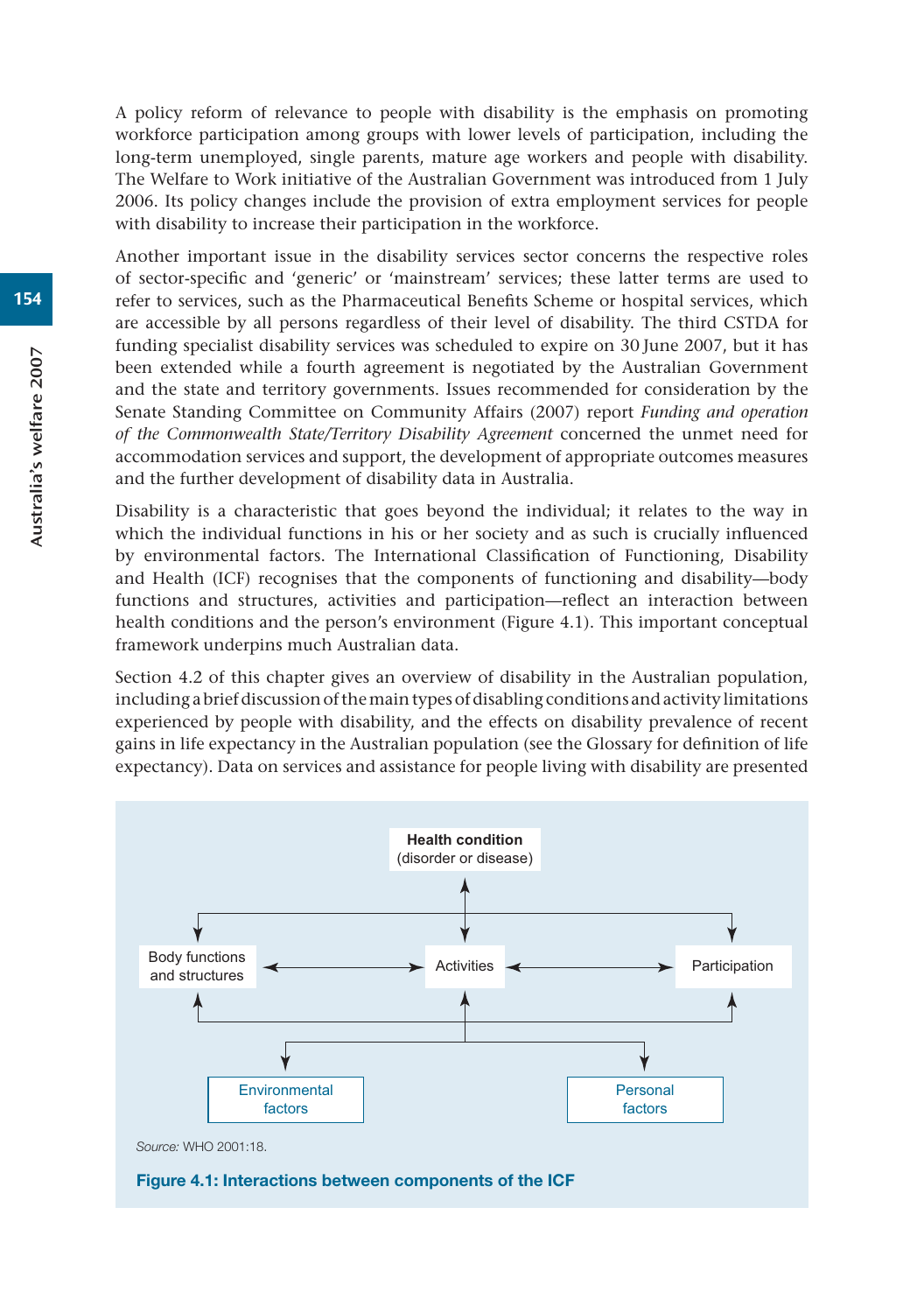in Section 4.3 while Section 4.4 presents estimates of unmet demand for disability support services and a discussion of broad status indicators relating to a person's quality of life and participation in various life areas. The focus is mainly on trends in three major life areas community living, employment and school attendance—based on analyses of data from five consecutive disability surveys. Section 4.5 summarises and concludes the chapter.

#### Box 4.1: Human rights and ethics

Most modern disability policies are based on a human rights philosophy, and encapsulate the basic principle that people with disability should have the same basic rights and opportunities as other members of society (see, for example, UN 1994).

In March 2007, Australia was among the first of around 80 nations to sign the United Nations Convention (treaty) on the Rights of Persons with Disabilities (HREOC 2007a). The stated purpose of the convention is to 'promote, protect and ensure the full and equal enjoyment of human rights and fundamental freedoms, for all persons with disability, and to promote respect for their inherent dignity' (UN 2007). Australian delegates from government, the disability sector and the Human Rights and Equal Opportunity Commission (HREOC) were involved in the development of the convention. The Australian Government is currently undertaking the process of discussing the convention to decide whether it should be ratified (Downer et al. 2007).

# 4.2 Disability in the Australian population

This section presents an overview of the patterns of prevalence of disability and need for assistance in the Australian population. The effects of population changes on disability prevalence and growth in need for assistance are reviewed. Disabilities among children and Aboriginal and Torres Strait Islander people are also discussed. Chapter 3 includes discussions about disabilities among older Australians.

#### Disability status

'Disability' is defined by Australian Bureau of Statistics (ABS), Survey of Disability, Ageing and Carers (SDAC) as having one or more of 17 impairments, activity limitations or participation restrictions that have lasted, or are likely to last, for at least 6 months and that restrict everyday activities (ABS 2004). Estimates of the prevalence of disability, based on the most recent ABS SDAC conducted in 2003, reported 3.9 million people with disability (20% of the Australian population). Of these, approximately 2.6 million people were aged under 65 years (15% of the population in that age range) (Figure 4.2, Table 4.1, Table A4.1).

Of the 3.9 million people with disability, 1.2 million (6.3% of the population) had a severe or profound core activity limitation, meaning that they sometimes or always needed personal assistance or supervision with one or more core activities, including selfcare, mobility and communication. Among these people, 677,700 were aged under 65 (3.9% of the population aged under 65), of whom 342,800 were male (51%) and 334,900 were female (AIHW 2005a:Table A5.1). In this chapter, 'a severe or profound core activity limitation' is sometimes abbreviated to 'a severe or profound limitation' (see the Glossary for definition of 'core activity').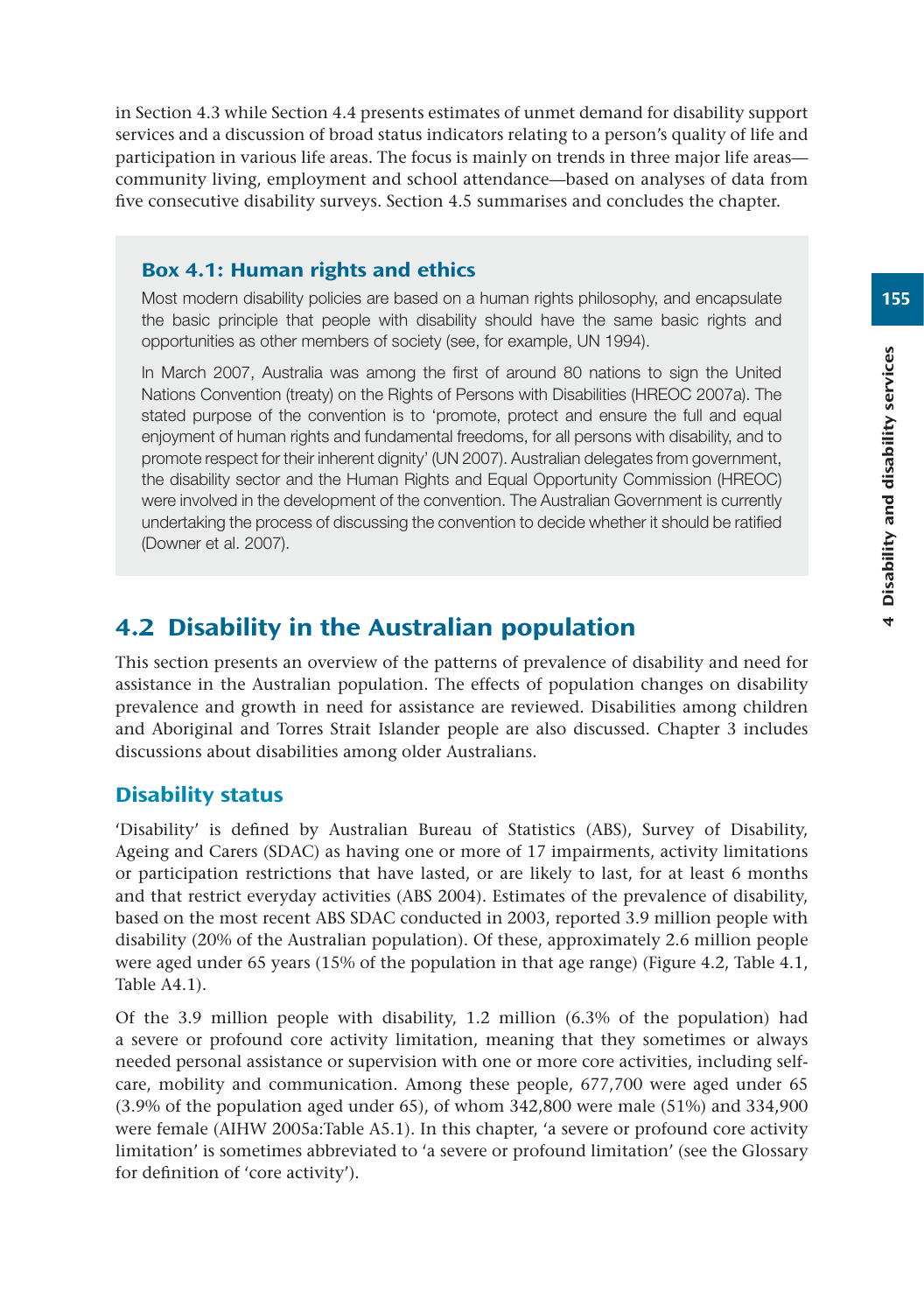

Although the likelihood of disability generally increases with age, it can also reflect people's life cycle, their changing environments and the risks they encounter. Focusing on the age-specific prevalence rates of a severe or profound limitation, the peak in early childhood and school years may reflect the effects of early intervention services and the school environment on the identification of disability. The prevalence rates were lower among adolescents than children (4.3%), and remained at a rate just under 2.5% among people in their 20s and early 30s (AIHW 2005a:Figure 5.3, Table A5.2). This may be, to some extent, related to a change in the survey collection method—from parental reporting for children under 15 years of age to self-reporting for those aged 15 years or over (with parental permission for those aged 15 to 17 years (also see the section 'Children with disability').

Young adulthood may see the onset of psychiatric disabilities. From age 35, disability prevalence rates increase with age, as risk of injury, including work-related injuries, becomes relatively high. Late working age years may also see the onset of musculoskeletal and other conditions such as arthritis and heart disease associated with physical disabilities.

In the older ages, limitations in functioning are more likely to be associated with diseases and long-term conditions such as cardiovascular diseases, cancers, dementia, and hearing and vision impairments (AIHW 2005a).

States with a relatively higher proportion of older people, such as South Australia and Tasmania, tended to have higher prevalence rates of disability and severe or profound limitation than the national average. The Australian Capital Territory has a younger population age structure and correspondingly relatively low disability prevalence rates (Table 4.1).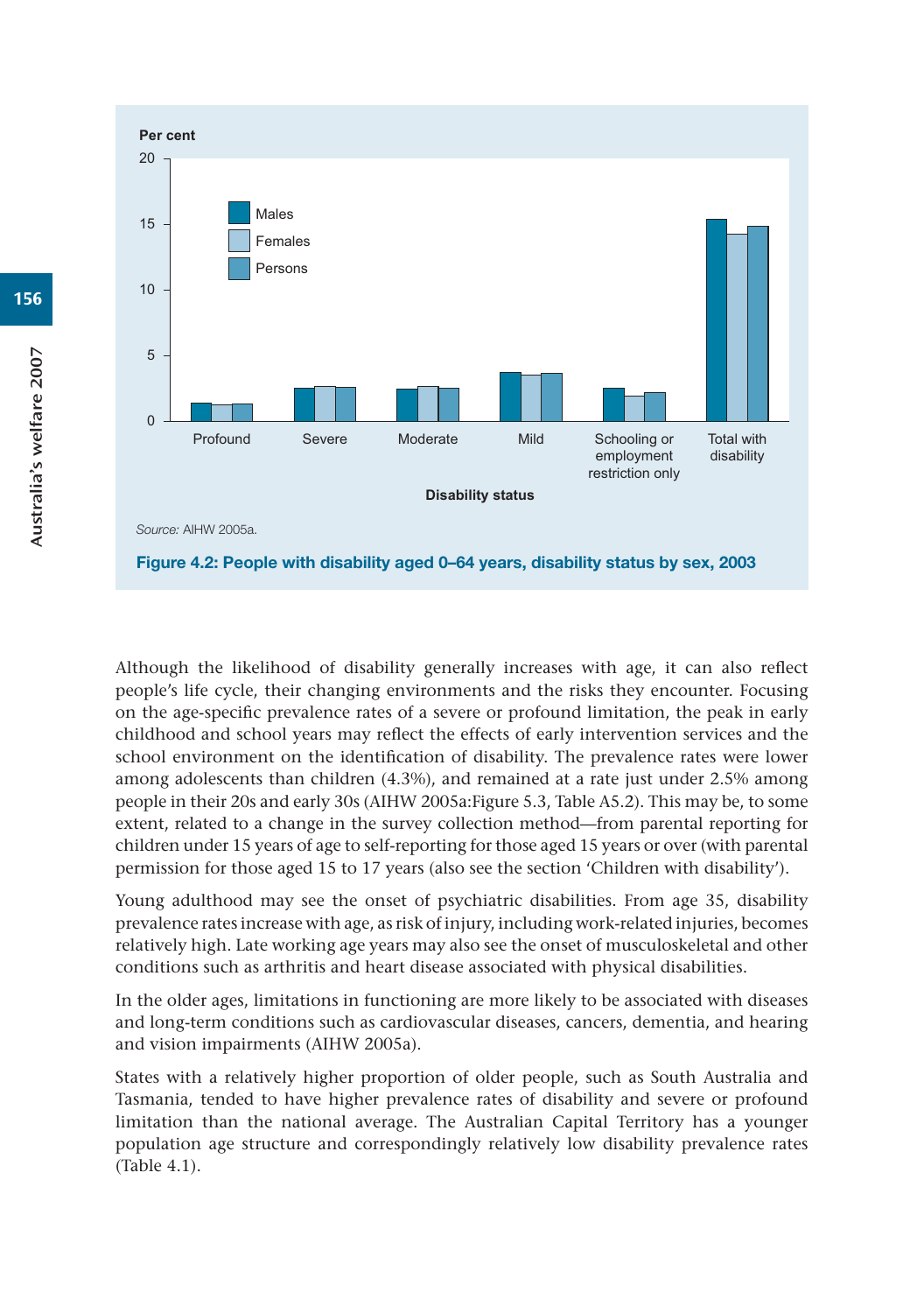|                                                          | <b>NSW</b> | <b>Vic</b> | Qld     | <b>WA</b> | <b>SA</b> | Tas   | <b>ACT</b> | Australia <sup>(a)</sup> |
|----------------------------------------------------------|------------|------------|---------|-----------|-----------|-------|------------|--------------------------|
| 0-64 years                                               |            |            |         |           |           |       |            |                          |
| Profound                                                 | 1.2        | 1.5        | 1.5     | 1.5       | 1.3       | 1.5   | $*0.7$     | 1.4                      |
| Severe                                                   | 2.0        | 2.8        | 3.2     | 2.6       | 3.1       | 3.8   | 1.9        | 2.6                      |
| Moderate                                                 | 1.9        | 2.3        | 3.4     | 3.0       | 3.0       | 4.2   | 1.4        | 2.5                      |
| Mild                                                     | 3.7        | 3.4        | 3.5     | 4.0       | 4.3       | 3.6   | 2.7        | 3.6                      |
| Schooling or<br>employment restriction<br>only           | 1.6        | 2.3        | 2.6     | 2.6       | 3.4       | 2.5   | 2.0        | 2.2                      |
| Total with profound or<br>severe                         | 3.2        | 4.2        | 4.6     | 4.0       | 4.5       | 5.4   | 2.6        | 3.9                      |
| Total with profound or<br>severe adjusted <sup>(b)</sup> | 3.2        | 4.2        | 4.6     | 4.1       | 4.4       | 5.2   | 2.7        | $\cdot$ .                |
| Total with disability                                    | 12.7       | 14.7       | 17.1    | 16.2      | 18.0      | 18.2  | 11.3       | 14.8                     |
| <b>Total with disability</b><br>adjusted <sup>(b)</sup>  | 12.6       | 14.7       | 17.0    | 16.3      | 17.6      | 17.8  | 11.6       | . .                      |
| Total population ('000)                                  | 5.740.2    | 4.348.4    | 3,267.2 | 1,730.1   | 1,299.9   | 406.6 | 289.6      | 17,222.5                 |
|                                                          |            |            |         |           |           |       |            |                          |
| All ages                                                 |            |            |         |           |           |       |            |                          |
| Profound                                                 | 2.9        | 3.2        | 3.3     | 2.7       | 3.1       | 3.2   | 1.5        | 3.0                      |
| Severe                                                   | 2.6        | 3.4        | 4.0     | 3.1       | 3.9       | 4.5   | 2.7        | 3.3                      |
| Moderate                                                 | 2.9        | 3.4        | 4.5     | 4.1       | 4.0       | 4.7   | 1.7        | 3.5                      |
| Mild                                                     | 5.4        | 5.3        | 4.8     | 5.4       | 6.8       | 5.7   | 3.7        | 5.4                      |
| Schooling or<br>employment restriction<br>only           | 1.4        | 2.0        | 2.3     | 2.4       | 2.9       | 2.2   | 1.8        | 1.9                      |
| Total with profound or<br>severe                         | 5.5        | 6.6        | 7.3     | 5.9       | 7.0       | 7.8   | 4.1        | 6.3                      |
| Total with profound or<br>severe adjusted <sup>(b)</sup> | 5.5        | 6.5        | 7.5     | 6.2       | 6.4       | 7.3   | 4.8        | $\ddot{\phantom{0}}$     |
| Total with disability                                    | 17.9       | 20.1       | 22.2    | 20.6      | 23.8      | 23.6  | 14.2       | 20.0                     |
| <b>Total with disability</b><br>adjusted <sup>(b)</sup>  | 17.7       | 20.0       | 22.5    | 21.5      | 22.5      | 22.6  | 15.7       | . .                      |
| Total population ('000)                                  | 6,597.8    | 4,999.3    | 3,712.6 | 1,947.7   | 1,523.8   | 472.9 | 318.7      | 19,719.3                 |

#### **Table 4.1: People with disability, by severity of core activity limitation, as a proportion of**  the state/territory or Australian population of that age<sup>(a)</sup>, 2003 (per cent)

(a) Estimates for Northern Territory (NT) were included in total Australia. The survey sample in the NT was reduced to a level such that the NT records contributed appropriately to national estimates but could not support reliable estimates for the NT (ABS 2004:58).

(b) Adjusted percentages were calculated using the age- and sex-specific rates for the Australian population at 30 June 2003.

(c) The estimates of disability are based on the confidentialised unit record file (CURF) of the ABS 2003 Survey of Disability, Ageing and Carers. To protect confidentiality, some children's records and any households that were identifiable have been dropped from the CURF. Therefore, the estimates based on the CURF do not exactly match those of ABS published reports. CURF estimates are used throughout the chapter for internal consistency.

*Source:* Table A4.1.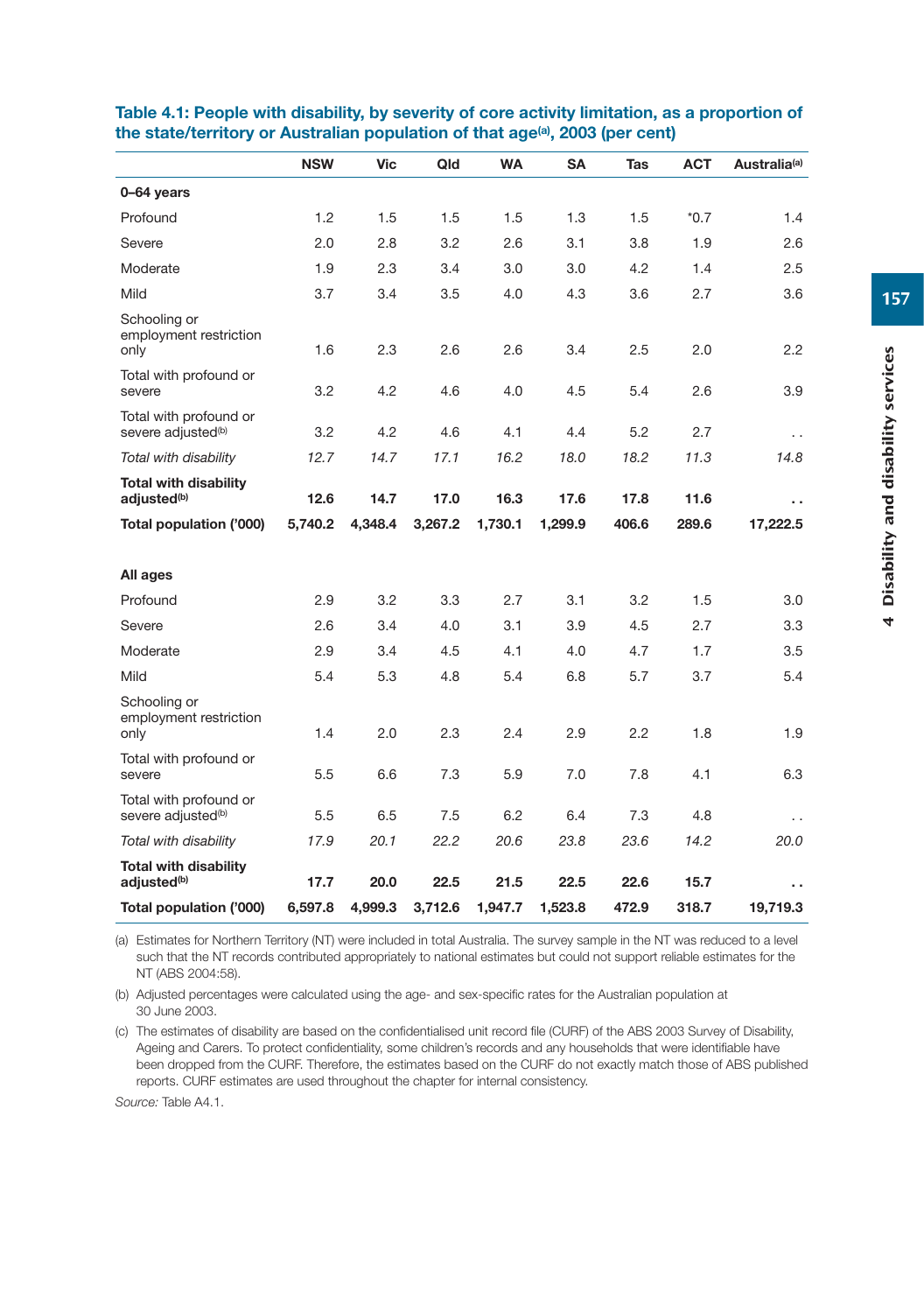#### Disability groups

In Australia, disabilities are often classified into groups that provide a broad categorisation of disabilities based not only on underlying long-term health conditions and impairments but also on activity limitations and participation restrictions (AIHW 2003a). Disability groups are generally recognised in the disability field and in legislative and administrative contexts in Australia such as the CSTDA. Prevalence estimates of disability groups vary with the scope and level of disability under consideration. The last volume of this report presented four sets of prevalence estimates of disability groups using four approaches, to provide a spectrum of estimates that may suit different applications (Box 4.2; AIHW 2005a:Table 5.2).

#### Box 4.2: Four sets of prevalence estimates of disability groups

All the estimates start with the base 'disability' population defined by the SDAC. The four types of estimates differ in terms of their use of SDAC information about impairment, main disabling condition, all disabling conditions, activity limitations and participation restriction, as well as need for assistance with core activities.

Estimates based on reported **main disabling condition** related to conditions that were identified by the survey respondents as causing the most problems.

The remaining three sets of estimates are based on all disabling conditions and are in diminishing size, corresponding to increasingly restrictive definitions of the group according to severity, need for assistance, activity limitation or participation restriction. The estimates based on **all disabling conditions** are the most inclusive of the four sets of estimation. These estimates include all reported disabling conditions, whether or not they are main disabling conditions.

The approach using data on **all disabling conditions plus activity limitations and participation restrictions** relies on multidimensional survey information. The estimates from the previous approach are now narrowed down by applying a 'filter'—only people who have reported activity limitations or participation restrictions in one or more activities of daily or social life are retained in the group.

The approach using data on **all disabling conditions plus a severe or profound core activity limitation** is similar to the previous approach except that a more exclusive 'filter' is used to select only people who reported a severe or profound core activity limitation (refer to the Glossary for definitions of 'main disabling condition' and 'core activity').

*Sources:* AIHW 2003a, 2005a.

Considering the estimates based on all disabling conditions, with a focus on people aged under 65 years, physical/diverse disability was the most commonly reported disability. Physical/diverse disability is associated with the presence of an impairment that may have diverse effects within and among individuals, including effects on physical activities such as mobility. The next most commonly reported disabilities were sensory/speech disability and psychiatric disability (Table 4.2). Males reported higher prevalence of intellectual, sensory/speech and acquired brain injury-(ABI) related disabilities than females.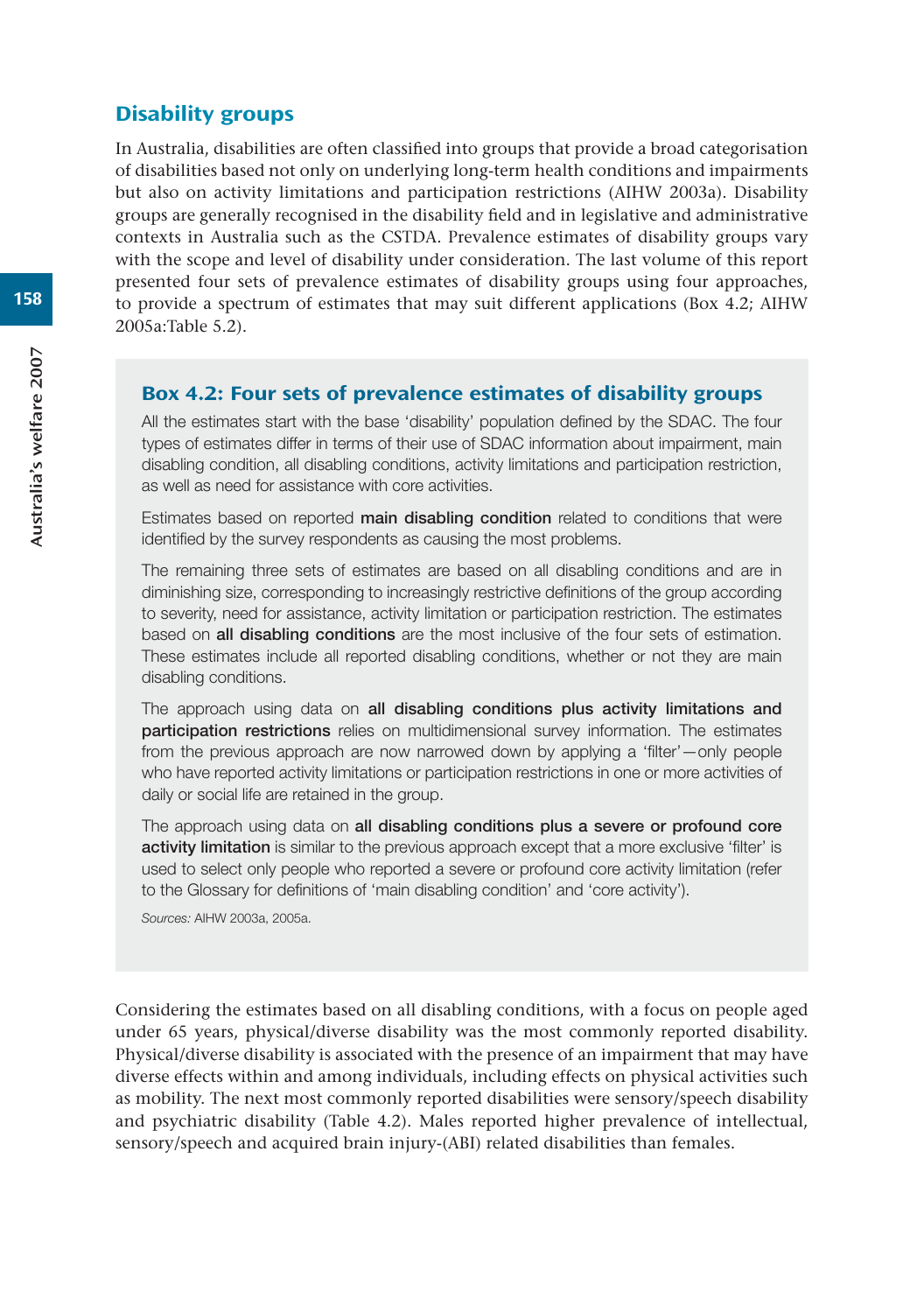|                                                                                  | Persons aged under 65 years |             |                        |             |                        |             |                        |             |  |  |  |
|----------------------------------------------------------------------------------|-----------------------------|-------------|------------------------|-------------|------------------------|-------------|------------------------|-------------|--|--|--|
|                                                                                  | <b>Males</b>                |             | Female                 |             | <b>Persons</b>         |             |                        | All persons |  |  |  |
|                                                                                  | <b>Number</b><br>(000)      | Per<br>cent | <b>Number</b><br>(000) | Per<br>cent | <b>Number</b><br>(000) | Per<br>cent | <b>Number</b><br>(000) | Per<br>cent |  |  |  |
| All disabling conditions                                                         |                             |             |                        |             |                        |             |                        |             |  |  |  |
| Intellectual                                                                     | 279.3                       | 3.2         | 157.0                  | 1.8         | 436.2                  | 2.5         | 588.7                  | 3.0         |  |  |  |
| Psychiatric                                                                      | 346.9                       | 4.0         | 375.2                  | 4.4         | 722.1                  | 4.2         | 1,017.9                | 5.2         |  |  |  |
| Sensory/speech                                                                   | 465.3                       | 5.3         | 262.9                  | 3.1         | 728.3                  | 4.2         | 1,496.3                | 7.6         |  |  |  |
| Acquired brain<br>injury <sup>(a)</sup>                                          | 216.3                       | 2.5         | 101.1                  | 1.2         | 317.4                  | 1.8         | 438.3                  | 2.2         |  |  |  |
| Physical/diverse                                                                 | 1,022.4                     | 11.8        | 1,021.0                | 12.0        | 2,043.4                | 11.9        | 3,350.6                | 17.0        |  |  |  |
| All disabling conditions and activity limitations and participation restrictions |                             |             |                        |             |                        |             |                        |             |  |  |  |
| Intellectual                                                                     | 276.1                       | 3.2         | 155.9                  | 1.8         | 432.0                  | 2.5         | 584.5                  | 3.0         |  |  |  |
| Psychiatric                                                                      | 345.8                       | 4.0         | 374.1                  | 4.4         | 720.0                  | 4.2         | 1.015.8                | 5.2         |  |  |  |
| Sensory/speech                                                                   | 454.8                       | 5.2         | 258.4                  | 3.0         | 713.2                  | 4.1         | 1,481.2                | 7.5         |  |  |  |
| Acquired brain<br>injury <sup>(a)</sup>                                          | 211.6                       | 2.4         | 100.2                  | 1.2         | 311.8                  | 1.8         | 432.7                  | 2.2         |  |  |  |
| Physical/diverse                                                                 | 996.8                       | 11.5        | 998.5                  | 11.7        | 1,995.3                | 11.6        | 3,302.6                | 16.7        |  |  |  |
| All disabling conditions and profound or severe core activity limitations        |                             |             |                        |             |                        |             |                        |             |  |  |  |
| Intellectual                                                                     | 134.4                       | 1.5         | 80.6                   | 0.9         | 215.1                  | 1.2         | 351.0                  | 1.8         |  |  |  |
| Psychiatric                                                                      | 132.4                       | 1.5         | 145.4                  | 1.7         | 277.7                  | 1.6         | 492.8                  | $2.5\,$     |  |  |  |
| Sensory/speech                                                                   | 158.2                       | 1.8         | 96.5                   | 1.1         | 254.7                  | 1.5         | 579.8                  | 2.9         |  |  |  |
| Acquired brain<br>injury <sup>(a)</sup>                                          | 62.2                        | 0.7         | 37.8                   | 0.4         | 99.9                   | 0.6         | 157.5                  | 0.8         |  |  |  |
| Physical/diverse                                                                 | 239.6                       | 2.8         | 273.0                  | 3.2         | 512.6                  | 3.0         | 1,051.1                | 5.3         |  |  |  |
| Main disabling condition                                                         |                             |             |                        |             |                        |             |                        |             |  |  |  |
| Intellectual                                                                     | 116.2                       | 1.3         | 46.5                   | 0.5         | 162.7                  | 0.9         | 165.7                  | 0.8         |  |  |  |
| Psychiatric                                                                      | 160.7                       | 1.8         | 165.4                  | 1.9         | 326.0                  | 1.9         | 432.2                  | 2.2         |  |  |  |
| Sensory/speech                                                                   | 154.7                       | 1.8         | 92.4                   | 1.1         | 247.1                  | 1.4         | 412.3                  | 2.1         |  |  |  |
| Acquired brain<br>injury <sup>(a)</sup>                                          | 20.5                        | 0.2         | $*6.8$                 | $*0.1$      | 27.3                   | 0.2         | 28.7                   | 0.1         |  |  |  |
| Physical/diverse                                                                 | 888.0                       | 10.2        | 904.8                  | 10.6        | 1,792.8                | 10.4        | 2,907.4                | 14.7        |  |  |  |
| <b>Total with disability</b>                                                     | 1,340.1                     | 15.4        | 1,215.9                | 14.3        | 2,556                  | 14.8        | 3,946.4                | 20.0        |  |  |  |
| <b>Total population</b>                                                          | 8,697.8                     | .,          | 8,524.7                | .,          | 17,222.5               | . .         | 19,719.3               | ò,          |  |  |  |

#### **Table 4.2: Estimates of main disability groups in Australia, 2003**

(a) Acquired brain injury is included in 'physical/diverse' when only four main disability groups are being considered (see AIHW 2005a: Box 5.3).

*Source:* AIHW analysis of ABS 2003 Survey of Disability, Ageing and Carers confidentialised unit record file.

The prevalence estimates of particular disability groups are more likely to be underestimated if main conditions only are considered, since people with multiple conditions are counted only once, according to the main condition. Figure 4.3 compares the prevalence of the five main disability groups according to whether they were reported as the main disabling condition or among a number of disabling conditions (see the Glossary for definition of main disabling condition). The differences in prevalence estimates reflect the occurrence of multiple conditions among people with disability, especially those with an ABI or a sensory disability.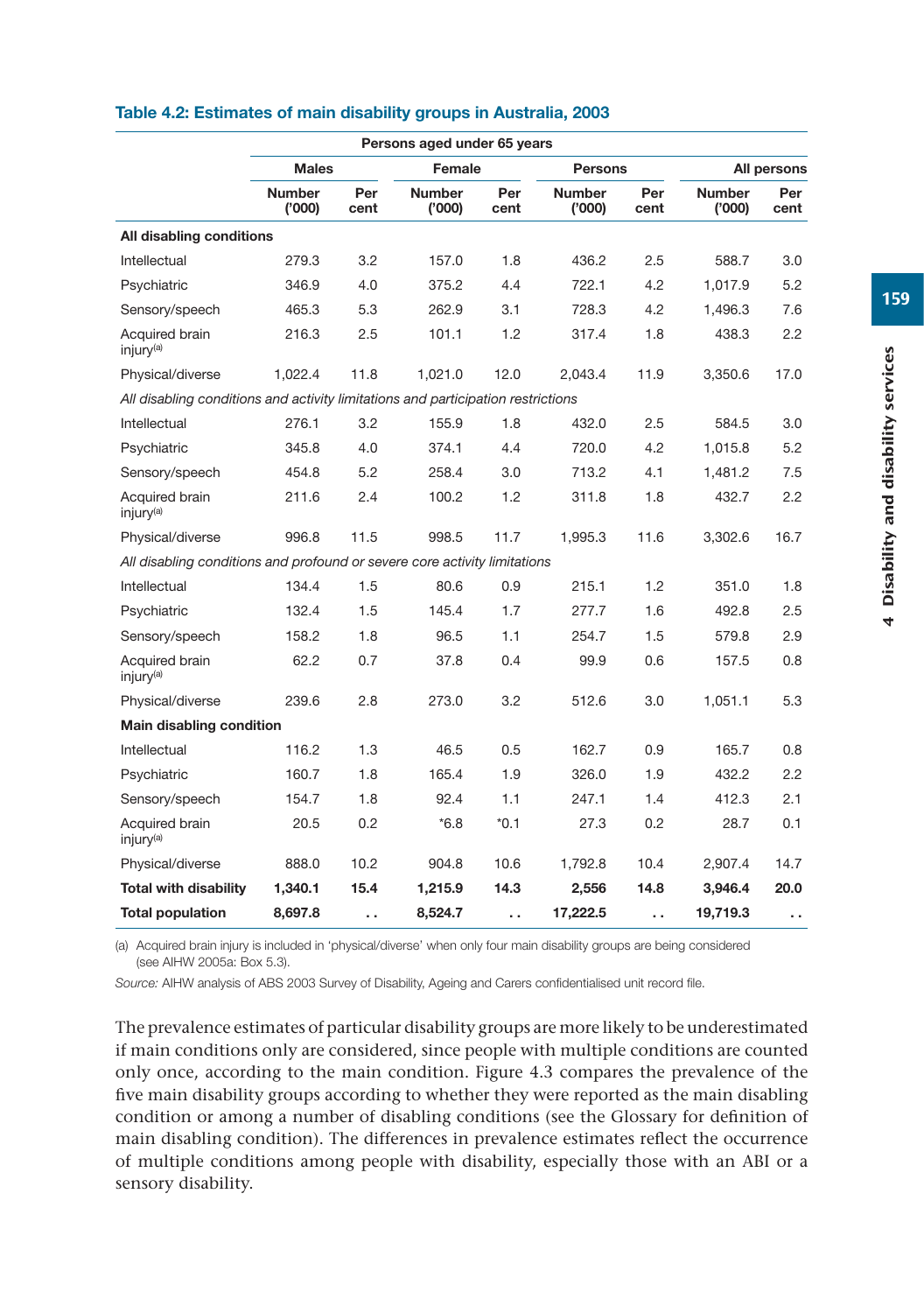

For example, estimate based on ABI as one of all disabling conditions and that based on ABI as the main disabling condition reflects high rates of comorbidity and multiple disabilities among people with ABI-related disabilities, and the complex causes and effects of ABI (refer to the Glossary for definitions). More than four-fifths (85%) of people with ABIrelated disabilities, defined by all reported disabling conditions, also had physical/diverse disability, about 47% had sensory/speech disability, 40% had a psychiatric disability, and 26% had an intellectual disability (Figure 4.4). (See AIHW 2007a for more analyses on people with an ABI-related disability).

#### People with incontinence-related disability

In 2003, of almost four million people with disability, 284,500 (1.4% of the population) experienced severe incontinence, that is, they always or sometimes needed assistance with bladder or bowel control and/or used continence aids. A further 320,400 people with disability (1.6% of the population) reported having difficulty with managing their bladder or bowel control but did not need assistance (AIHW 2006a:Chapter 4).

# Activities with which assistance is needed

In 2003, 1.1 million people (5.3% of Australians) with a severe or profound limitation living in households reported need for assistance with at least one of 10 specific activities (including core activities and non-core activities) (Table 4.3). Of these, 649,500 people were aged under 65 years (3.8% of that age group) and 405,100 people were aged 65 years or more (16% of that age group). Around 243,500 people aged under 65 years (37% of people aged under 65 years with a severe or profound limitation) needed assistance with two or three core activities (AIHW 2005a:Table 5.4).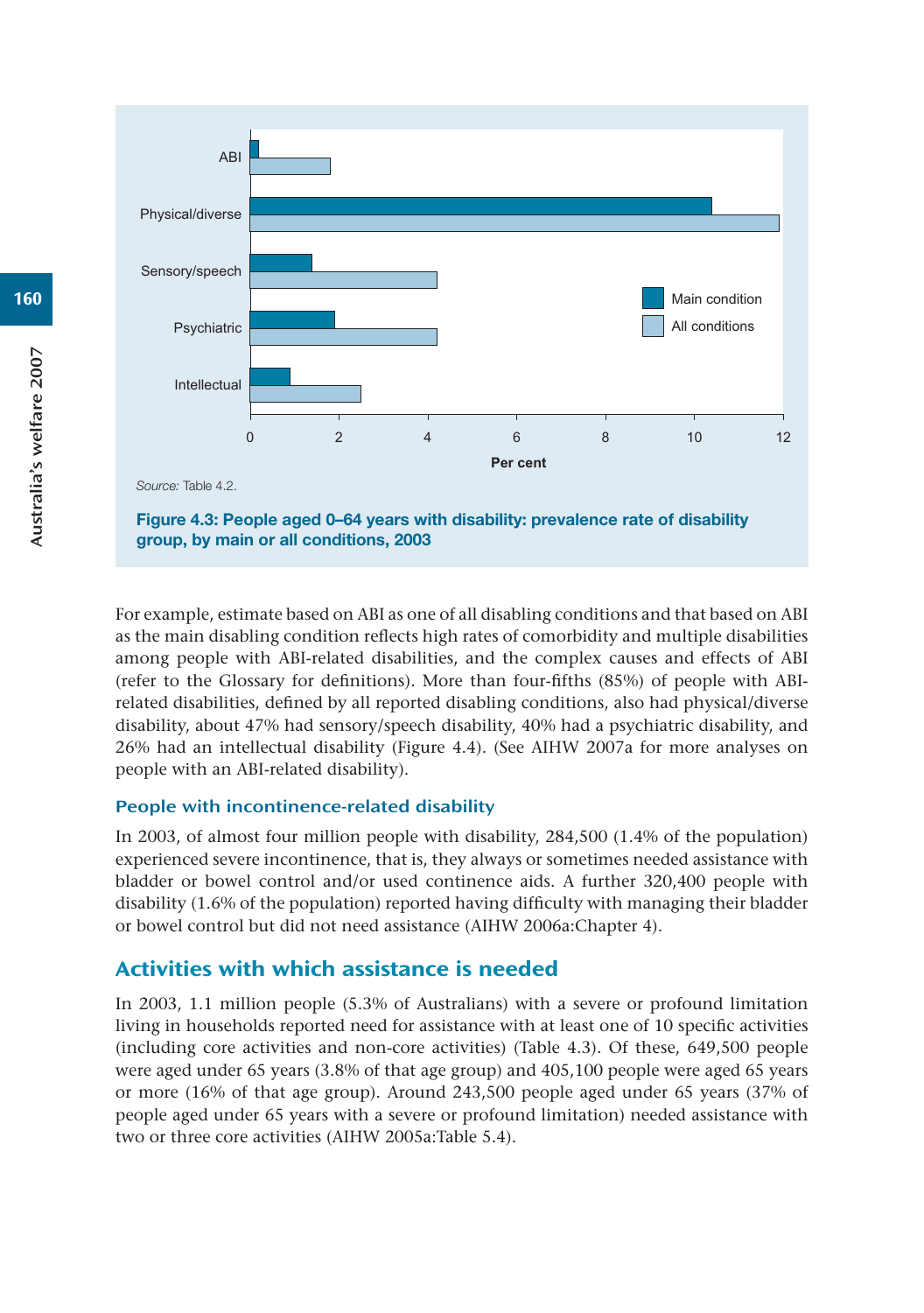

#### **Figure 4.4: All people with ABI (based on main disabling condition or all disabling conditions), reported other disabilities, 2003**

|                                         |                      |           |           | Age group (years)                    |           |                  |               |                  |
|-----------------------------------------|----------------------|-----------|-----------|--------------------------------------|-----------|------------------|---------------|------------------|
|                                         | $0 - 14$             | $15 - 19$ | $20 - 29$ | $30 - 44$                            | $45 - 64$ | Total<br>$65$    | 65 or<br>over | All<br>ages      |
|                                         |                      |           |           | Per cent of total severe or profound |           |                  |               |                  |
| Self-care                               | 48.3                 | 33.7      | 39.1      | 47.8                                 | 51.9      | 48.2             | 51.1          | 49.3             |
| Mobility                                | 47.9                 | 68.3      | 73.9      | 79.5                                 | 79.4      | 70.5             | 83.5          | 75.5             |
| Communication                           | 63.7                 | 55.9      | 22.4      | $*7.8$                               | 4.1       | 23.8             | 8.8           | 18.1             |
| Health care                             | 36.2                 | 51.3      | 48.9      | 49.2                                 | 49.6      | 46.2             | 70.4          | 55.4             |
| Housework                               | $\ddot{\phantom{0}}$ | 35.9      | 47.2      | 51.5                                 | 55.6      | 39.3             | 69.3          | 50.7             |
| Property maintenance                    | $\ddot{\phantom{0}}$ | $*25.2$   | 44.0      | 53.0                                 | 63.6      | 42.1             | 71.6          | 53.4             |
| Paperwork                               | $\cdot$ .            | 53.6      | 41.6      | 26.2                                 | 18.5      | 19.1             | 31.8          | 24.0             |
| Meal preparation                        | $\ddot{\phantom{0}}$ | 34.3      | 30.2      | 25.6                                 | 19.7      | 17.6             | 36.1          | 24.6             |
| Transport                               | $\ddot{\phantom{0}}$ | 37.6      | 59.3      | 53.7                                 | 54.9      | 40.6             | 73.3          | 53.0             |
| Cognition or emotion                    | 67.3                 | 81.7      | 63.5      | 42.3                                 | 31.7      | 47.9             | 26.3          | 39.7             |
| Total needing assistance                | 98.1                 | 97.7      | 96.9      | 97.8                                 | 98.8      | 98.2             | 99.6          | 98.7             |
|                                         |                      |           |           | <b>Number ('000)</b>                 |           |                  |               |                  |
| Total needing assistance <sup>(a)</sup> | 161.9                | 29.9      | 59.7      | 124.7                                | 273.4     | 649.5            | 405.1         | 1,054.7          |
| Total severe or profound                | 165.0                | 30.6      | 61.6      | 127.5                                | 276.7     | 661.4            | 406.9         | 1,068.4          |
| <b>Total population</b>                 | 3,850.6              | 1.345.1   | 2,872.5   | 4.469.5                              |           | 4.684.7 17.222.5 |               | 2.496.8 19.719.3 |

#### **Table 4.3: People with severe or profound core activity limitation living in households, by activity type in which assistance needed and age groups, 2003**

(a) The total number of people needing assistance is less than the sum of activity types since people may need help with more than one activity.

*Source:* Table A4.3.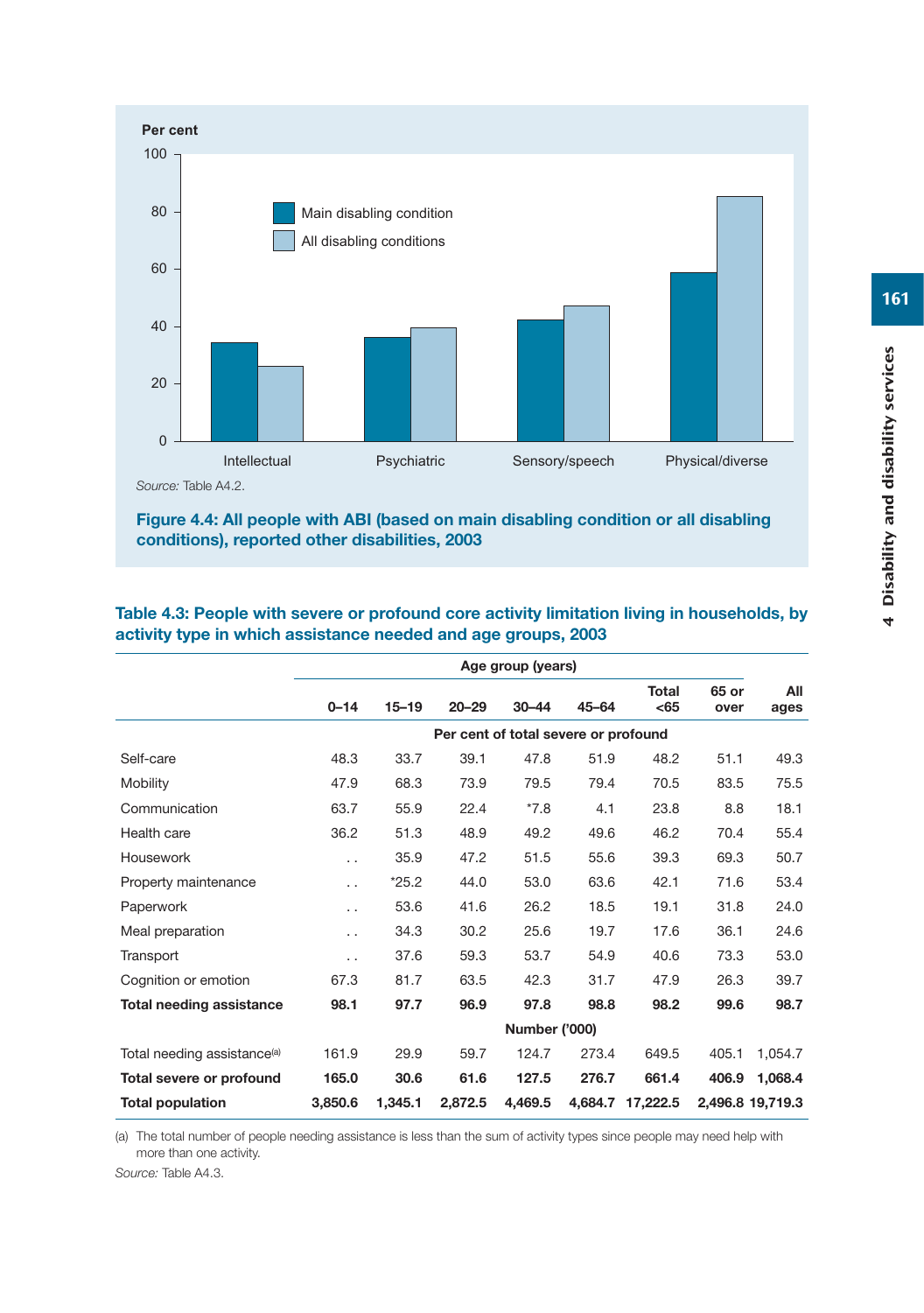People aged under 65 years with a severe or profound limitation living in households most commonly needed help with mobility (71%), self-care (48%), cognition or emotion (48%) and health care (46%) (Table 4.3). For children aged under 15 years, cognition or emotion (67%) and communication (64%) were the most commonly reported activities in which assistance was needed, reflecting the high prevalence of intellectual disabilities in this age group. The need for assistance with most activities generally increased with age after 45 years.

# Disability, ageing and growth in profound or severe core activity limitations

The number of people with a severe or profound limitation is projected to increase as the population grows and ages. This section provides a brief overview of the influence of two aspects of ageing on the increasing prevalence of disability and the need for services indicated by the growth in severe or profound core activity limitation (see the Glossary for definition of 'core activity'). The two aspects of ageing are the ageing of individuals getting older and living longer and population ageing—an increasing proportion of older people in the population. Section 4.4 includes more discussion on influences on demand for services.

## Expected years of life with disability

Australians are living longer and their life expectancy has increased markedly over the last century. Has the number of years lived with disability fallen or risen as overall life expectancy has lengthened (refer to the Glossary for definitions)? Considering recent changes from 1998 to 2003, as well as the 15 years from 1988 to 2003, gains in life expectancy were accompanied by an increase in expected years of life with disability or a severe or profound limitation (AIHW 2006b). Between 1988 and 2003, the expected years of life with disability increased from 14.7 years to 18.6 years for males, and from 16.0 years to 20.7 years for females. The expected years of life with a severe or profound limitation increased from 3.2 years to 5.4 years for males, and from 6.0 years to 8.3 years for females (AIHW 2006b:Table 2).

Recent trends (1998–2003) showed that, overall, a larger proportion of the gain in female life expectancy comprised extra years with disability (90%), compared with the proportion for males (37%) (Figure 4.5). This pattern applied across all age groups and was particularly evident among the older population aged 65 years or over and children aged under 15 years (AIHW 2006b). For older males, 67% of gains in life expectancy at age 65 years (1.5 years over that period) were years with disability (1 year), including 27% of years with a severe or profound limitation (0.4 year). For older females, over 90% of their gains in life expectancy at age 65 years (1.2 years) were years with disability (1.1 years), and about 58% were years with a severe or profound limitation (0.7 year) (AIHW 2006b:Table 1).

Overall, females had higher expectancies than males in both years lived with disability and years lived free from disability, although these gaps were much smaller at older ages. The proportion of expected life free from disability was lower for females than for males, in particular the proportion of expected life free from a severe or profound limitation among older people (AIHW 2006b).

Overseas analyses of longitudinal survey data have suggested that the greater proportion of years lived with disability or daily activity limitations by women may be explained by the longer survival of women after the development of these problems (Robine et al. 1999).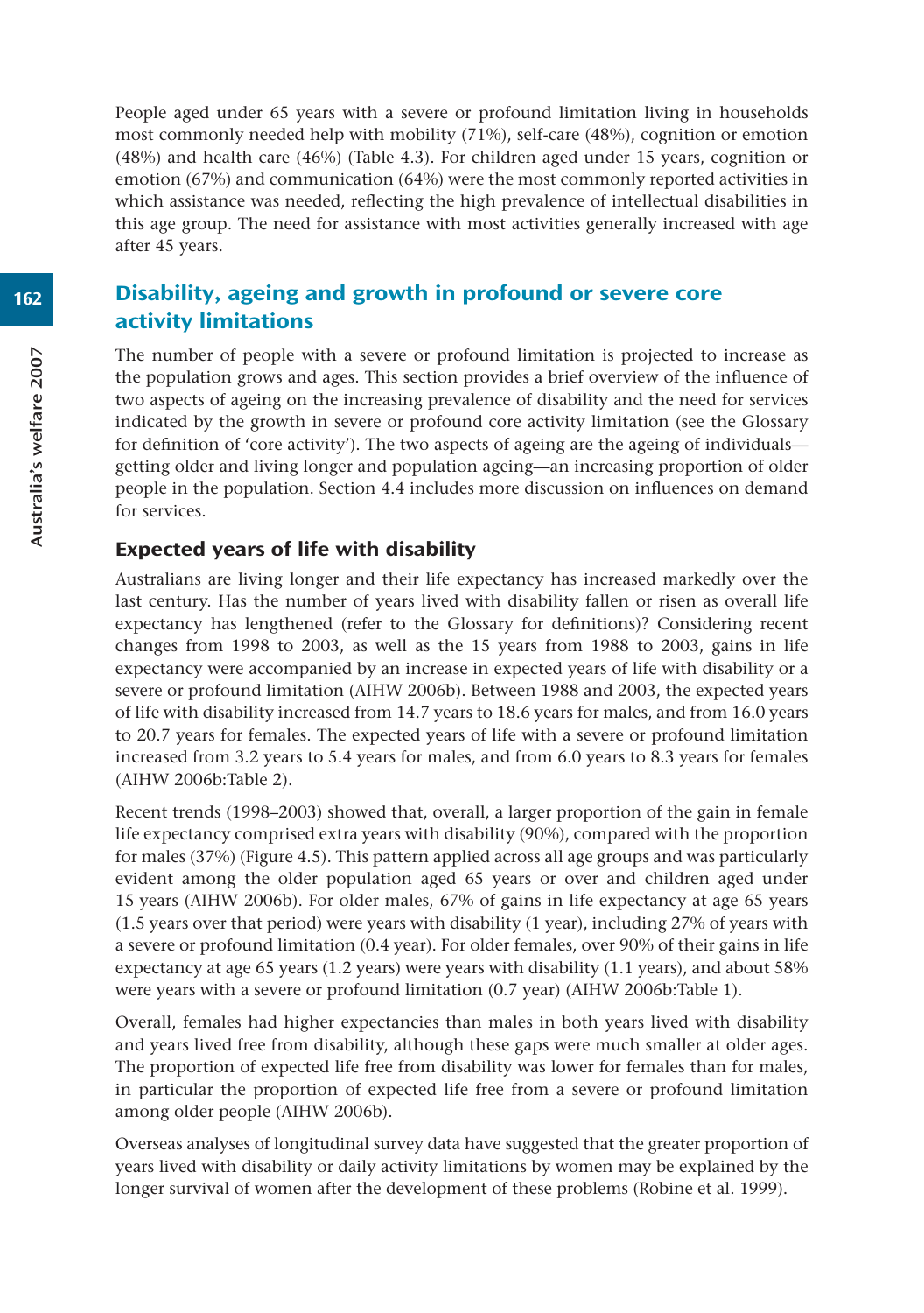

# Ageing of people with disability

On the one hand, like the general population, people with disability are living longer, including many people with an early onset disability (AIHW 2000; AIHW: Hales et al. 2006). On the other hand, in line with the ageing of the Australian population, people with disability are also ageing. This is reflected in an increasing proportion of older people in the population with disability (AIHW 2000). During the 15 years from 1988 to 2003, among people aged under 65 years with disability, the proportion of those aged 45–64 years increased from 45% to 49%. Of all people aged 65 years or more with disability, the proportion of those aged 75 years or more increased from 47% to 57%, and the proportion of those aged 80 years or more increased from 27% to 35% (Figure 4.6).

# Growth in severe or profound core activity limitations

In Australia, there has been no significant change in the age-standardised rates of severe or profound limitations over the last two decades (AIHW 2005a, AHIW 2007b). The reported age-standardised rates of 'severe disability' were fairly stable between 1981 and 1993 (see the Glossary for a definition of age-standardised rate). There was an increase in the rates from 1993 to 1998, largely attributed to changes in the survey methods. The 2003 survey maintained the 1998 survey methods, and the results confirmed the previous, stable rates of 'severe disability'.

Internationally, a recent study on disability trends among the older population in 12 OECD (Organisation for Economic Co-operation and Development) countries found that a majority of the 12 countries either reported an increasing rate of severe disability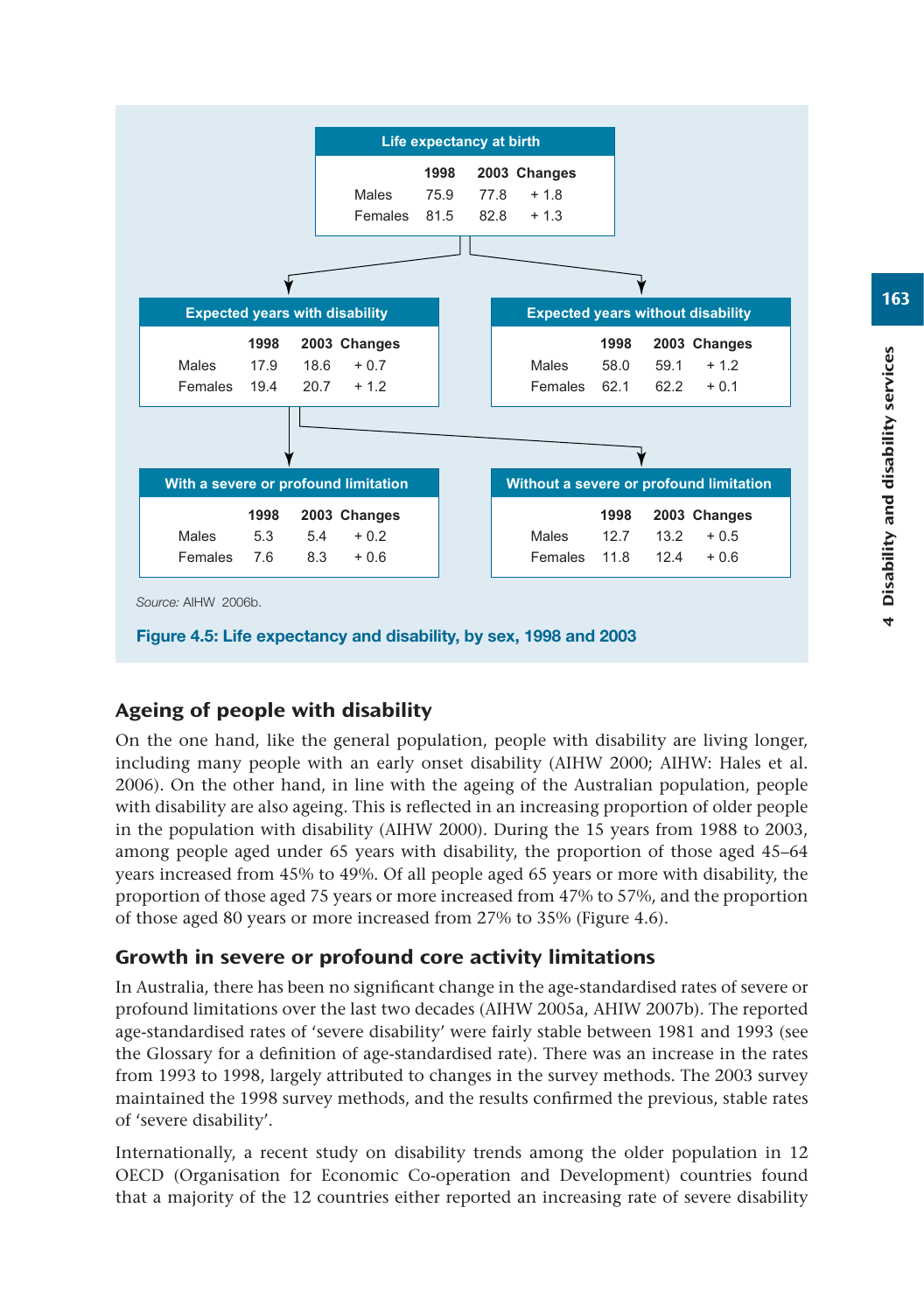

(Belgium, Japan and Sweden), a stable rate (Australia and Canada), or no consistent trends (France and United Kingdom). Only five countries reported a decline in the rate (Denmark, Finland, Italy, the Netherlands and the United States) (OECD:Lafortune et al. 2007).

Even though underlying prevalence rates appear relatively stable, the ageing of the Australian population and the greater longevity of individuals, including those with disability, are leading to increasing numbers of people with disability and a severe or profound limitation, especially at older ages.

Based on the age- and sex-specific prevalence rates of the 2003 SDAC, the population aged 0–64 years with a severe or profound limitation is projected to increase to 752,100 people (an increase of 34,700 people, or 4.8%) by 2010. The projected growth in the working-age population (15–64 years) with a severe or profound limitation is 6.9%, or 37,500 people (Table 4.4; AIHW 2007c).

Overall, the total number of Australians of all ages with a severe or profound limitation is projected to increase by 8.7% (116,300 people). This overall projected growth is mainly attributable to rapid growth in the age groups of 65 years or over (13%, or 81,600 people) and 45–64 years (10%, or 32,800 people)(AIHW 2007c).

# Children with disability

While in general the likelihood of disability tends to increase with age, the age-specific rate of disability also peaks during early childhood and the school years (see the Glossary for a definition of 'age-specific rate'). In 2003, about 1 in 12 children aged 0–14 years had disability (8.3% of all children, or 317,900 children). About half of these children had a severe or profound limitation (4.3%, 165,300).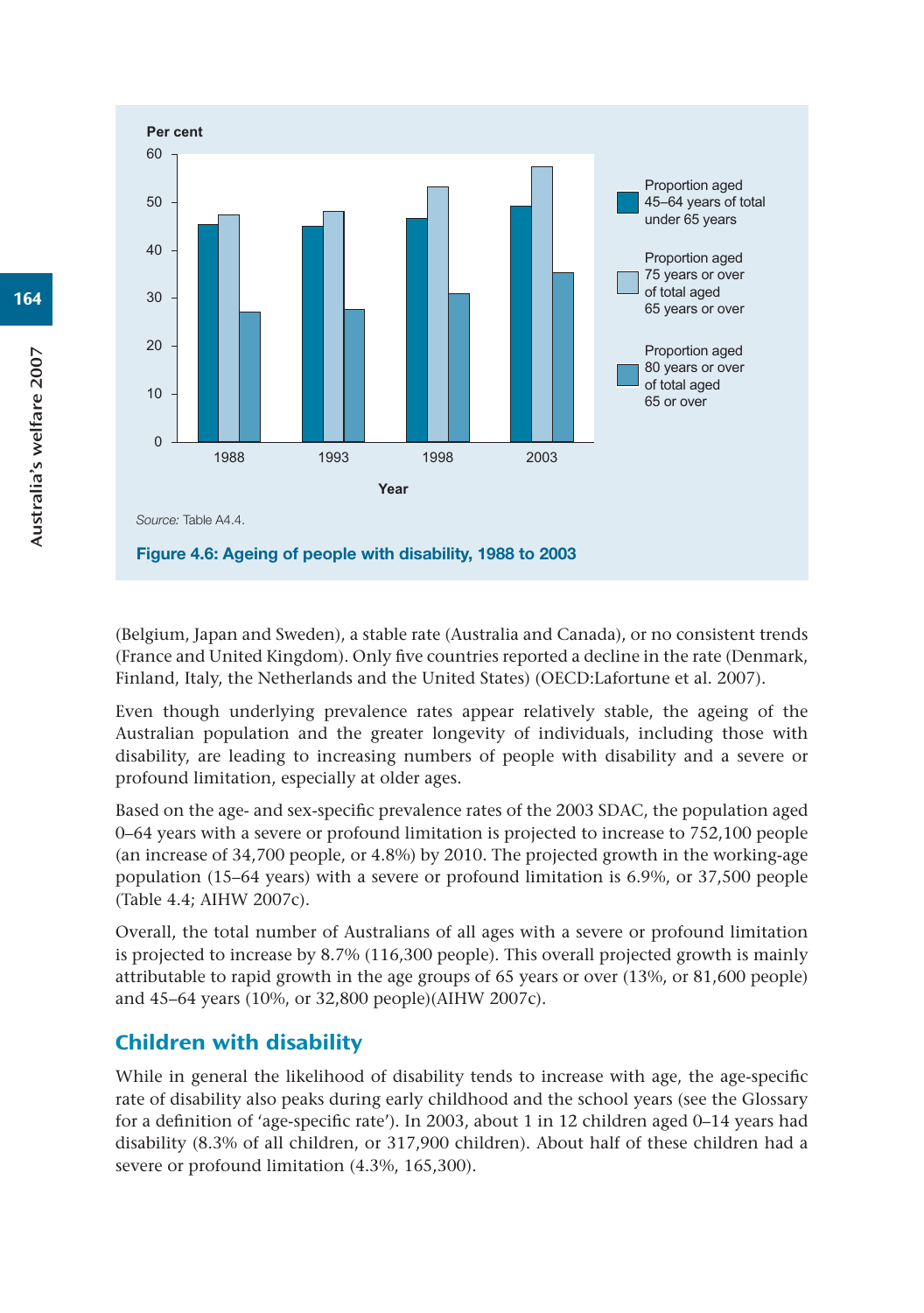|              |         |         |         |         | <b>Changes 2006-2010</b> |                         |                       |
|--------------|---------|---------|---------|---------|--------------------------|-------------------------|-----------------------|
| Age (years)  | 2006    | 2007    | 2008    | 2009    | 2010                     | <b>Number</b><br>('000) | Per cent of<br>change |
| $0 - 14$     | 170.5   | 169.9   | 169.2   | 168.5   | 167.7                    | $* -2.8$                | $* -1.7$              |
| $15 - 19$    | 32.0    | 32.3    | 32.6    | 32.9    | 33.0                     | $*1.1$                  | $*3.3$                |
| $20 - 29$    | 62.4    | 63.2    | 63.9    | 64.6    | 65.2                     | $*2.8$                  | $*4.4$                |
| $30 - 44$    | 134.5   | 134.5   | 134.4   | 134.7   | 135.3                    | $*0.8$                  | $*0.6$                |
| $45 - 64$    | 318.1   | 327.2   | 336.5   | 344.1   | 350.9                    | 32.8                    | 10.3                  |
| 65 or over   | 623.6   | 642.9   | 662.3   | 683.3   | 705.2                    | 81.6                    | 13.1                  |
| Total 0-64   | 717.5   | 727.1   | 736.6   | 744.7   | 752.1                    | 34.7                    | 4.8                   |
| Total 15-64  | 547.0   | 557.2   | 567.4   | 576.2   | 584.5                    | 37.5                    | 6.9                   |
| <b>Total</b> | 1,341.1 | 1,370.0 | 1,399.0 | 1,428.0 | 1,457.3                  | 116.3                   | 8.7                   |

#### **Table 4.4: Projected population of persons with a severe or profound core activity limitation by age, 2006 to 2010 ('000)**

*Sources:* ABS 2003; AIHW 2007c; AIHW analysis of ABS 2003 Survey of Disability, Ageing and Carers confidentialised unit record file.

Overall, boys were more likely than girls to have disability (10% of all children compared with 6.5%), and to have a severe or profound limitation (5.4% compared with 3.1%). Boys also had higher prevalence rates for all of the five main disability groups. Girls and boys differed in their most prevalent disability group: for girls it was physical/diverse disability (3.4% of girls) (Figure 4.7) whereas for boys it was intellectual/learning disability (5.5% of all boys).



*Source:* AIHW 2006c; Table A4.5.

**Figure 4.7: Children aged 0–14 years with disability: prevalence rate of disability groups based on all conditions by sex, 2003**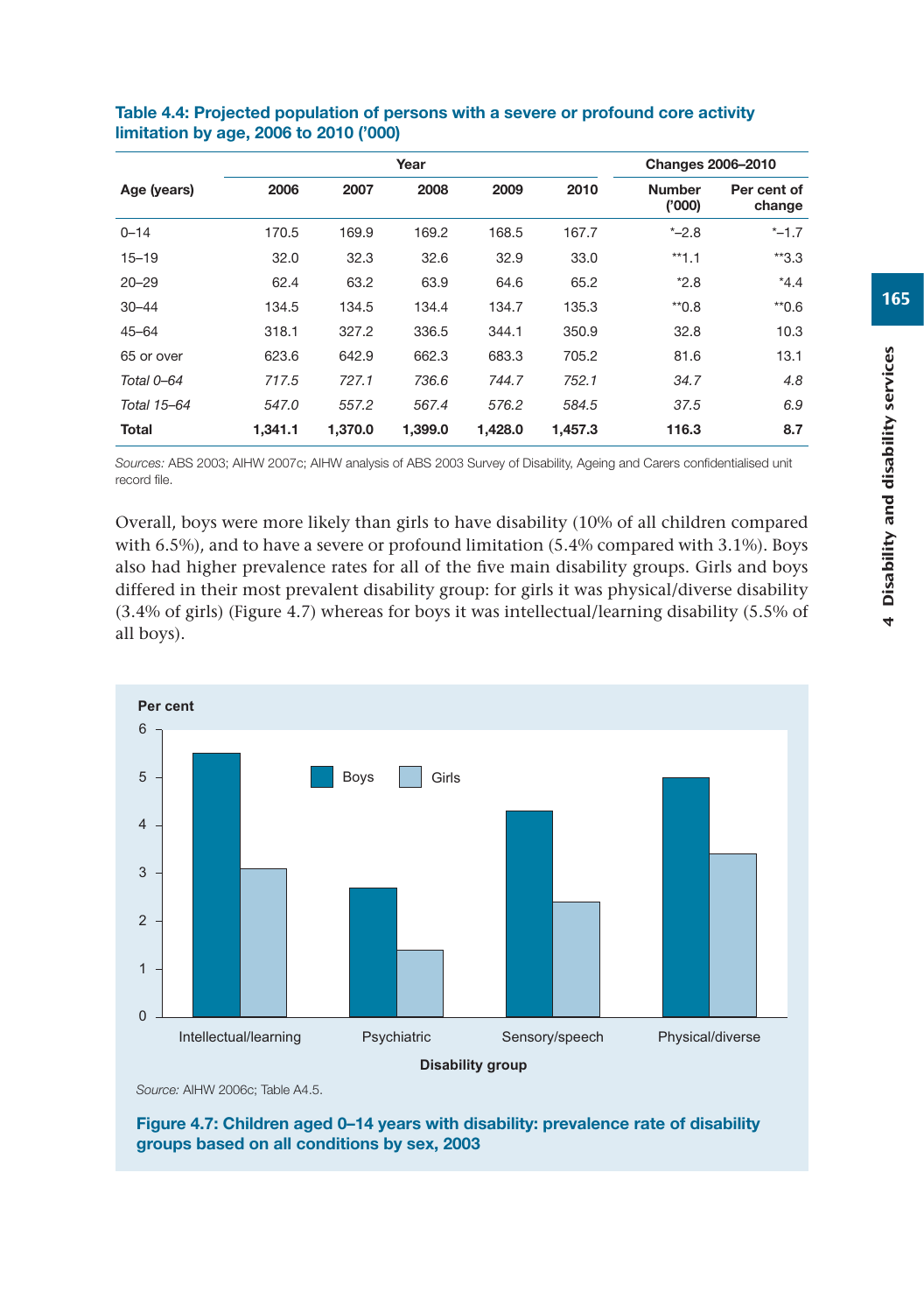There were an estimated 54,600 people who were primary carers of co-resident children with a severe or profound limitation, the great majority of whom (91%) were mothers (see the Glossary for definition of primary carer). Many of these co-resident primary carers of children, about 1 in 2 (48%), reported needing more support—more respite care and financial assistance were their greatest needs.

Almost all (97%) children aged 5–14 years with disability were attending school—89% of them in 'ordinary' schools and 9% in 'special' schools. Around 63% of school children with disability experienced difficulty at school—intellectual/learning difficulties, fitting in socially and communication difficulties were the most common (AIHW 2006c).

There were reported increases in the last decade or more in the prevalence rates of long-term health conditions associated with childhood, especially attention deficit hyperactivity disorder (ADHD) and autism-related disorders. This increase may largely reflect changes in diagnosis and increased awareness among parents, educators and health professionals, which may have contributed to the increases in the reported prevalence (AIHW 2006c).

Autism and ADHD are two major conditions within the intellectual/learning disability group, in particular among children with a severe or profound limitation. The peak in the prevalence of intellectual/learning disability among children aged 5–14 years with a severe or profound limitation becomes far less pronounced when ADHD and autism are excluded (Figure 4.8).

Autism and intellectual impairment were associated with high proportions of severe or profound limitation—87% and 75% of children with these conditions, respectively, also had a severe or profound limitation.



**Figure 4.8: People aged under 40 years with a severe or profound core activity limitation: prevalence of intellectual disability, including and excluding ADHD and autism, by age, 2003**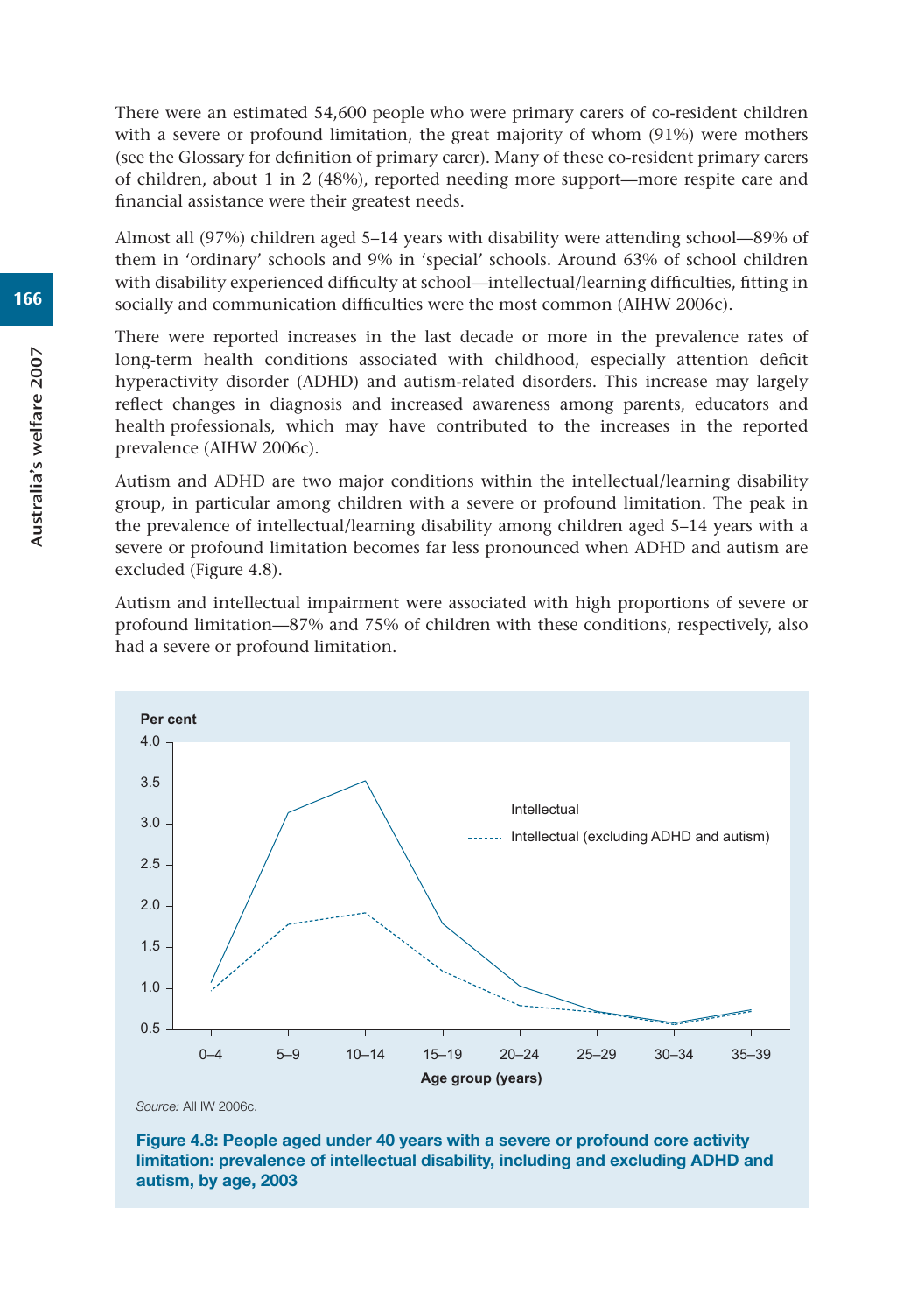# Disability among Aboriginal and Torres Strait Islander peoples

Information about the need for assistance with basic daily activities due to disability, long-term health condition or older age was collected in the 2006 Census, which will provide improved disability data for relatively small population groups such as Indigenous Australians. However, the data were not available at the time of preparing this report.

The 2002 National Aboriginal and Torres Strait Islander Social Survey included, for the first time, a short set of screening questions relating to disability that provide data generally comparable with that obtained from the 2002 General Social Survey for the Australian population (ABS & AIHW 2005).

In 2002, 102,900 (37%) Indigenous Australians aged 15 years or over had disability or a long-term health condition. Of these, 21,800, or 8% of the Indigenous population aged 15 years or over, had a severe or profound limitation (ABS & AIHW 2005).

Overall, the prevalence rate of disability or long-term health condition was similar for males (37%) and females (36%). The overall rate of a severe or profound limitation was also similar for males (7.4%) and females (8.0%). These rates increased with age for both sexes (Figure 4.9; ABS & AIHW 2005).

Considering people with different disability types as a proportion of the Indigenous population, around 24% of Aboriginal and Torres Strait Islander peoples had a physical disability, 14% had a sensory/speech disability and 7% had an intellectual disability (Figure 4.9). About 16% of Indigenous Australians had an unspecified long-term health condition that could not be coded to disability type (ABS & AIHW 2005).

A comparison of the disability status of Indigenous and non-Indigenous Australians based on prevalence estimates from the 2002 National Aboriginal and Torres Strait Islander Social Survey and 2002 General Social Survey found that the prevalence of disability among



*Source:* Table A4.6.

**Figure 4.9: Aboriginal and Torres Strait Islander people aged 15 years or over, disability groups by age, 2002**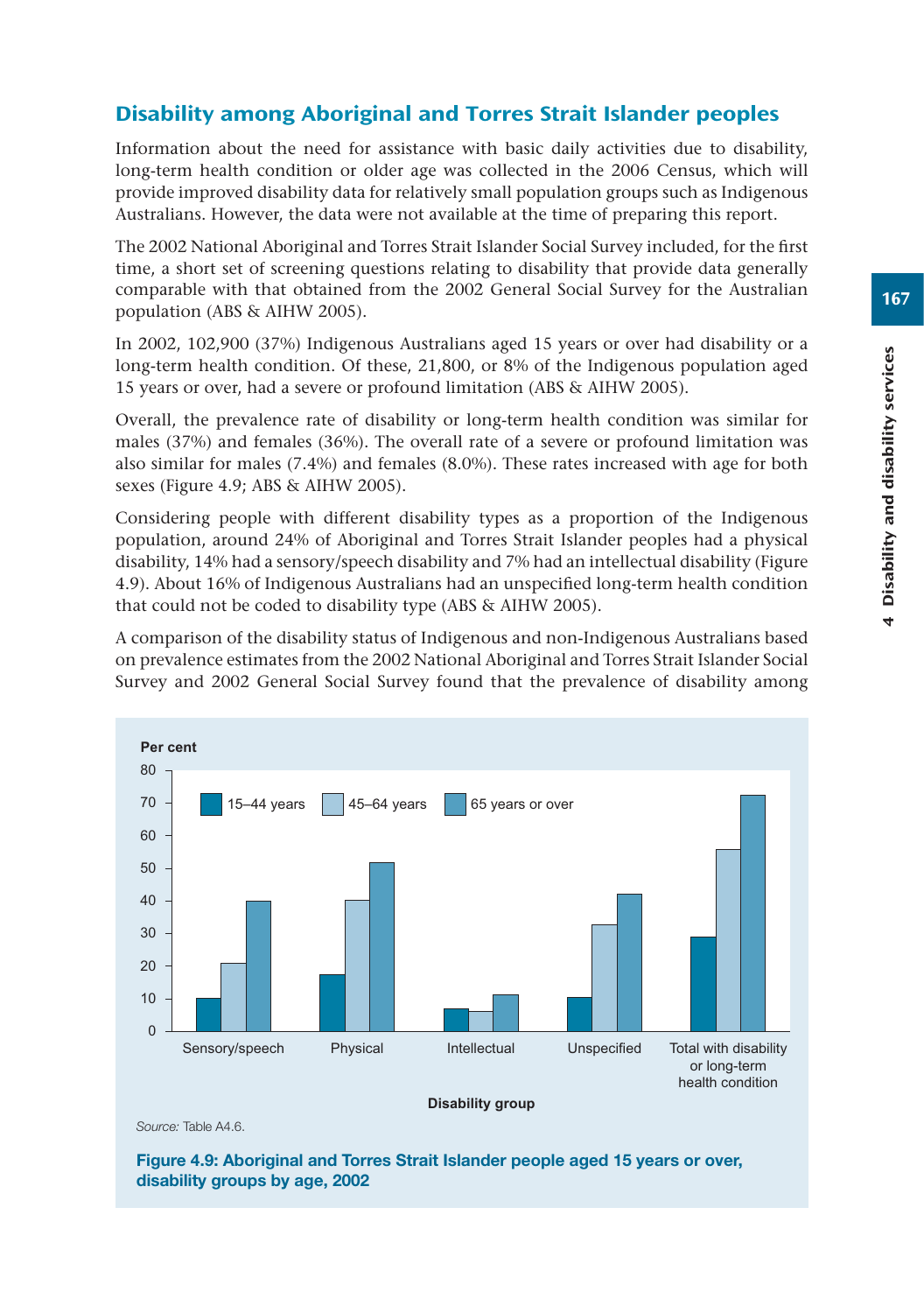Indigenous Australians was higher at all ages, and severe or profound disability rates were at least twice as high among Indigenous Australians (ABS & AIHW 2005; AIHW 2006d).

Having an early onset disability and experiencing premature ageing as a result of disability are more common among Indigenous than non-Indigenous Australians. In 2002, one-half of Indigenous Australians aged 45–54 years and over two-thirds of those aged 55–64 years had disability or long-term health condition. Almost three-quarters (72%) of Indigenous Australians aged 65 years or over had disability or long-term health condition, and onequarter (25%) had a severe or profound limitation. The earlier onset of disability and earlier ageing with disability indicate the comparatively higher need for service provision for Indigenous Australians with disability at younger ages (ABS & AIHW 2005).

The comparative analyses of the two survey data also found that, while Indigenous people are generally disadvantaged when compared with non-Indigenous people, those with disability were likely to experience a further degree of social and economic disadvantage (ABS & AIHW 2005) On average, Indigenous Australians with disability or a long-term health condition had completed fewer years of formal education than Indigenous Australians without disability: they were about half as likely to have completed Year 12, were less likely to participate in the labour force and much less likely to be employed, and had a lower level of income and were more likely to be living in households that had experienced financial stress (ABS & AIHW 2005).

# Disability data developments

Disability data continue to improve in Australia. The ABS 2006 Population Census has, for the first time, collected disability-related information. The Census data will provide better information on the need for assistance with core activities due to disability, longterm health condition or older age among relatively small population groups, including Indigenous Australians, and in small geographic areas for planning purposes. The disability information can also be related to a rich array of other social data from the Census. Although the Census data are scheduled for release during 2007, they will not be available in time to be included in the discussion in this chapter. However, detailed discussions of Census-related disability data will be presented in future AIHW reports.

As the currently available disability data do not allow direct estimates of disability prevalence for a small geographic area, the National Disability Administrators have collaborated with the ABS to produce estimates of disability at the local government area across Australia (NDA 2007a). These estimates are based on a modelled combination of data collected from the 2003 Survey of Disability, Ageing and Carers, and the 2001 Census. They are currently available for some jurisdictions and under development in other jurisdictions.

The ABS has developed a disability module, which is a relatively short version of the disability measure used in the major national disability survey. The ABS has been using the disability module to identify the disability population in a range of other national population household surveys, such as education and household expenditure surveys, the General Social surveys and the National Aboriginal and Torres Strait Islander Social Survey. The disability module will also be included in the 2007 National Survey of Mental Health and Wellbeing and the 2007–08 National Health Survey. The data collected from various national population surveys provide integrated and comprehensive information on disability.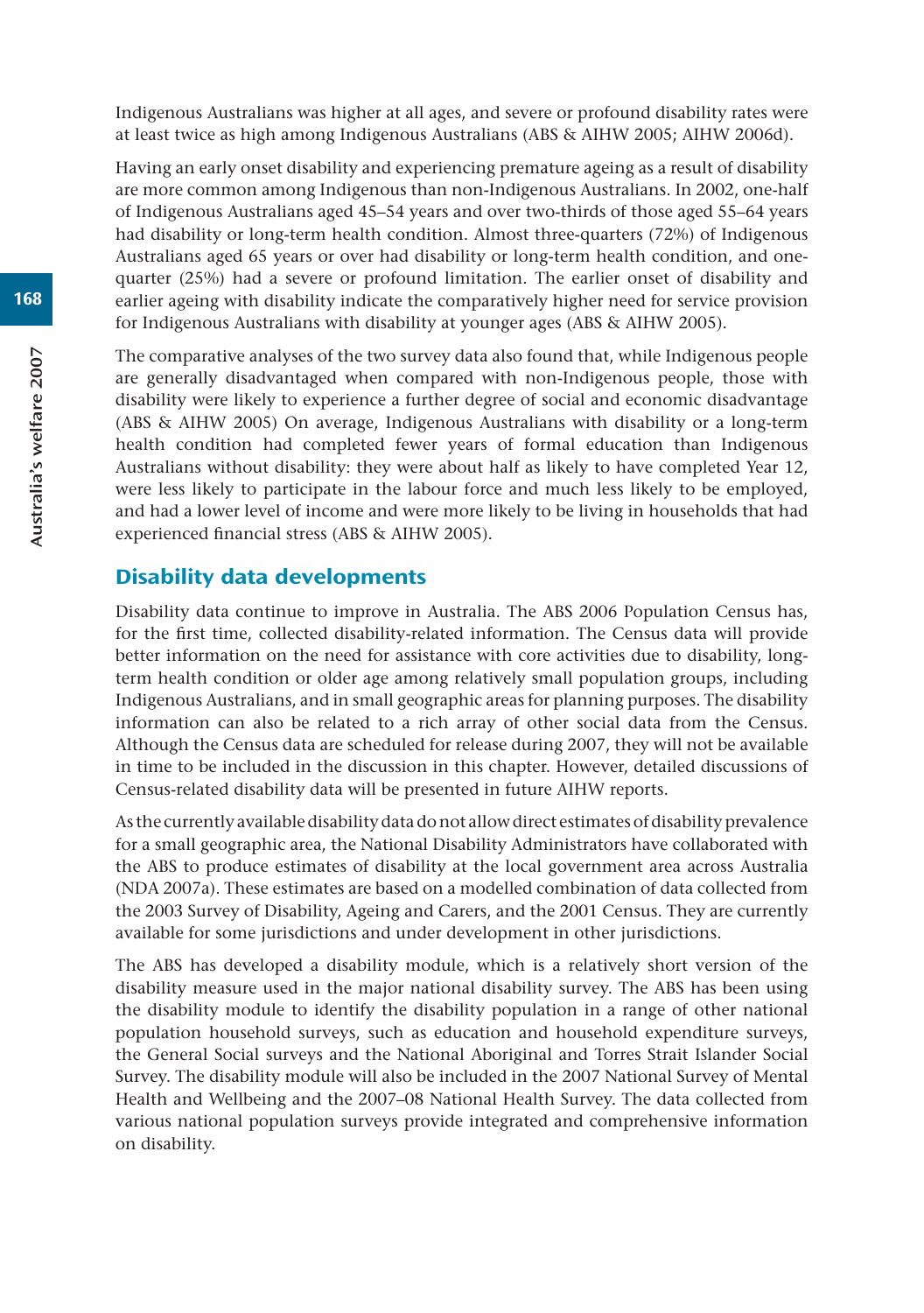# 4.3 Care, services and assistance

# Unpaid care

Around 2.6 million carers in Australia provided unpaid assistance to people with disability or the aged in 2003 (ABS 2004). Discussion of carers' issues usually focuses on the main provider of care, also referred to as the primary or principal carer. These carers are about 20% of the 2.6 million carers identified (ABS 2004). Around 80% of carers are non-primary carers, sometimes called secondary carers (see the Glossary for definition of primary carer). Chapter 3 on ageing and aged care has more detail about the numbers of main and other providers of informal care to people with disability.

The impact of long-term caring has generally been framed either as a stressor that worsens over time or as a process of adaptation whereby carers accumulate coping skills (Cuskelly 2006). The experience of care giving is multifaceted, with positive and negative aspects, and changes over time as the carer and circumstances change (Rowbotham 2005). In addition, carers bring different personal, financial and social resources to the role. Their experiences, and their desire for formal support services, differ (Cuskelly 2006).

The issues for carers of people with different types of disability have been highlighted by recent work. A review of mental health care in Australia found that the carers of people with psychiatric disability may find their role more demanding due to an ongoing lack of treatment and accommodation services for the person they care for (MHCA 2005). Other issues for these carers include the stigma associated with mental illness which can lead to social isolation of the whole family, and a decreased capacity for employment.

A substantial proportion of parents of younger children with disability report a need for more support (48%)(AIHW 2006c). Respite care and financial assistance are the most frequently requested types of support for primary carers of children aged 0–14 years.

Some people with disability provide unpaid care to others in their family or community. For example, parents with disability care for their children and many older spouses care for their partners even though they have significant disabilities themselves. Not surprisingly, the proportion of carers that has a disability increases with age, from 25% of carers aged 15–45 years to 59% of carers aged 65 years and older (Table 4.5).

| Age group of carer (years)  |           |                      |                                |       |  |  |  |  |  |  |
|-----------------------------|-----------|----------------------|--------------------------------|-------|--|--|--|--|--|--|
| <b>Disability status</b>    | $15 - 45$ | $45 - 64$            | 65 or over                     | Total |  |  |  |  |  |  |
|                             |           | <b>Number ('000)</b> |                                |       |  |  |  |  |  |  |
| Severe or profound          | 11.9      | 16.4                 | 15.1                           | 43.4  |  |  |  |  |  |  |
| Moderate or mild            | $*9.9$    | 51.5                 | 44.0                           | 105.4 |  |  |  |  |  |  |
| Total with disability       | 35.8      | 85.4                 | 66.4                           | 187.5 |  |  |  |  |  |  |
| Total without disability    | 108.9     | 129.3                | 46.8                           | 285.0 |  |  |  |  |  |  |
| <b>Total primary carers</b> | 144.7     | 214.7                | 113.2                          | 472.5 |  |  |  |  |  |  |
|                             |           |                      | Per cent of all primary carers |       |  |  |  |  |  |  |
| Severe or profound          | 8.2       | 7.7                  | 13.3                           | 9.2   |  |  |  |  |  |  |
| Moderate or mild            | $*6.9$    | 24.0                 | 38.9                           | 22.3  |  |  |  |  |  |  |
| Total with disability       | 24.7      | 39.8                 | 58.7                           | 39.7  |  |  |  |  |  |  |
| Total without disability    | 75.3      | 60.2                 | 41.3                           | 60.3  |  |  |  |  |  |  |
| <b>Total primary carers</b> | 100.0     | 100.0                | 100.0                          | 100.0 |  |  |  |  |  |  |

#### **Table 4.5: Primary carers disability status by age group, 2003**

*Source:* AIHW analysis of ABS 2003 Survey of Disability, Ageing and Carers confidentialised unit record file.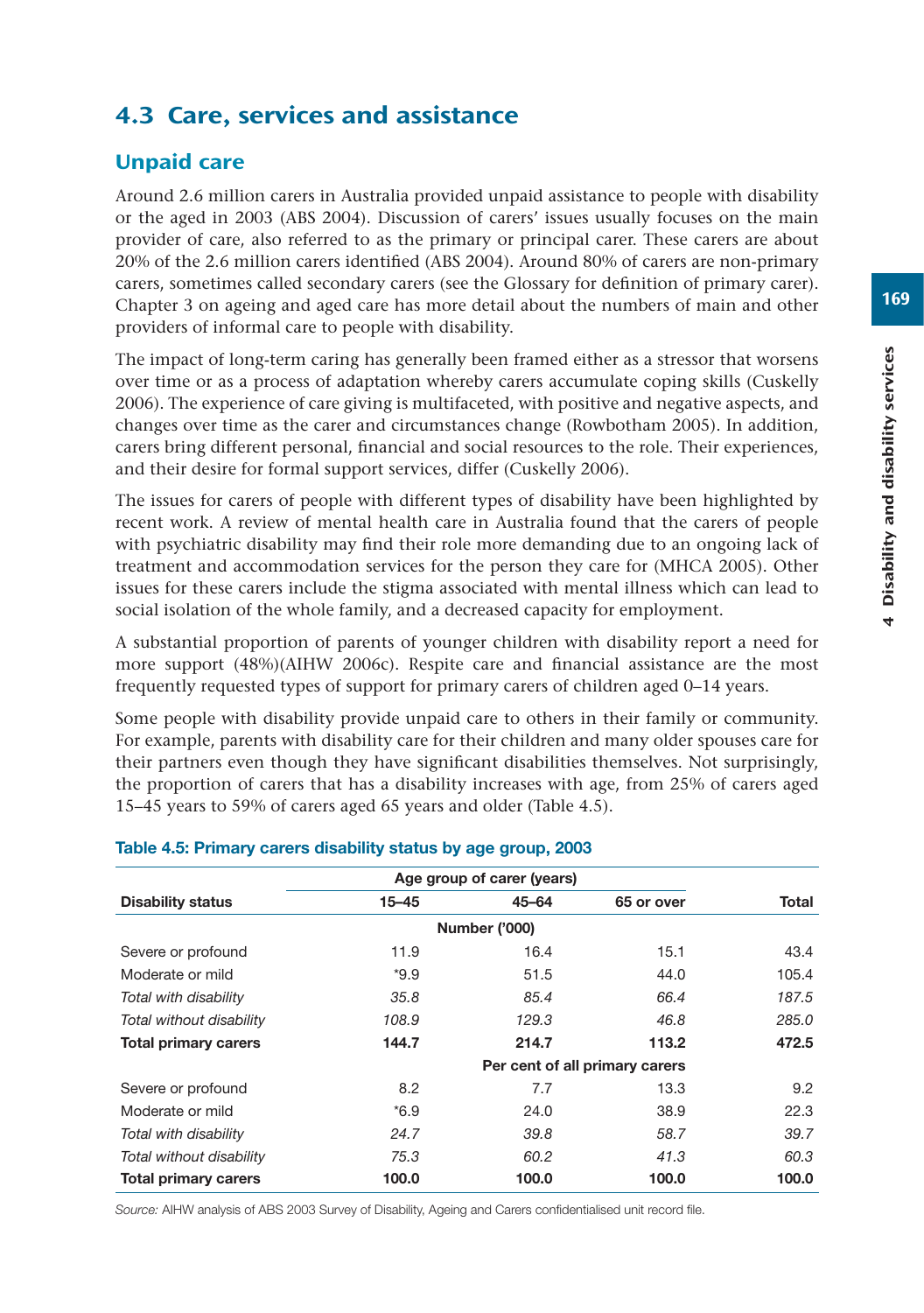#### Box 4.3: Welfare to Work reforms

The Welfare to Work package—an Australian Government initiative designed to support and assist those people that can move off welfare and into work—was introduced on 1 July 2006. A key feature of this reform is that the Disability Support Pension is no longer available to people with disability who are new claimants of income support and who are able to work more than 15 hours per week. These applicants will instead receive the Newstart Allowance. This change was accompanied by extra employment services designed to promote workforce participation: disability open employment services, the Job network, vocational rehabilitation and the Personal Support Program. This program assists people who face multiple non-vocational barriers to employment such as psychological problems, homelessness, drug and alcohol abuse or domestic violence.

The development of the Job Capacity Assessment program is a further significant feature of the Welfare to Work reform for people with disability. Job capacity assessments will identify a person's ability to work and any barriers they face to getting a job. Hence the job capacity assessments will influence both referral to employment assistance and income support entitlement.

#### Income support

There is a range of payments and allowances available for people with disability and their carers. These payments can be categorised as income support payments and income supplements. Income support payments provide an income to people whose capacity for work is restricted by disability or caring responsibilities. Income support payments include the Disability Support Pension (DSP), Sickness Allowance, Newstart Allowance (Incapacitated), Wife Pension, Carer Payment and Disability Pension (Department of Veterans ' Affairs—DVA). Income supplements may assist with certain costs or recognise activities such as caring. These include the Mobility Allowance, Carer Allowance and Continence Aids Assistance Scheme. Table 4.6 outlines the number of recipients, administered expenses and dollar value of these payments.

The Continence Aids Assistance Scheme was extended to cover people over 5 years of age in July 2007. Previously it was available to those aged 16–64 years. It is anticipated that this will double the number of recipients (Santoro 2007).

The main source of income support for people of working age with disability is the DSP. There has been a steady increase in the number of people receiving the DSP since 1997 (Table 4.7). This increase is part of a longer term trend that started in the 1980s, and accelerated after the 1991 Disability Reform Package changes (DEWR 2005a). The rate of increase has slowed in recent years. In 2004–2005, the relatively smaller increase in the number of recipients was due to fewer men claiming payments together with more rejections and cancellations (DEWR 2005a). There was another small increase in 2006 before the Welfare to Work changes. Under these changes, from July 2006 the DSP is no longer available to applicants who are assessed as being able to work for 15 hours or more a week at award wages or above. These applicants will instead receive the Newstart Allowance together with extra employment assistance. This change may further slow growth in the DSP program.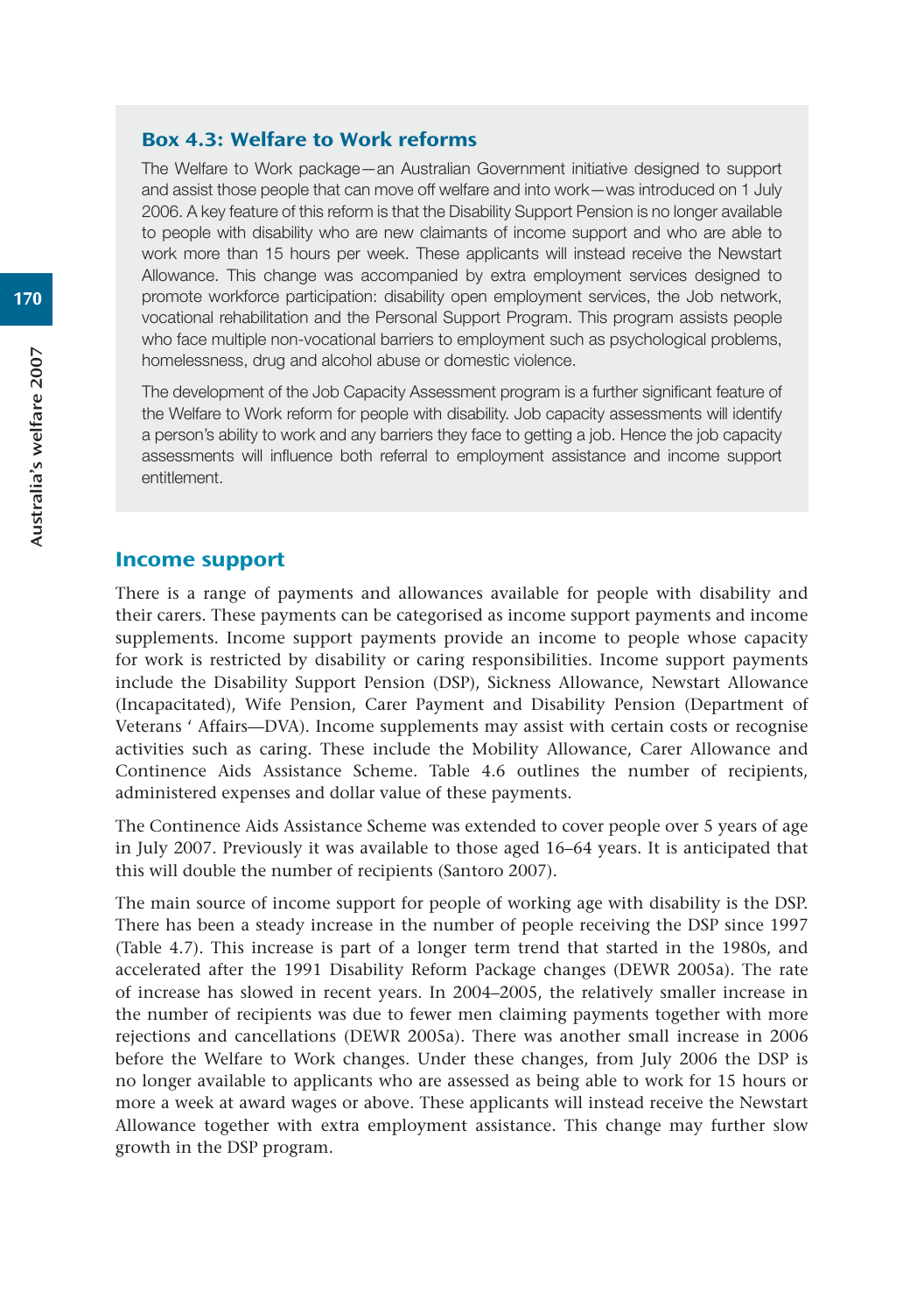|                                              | <b>Recipients</b><br>as at June<br>2006 | Administered<br>expenses<br>2005-06 (\$m) | <b>Maximum payment</b><br>rate for a single<br>adult at 1 July 2006<br>(per fortnight) |
|----------------------------------------------|-----------------------------------------|-------------------------------------------|----------------------------------------------------------------------------------------|
| <b>Disability Support Pension</b>            | 712,163                                 | 8,256                                     | \$499.70                                                                               |
| <b>Mobility Allowance</b>                    | 51.669                                  | 95.9                                      | \$74.30                                                                                |
| Sickness Allowance <sup>(a)</sup>            | 7,510                                   | 85.4                                      | \$420.90                                                                               |
| Carer Allowance (Child/Adult) <sup>(b)</sup> | 366,960                                 | $1.258,4^{(c)}$                           | \$94.70                                                                                |
| Carer Payment (DSP/AP/other)                 | 105,058                                 | 1,220.8                                   | \$499.70                                                                               |
| Wife Pension (DSP)                           | 24,627                                  | 258.5                                     | \$499.70                                                                               |
| Newstart Allowance (incapacitated)           | 40,535                                  | n.a.(d)                                   | \$420.90                                                                               |
| Youth Allowance (incapacitated)              | 3,203                                   | n.a.(d)                                   | \$348.10                                                                               |
| Continence Aids Assistance Scheme            | 19,599                                  | 11.2                                      | \$18.08 <sup>(e)</sup>                                                                 |
| Disability Pension (DVA)                     | 145,546                                 | 1,327                                     | \$832.10 <sup>(f)</sup>                                                                |

#### **Table 4.6: Australian Government disability-related payments and allowances, recipients, expenditure and payment rate (all ages), 2005–06**

(a) From July 2002 the Australian Government Department of Family and Community Services introduced a revised method of counting Sickness Allowance, Newstart Allowance, Mature Age Allowance, Partner Allowance, Widow Allowance, Special Benefit, Youth Allowance and Austudy Payment clients, based on eligibility and entitlement.

(b) Excluded from this count: 15,966 who received Carer Allowance (Child) Health Care Card only.

(c) Administered expenses and recipients for Carer Allowance (Child) and Carer Allowance (Adult) are combined.

(d) Administrative expenses for Newstart Allowance (incapacitated) and Youth Allowance (incapacitated) are not available as they are included in the larger funding budget for these two programs.

(e) The Continence Aids Assistance Scheme payment rate was \$470 per year.

(f) This payment rate applies to special rate disability pensioners who are totally and permanently incapacitated. Other rates of disability pension (DVA) apply according to eligibility.

*Sources:* DEWR 2006a, 2006b. DoHA personal communication. DVA 2006. FaCSIA unpublished data.

#### Box 4.4: Advisory bodies

A range of advisory bodies provide advice to Australian governments as well as information to policy makers and the public more generally. Nationally focused non-government organisations include:

- the National Disability and Carer Ministerial Advisory Council, which met for the first time in October 2006. This body provides the government with advice on issues affecting people with disability and their carers in Australia
- the Australian Federation of Disability Organisations, which was established in November 2004 with a mission to 'champion the rights of people with disability in Australia and help them participate fully in Australian life'
- National Disability Services, formerly known as ACROD, which describes itself as the national industry association for disability services, with a network of state, territory and national offices.
- the Association of Competitive Employment, which describes itself as the national peak body for open employment services to people with disability across Australia.

There are state counterparts of many of these organisations, as well as specific groups representing, for instance, people with particular disabilities or health conditions.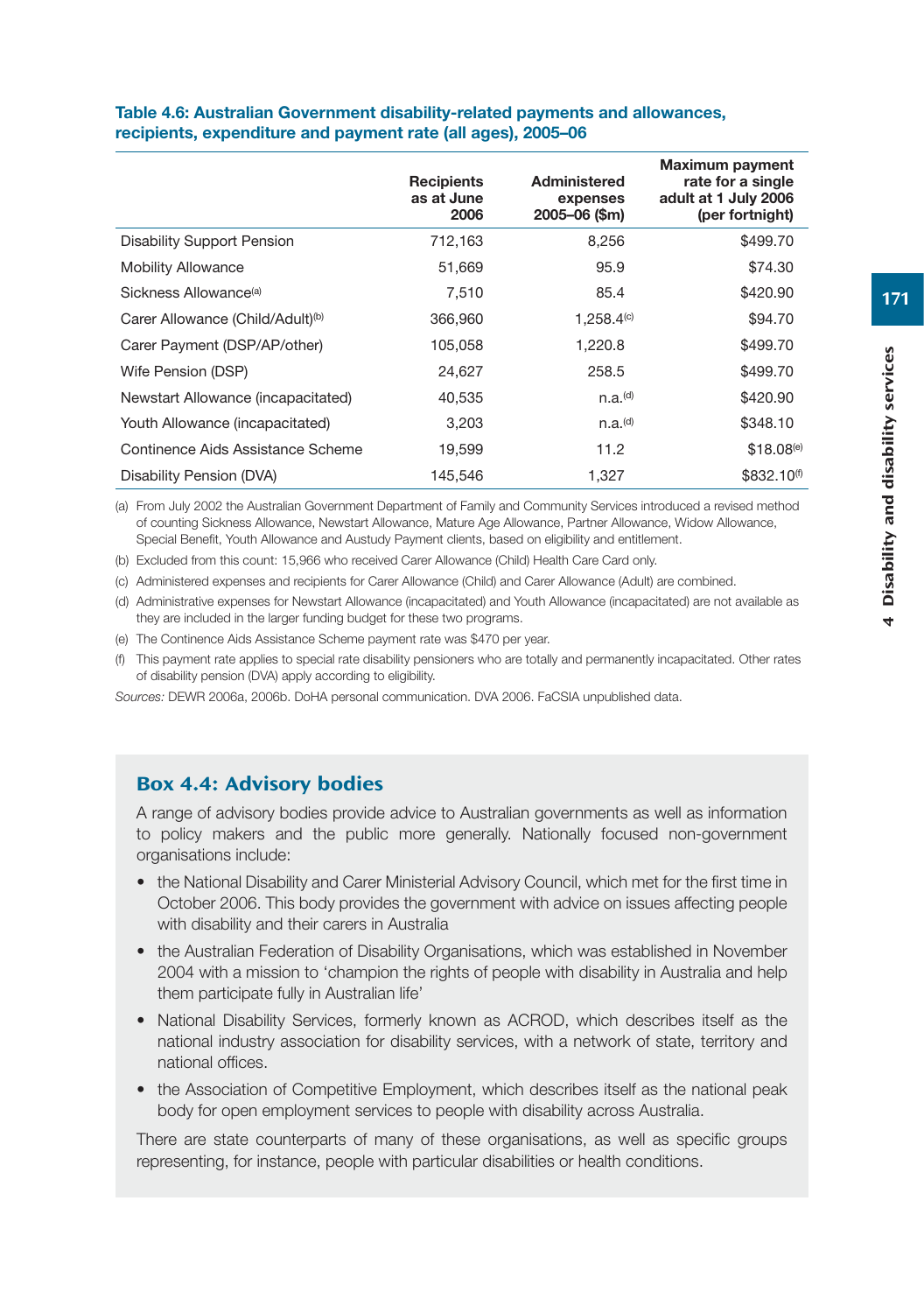|                                                           | 1997   | 1998                                                                            | 1999   | 2000                                           | 2001    | 2002    | 2003   | 2004                            | 2005                   | 2006           |
|-----------------------------------------------------------|--------|---------------------------------------------------------------------------------|--------|------------------------------------------------|---------|---------|--------|---------------------------------|------------------------|----------------|
| <b>Disability Support</b><br>Pension (all) <sup>(a)</sup> |        | 527,514 553,336 577,682 602,280 623,926 658,915 673,334 696,742 706,782 712,163 |        |                                                |         |         |        |                                 |                        |                |
| Mobility<br>Allowance <sup>(b)</sup>                      | 26,595 | 28,975                                                                          | 31,001 | 35,154                                         | 37,574  | 41,997  | 44,562 | 47,402                          | 49,215                 | 51.669         |
| <b>Sickness</b><br>Allowance <sup>(c)</sup>               | 15,759 | 16,285                                                                          | 11,181 | 10,733                                         | 10,942  | 9,522   | 8,755  | 8,478                           | 8.367                  | 7,510          |
| Carer Allowance<br>$(Child)^{(d)}$                        | 95,520 |                                                                                 |        | 90,830 100,452 116,955 111,691 115,404 119,003 |         |         |        |                                 | 96,153 102,535 106,622 |                |
| Carer Allowance<br>(Adult) <sup>(e)</sup>                 | 44,103 | 45,675                                                                          | 51,857 | 84,104                                         | 123,350 | 156,641 |        | 180,606 201,454 237,470 260,338 |                        |                |
| <b>Carer Payment</b>                                      | 29,558 | 33.979                                                                          | 40,070 | 47,550                                         | 57,190  | 67.260  | 75.937 | 84.082                          |                        | 95.446 105.058 |
| <b>Wife Pension</b><br>(DSP)                              | 91.307 | 79.892                                                                          | 68.523 | 59.935                                         | 51.225  | 44.238  | 37,880 | 33.183                          | 28.144                 | 24.627         |
| Newstart<br>Allowance<br>(incapacitated)                  | n.a.   | 48,792                                                                          | 59,670 | 68,016                                         | 76,850  | 76,882  | 54,243 | 51,171                          | 47,751                 | 40,535         |
| <b>Youth Allowance</b><br>(incapacitated)                 | n.a.   | n.a.                                                                            | 3,929  | 5,883                                          | 5,959   | 5,792   | 3,941  | 3,861                           | 3,633                  | 3,203          |
| <b>Disability Pension</b><br>(DVA)                        |        | 160,145 161,829 162,810 162,730 162,505 159,425 157,865 154,602 150,615 145,546 |        |                                                |         |         |        |                                 |                        |                |

#### **Table 4.7: Recipients of disability-related payments and allowances (all ages), June 1997 to June 2006**

(a) Data for 2005 reflects the number of current and suspended recipients as at 10 June 2005.

(b) Data for 2005 reflects the number of recipients as at 10 June 2005.

(c) Data for 2005 reflects the number of current customers (excluding zero paid) as at 17 June 2005. From July 2002 the Australian Government Department of Family and Community Services introduced a revised method of counting Sickness Allowance, Newstart Allowance, Mature Age Allowance, Partner Allowance, Widow Allowance, Special Benefit, Youth Allowance and Austudy Payment clients, based on eligibility and entitlement.

(d) Carer Allowance commenced on 1 July 1999. The figures presented previous to this date relate to recipients of Child Disability Allowance (for children) and Domiciliary Nursing Care Benefit (for adults). Recipients of Carer Allowance (Child) Health Care Card only (for data from 1999 on) are excluded from these counts.

(e) From 2001 includes those who receive both Carer Allowance (Adult) and Carer Allowance (Child) and those not coded by type of payment. The number of recipients in 2002 has been updated.

*Sources:* AIHW 2005a, DVA 2005, 2006; FaCSIA unpublished data; DEWR 2005b, 2006, 2006a; DEWR administrative data (SuperSTAR point in time data).

Over the last decade there has been steady growth in the number of recipients of Mobility Allowance (Table 4.7). Most recipients also receive the DSP (DEWR 2005c) so the growth in Mobility Allowance may mirror that of DSP. The number of Carer Payment recipients has increased rapidly, as has the number of Carer Allowance recipients . The closure of the Wife Pension may have contributed to the rise in Carer Payment numbers. The numbers of Sickness Allowance and Newstart (incapacitated) recipients have both been falling in recent years. It is unclear why these payments, which provide income support to people with a temporary inability to work, have fallen.

The longer term trend toward increasing numbers of DSP recipients has generated considerable interest and has been investigated in two recent studies. A Productivity Commission Staff Working Paper looked at male DSP recipients and found a variety of social and economic influences on the number of recipients over time (Lattimore 2007). These influences include social norms, individual motivation and social welfare incentives. They also include labour market factors such as the decreasing demand for unskilled labour. This has had a disproportionate effect on men with disabilities as they generally have lower educational qualifications.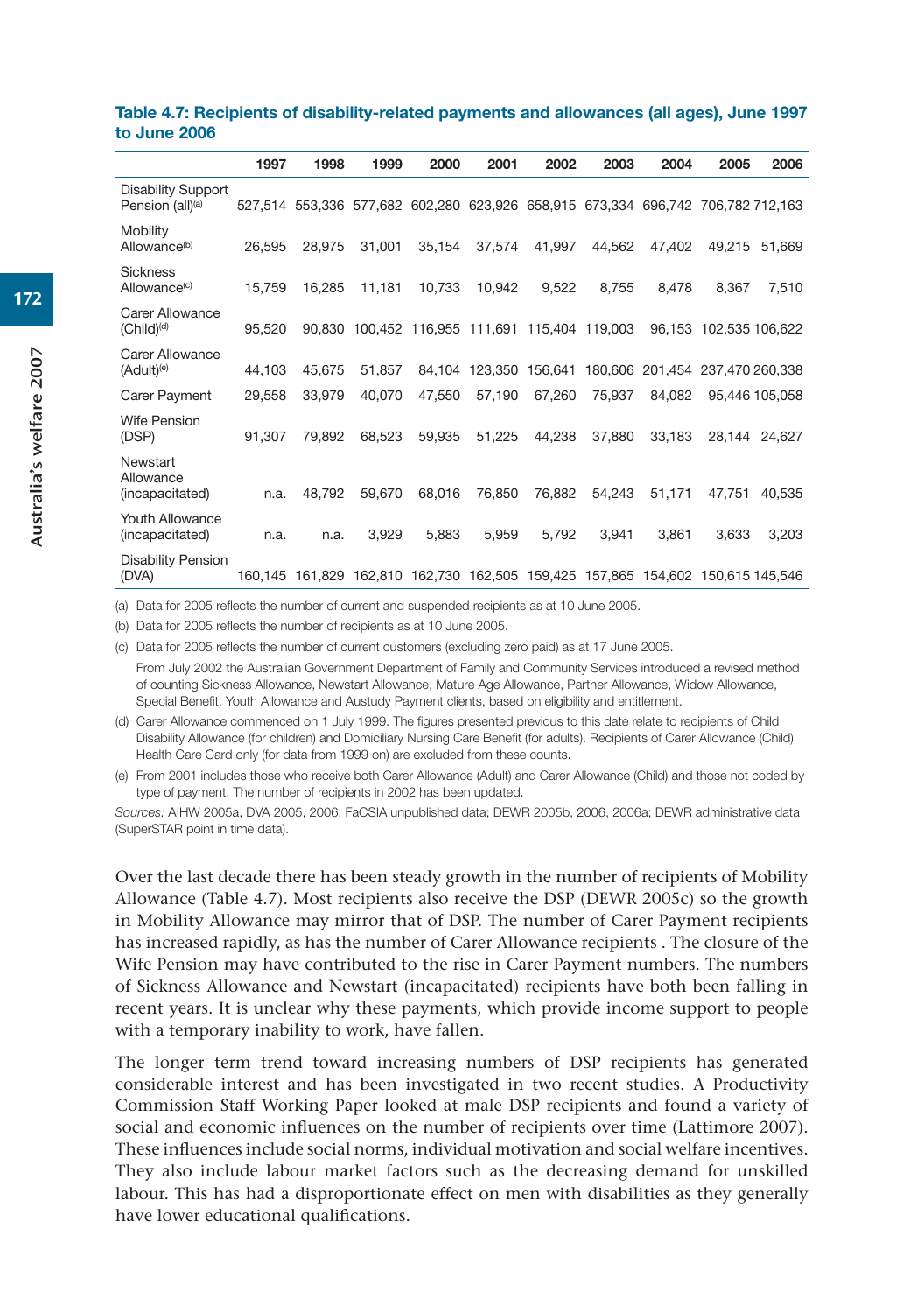Labour market factors were also identified by the Melbourne Institute in a study of people who had received the DSP. This study found that the people least likely to exit from DSP included those who were receiving unemployment payments before they began receiving the DSP. It was concluded that labour market difficulties, not just disability, affect the the number of people receiving DSP. Other groups who were unlikely to exit the DSP included people with no earnings while on the DSP, Indigenous people, people with psychological or psychiatric conditions, males over 55 years and females with dependent children under 12 years (Cai et al. 2006).

# **Concessions**

A number of concession cards are issued by Centrelink. These include the Pensioner Concession Card, Health Care Card and Low Income Health Care Card. Core concessions provided include cheaper pharmaceuticals, electricity and public transport. The amount and variety of concessions can vary from state to state.

A companion card scheme now operates in Victoria, Tasmania and Western Australia. This scheme assists businesses to meet their anti-discrimination obligations, and enables a person with disability to attend venues or events that they may previously have been unable to attend without a carer. The scheme allows the carer to be admitted free of charge (Victorian Government 2004).

A recent innovation in the area of concessions has been the introduction of a carer's card. In July 2006, the Northern Territory Government introduced the NT Pensioner and Carer Concession Scheme. This scheme provides recognition of the contribution of carers through extra concessions for people who receive the Carer's Allowance (NT Government 2006). Carers NSW have also proposed a carers' card for their state, based on the extra costs faced by carers (Carers NSW 2007).

# Compensation

Compensation to people who acquire disability through an accident or work-related injury may also be a source of financial assistance. These arrangements are complex and entitlements vary across different schemes. There has been some suggestion that the coverage of workers' compensation schemes is decreasing. Factors contributing to this decrease include changes in the coverage of schemes and the greater proportion of casual jobs in the labour market. These may be leading to a decrease in the number of people claiming workers' compensation and an increase in the number of people claiming income support from Centrelink. However, the magnitude of these changes is unknown (Lattimore 2007).

At the same time, applicants for income support are obliged to take reasonable action to obtain compensation. The receipt of compensation, or the refusal to pursue it, may lead to a non-payment period or a reduction in the amount of income support (Centrelink 2007). In the period 2003–2005, about 2%–3% of DSP claim rejections were due to compensation (DEWR 2005a; FaCS 2003, 2004).

The Office of the Australian Safety and Compensation Council reports data about workers' compensation. A recent report shows that 'body stressing' (comprising muscular stress and repetitive movement injuries) has accounted for around 40% of workers' compensation claims in recent years. When falls, slips and trips, being hit by an object or hitting an object are included, around 80% of claims are accounted for. The duration of claims can give some indication whether workplace injuries are temporary or leading to longer term disability—around 60% of claims were for less than 6 weeks whereas about 9% of claims were for 52 weeks or more (WRMC 2006).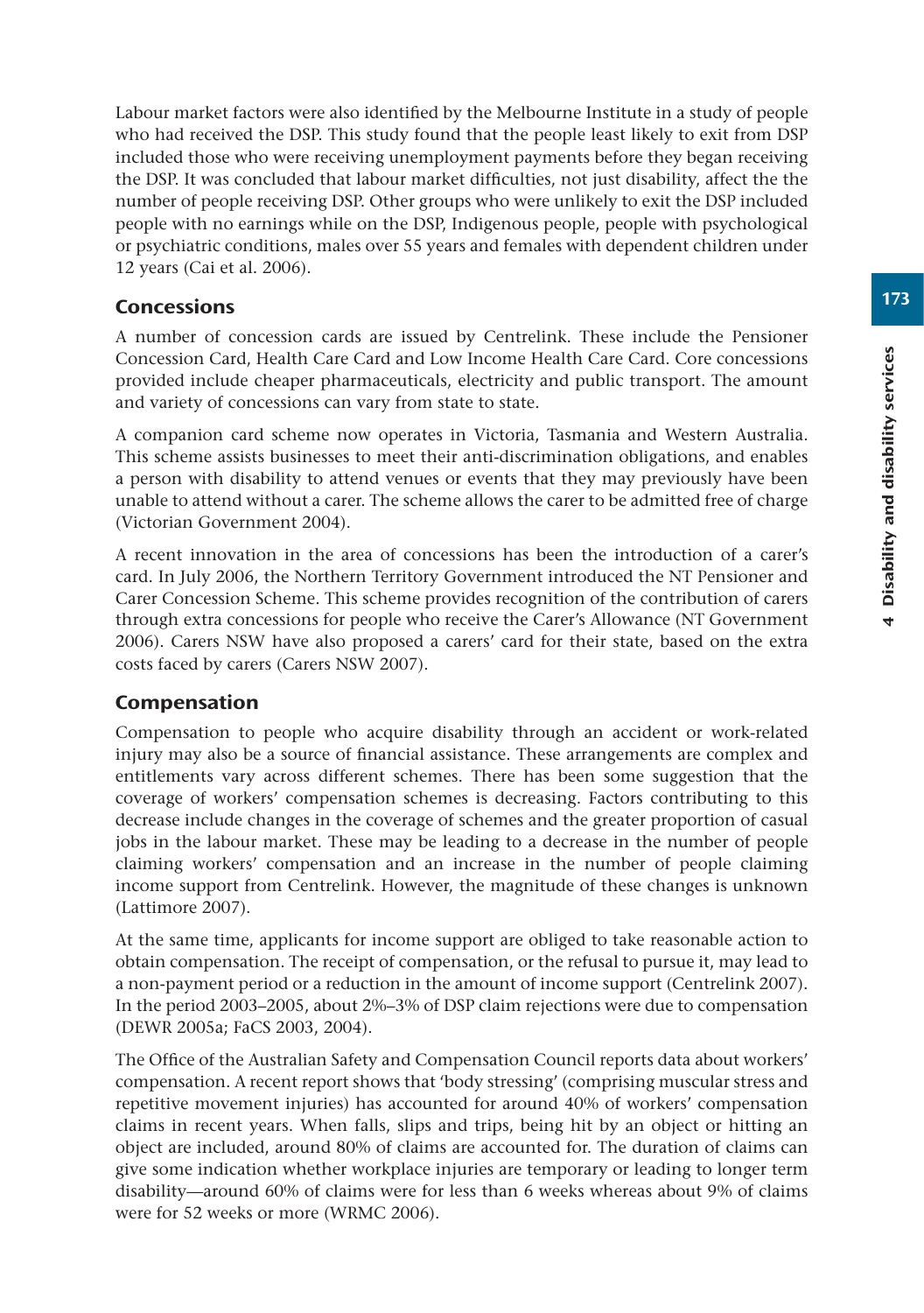# Disability support services

#### CSTDA-funded disability support services and expenditure

Services provided under the Commonwealth State/Territory Disability Agreement (CSTDA) are targeted at people with a need for ongoing support in everyday activities, and aim to 'maximise the opportunity for people with disabilities to participate socially and economically in the community' (CSTDA 2003:12). The 2002–07 Agreement specifies that disability experienced by a CSTDA service user should be manifest before the age of 65 years; however, services generally do not place upper age restrictions on their clients.

Within the CSTDA there are seven service groups that offer specialist support for people with disability. These service groups are accommodation support services; community support services; community access services; respite services; employment services; advocacy, information and print disability services; and other support services. Definitions of these service groups are provided in Box 4.7.

National data on services provided under the CSTDA are collected through the CSTDA National Minimum Data Set (NMDS), which includes information relating to CSTDAfunded services and the people who use these services throughout a financial year. Data are collected by each state and territory and the Australian Government, and forwarded to the AIHW for collation and analysis on an annual basis. Data presented here are from the 2005–06 data collection, the third full year of the CSTDA NMDS data collection.

During the period 1999–2002, the CSTDA NMDS underwent a major redevelopment. Before this, the data were collected on a 'snapshot' (single-day) basis, but since 2003–04 have been collected for all people on a full-year, ongoing basis. Three full financial years of data from the redeveloped CSTDA NMDS collection are now available (2003–04 to 2005–06), which allow some analyses of basic trends for people accessing disability support services in Australia.

# Box 4.5: The Commonwealth State/Territory Disability Agreement

The third Commonwealth State/Territory Disability Agreement (CSTDA) for funding specialist disability services was scheduled to expire on 30 June 2007 but it has been extended while a fourth agreement is negotiated between the Australian Government and the state and territory governments. Although a new agreement has not yet been finalised, it is likely to have a greater emphasis than previous CSTDA agreements on the achievement of measurable outcomes for people with disability.

The 2007–08 federal Budget repeated the Commonwealth's current CSTDA offer to the states and territories of \$3.3 billion over 5 years, and assumed an indexation rate of 1.8%. Commonwealth payments to the states and territories in the current CSTDA total \$2.9 billion over 5 years. The Australian Government anticipated spending \$2.5 billion during the course of the next CSTDA agreement on employment services. In April 2007, the Commonwealth made an additional offer to match new state and territory funding for accommodation and respite services dollar-for-dollar.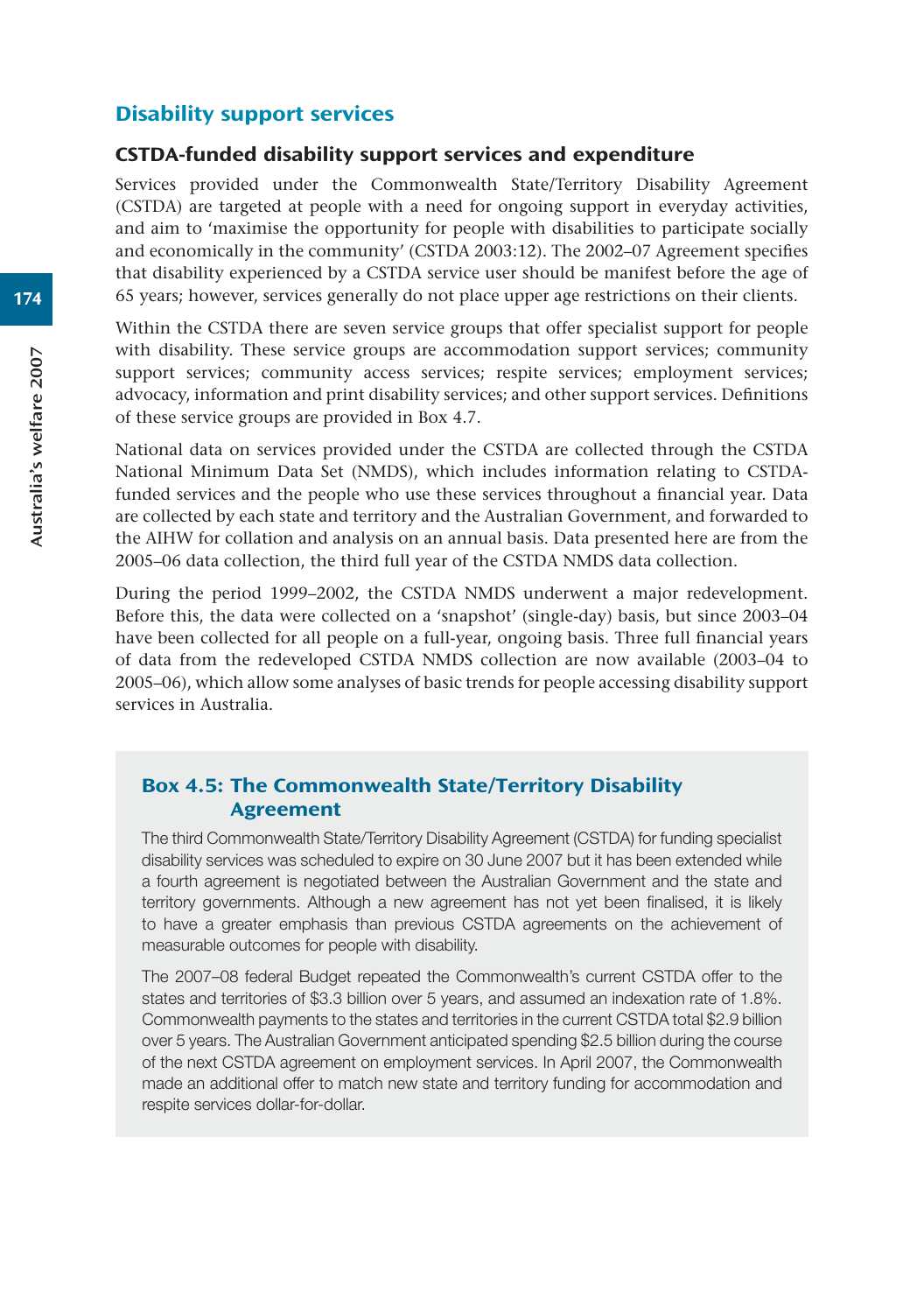## Box 4.6: Workforce issues

The ageing of the Australian population is likely to affect the disability workforce in two ways. Firstly, as the population ages, the number of people with disability is projected to rise. Secondly, the disability workforce is, on average, older than the general workforce in Australia and, therefore, is likely to experience a shortage of available workers sooner than other industries, given the number of people projected to retire in the next 10 years. Thus there is a need to develop workforce strategies focused on re-skilling and retention. There is also a need to explore non-traditional sources of workforce, such as workers seeking a second career and workers displaced from other industries (NDA 2006).

# Box 4.7: Definitions of service groups covered by the Commonwealth State/Territory Disability Agreement

| Accommodation<br>support | These are services that provide accommodation to people with<br>disability and services that provide the support needed to enable a<br>person with disability to remain in his or her existing accommodation,<br>or move to a more suitable or appropriate accommodation.                                                                                                                                                                                                                                                                                                                                                   |
|--------------------------|-----------------------------------------------------------------------------------------------------------------------------------------------------------------------------------------------------------------------------------------------------------------------------------------------------------------------------------------------------------------------------------------------------------------------------------------------------------------------------------------------------------------------------------------------------------------------------------------------------------------------------|
| Community support        | These services provide the support needed for a person with<br>disability to live in a non-institutional setting (not including support<br>with the basic needs of living, such as meal preparation and dressing,<br>included under accommodation support).                                                                                                                                                                                                                                                                                                                                                                 |
| Community access         | These are services designed to provide opportunities for people with<br>disability to gain and use their abilities to enjoy their full potential for<br>social independence. People who do not attend school or who are<br>not employed full time mainly use these services.                                                                                                                                                                                                                                                                                                                                                |
| Respite                  | Respite services provide a short-term and time-limited break for<br>families and other voluntary caregivers of people with disability,<br>to assist in supporting and maintaining the primary caregiving<br>relationship while providing a positive experience for the person<br>with disability. Although there are therefore two 'clients'—the carer<br>and the person with disability-in the CSTDA NMDS collection, the<br>person with disability is regarded as the client. Statistical tables in<br>this report reflect this perspective.                                                                              |
| Employment               | There are two types of employment services that provide employment<br>assistance to people with disability. The first type, open employment,<br>provides assistance in obtaining and/or retaining paid employment in<br>the open labour market. The second type, supported employment,<br>provides employment opportunities and assistance to people with<br>disability to work in specialised and supported work environments.<br>Before 1 December 2004, there was also a third employment service<br>type, dual open/supported services, which provided a combination<br>of both open and supported employment services. |
|                          | Continued next page                                                                                                                                                                                                                                                                                                                                                                                                                                                                                                                                                                                                         |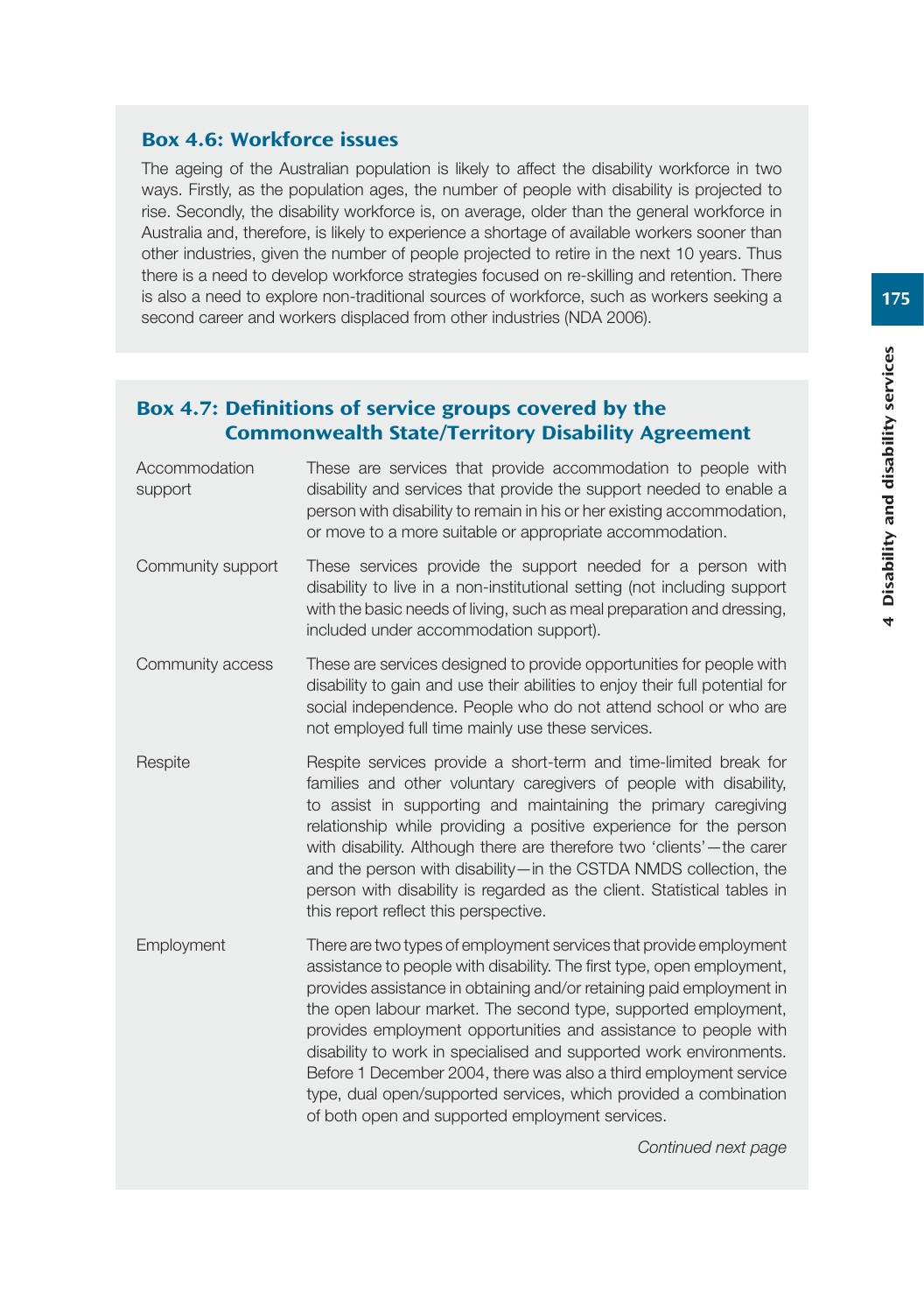Advocacy, information Advocacy services are designed to enable people with disability and print disability to increase the control they have over their lives through the representation of their interests and views in the community. Information services provide accessible information to people with disability, their carers, families and related professionals. This service group also includes mutual support or self-help groups—special interest groups which promote self-advocacy—and print disability, which includes alternative formats of communication for people who by reason of their disability are unable to access information provided in a print medium.

Other These include research and evaluation, training and development, peak bodies, and any other support services outside any of the defined service types above.

#### CSTDA service users

In 2005–06, there were 217,143 service users who accessed CSTDA-funded services (Table 4.8). The highest overall service use in 2005–06 was recorded in Victoria (80,953 service users), followed by New South Wales (51,133) and Queensland (30,804). Of the five major service groups, the highest number of service users were recorded in community support (96,664) followed by employment services (73,157), community access (47,738), accommodation support (35,566) and respite (27,319). Users of accommodation support services include 5,059 service users in institutional/residential care, 11,414 in group homes and a further 19,714 who utilised other accommodation support services (for example, inhome accommodation support or alternative family placement).

The number of service users has steadily risen over the two previous reporting periods, from 187,806 in 2003–04 and 200,493 in 2004–05 (AIHW 2005b, 2006f). The largest increase over this period has been seen in community support (an increase of 17,817 service users from the 2003–04 collection). Additionally, the number of service users accessing employment services and respite services has increased by 8,876 and 6,772 people respectively since 2003–04.

Across all CSTDA service users, the main primary disability reported was intellectual disability (72,226 users), accounting for one-third (33%) of all service users (Figure 4.10). In 2003–04, intellectual disability was reported as a primary disability by 38% of service users. The actual number of service users reporting intellectual disability as a primary disability has seen a slight increase since 2003–04 (by 525 users), although, due to a more rapid increase in other reported primary disabilities, intellectual disability has proportionally decreased as primary disability. Psychiatric disability was the second most frequent primary disability reported (30,064 users or 14%), followed by physical disability (25,712 or 12%) and neurological disability (12,471 or 6%). Comparisons of primary disability with all significant disabilities reveal some marked differences across the types of disability reported. The most notable was that, while only 1,790 people reported speech as a primary disability, 22,387 people reported speech as one of their significant disabilities. Intellectual disability was the highest reported of all significant disabilities (83,733 users), followed by physical disability (46,174), psychiatric disability (38,086) and neurological disability (28,896).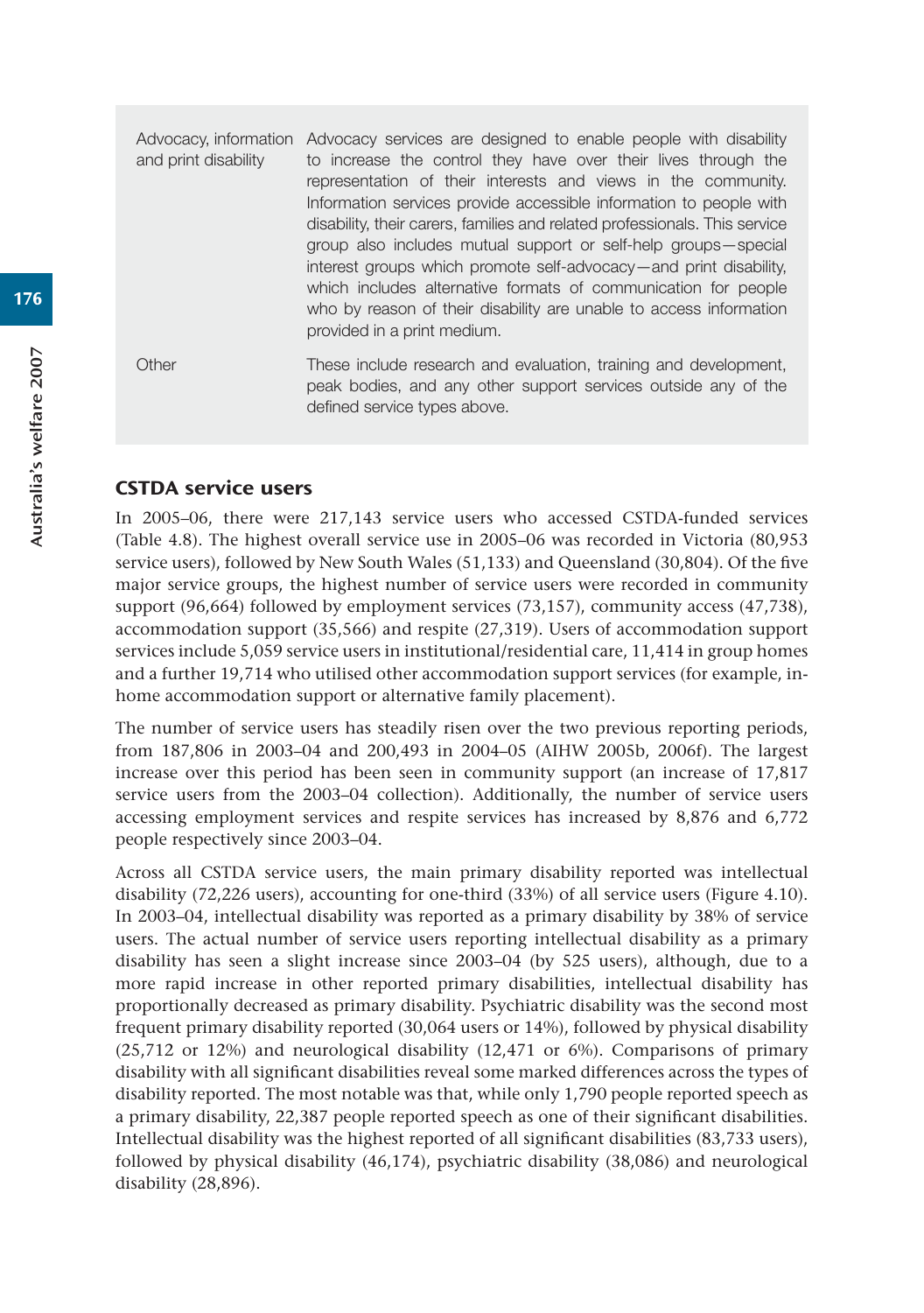| Service type                                   | <b>NSW</b> | Vic    | Qld    | <b>WA</b> | <b>SA</b> | Tas   | <b>ACT</b> | <b>NT</b> | <b>Total</b> |
|------------------------------------------------|------------|--------|--------|-----------|-----------|-------|------------|-----------|--------------|
| State and territory funded services            |            |        |        |           |           |       |            |           |              |
| Institutions/residentials                      | 1,866      | 739    | 871    | 441       | 908       | 234   | $\Omega$   | 0         | 5,059        |
| Group homes                                    | 3,398      | 4,331  | 943    | 1,157     | 787       | 452   | 201        | 145       | 11,414       |
| Other accommodation<br>support                 | 1,877      | 8,813  | 3,735  | 1,898     | 2,734     | 446   | 129        | 86        | 19,714       |
| Accommodation<br>support total                 | 7,095      | 13,666 | 5,394  | 3,441     | 4,333     | 1,100 | 324        | 217       | 35,566       |
| Community support                              | 21,067     | 34,121 | 9,654  | 16,048    | 11,348    | 2,163 | 2,073      | 423       | 96,664       |
| Community access                               | 7,690      | 21,585 | 7,172  | 4,358     | 4,629     | 1,592 | 376        | 355       | 47,738       |
| Respite                                        | 4,593      | 13,719 | 4,451  | 2,293     | 1,538     | 279   | 292        | 195       | 27,319       |
| Subtotal (state/territory-<br>funded services) | 31,897     | 64,515 | 18.190 | 19,191    | 15,958    | 3.902 | 2.606      | 1,021     | 156,878      |
| <b>Australian Government-funded services</b>   |            |        |        |           |           |       |            |           |              |
| Open employment                                | 14,556     | 15,467 | 12,079 | 5,126     | 3,831     | 1,540 | 662        | 321       | 53,440       |
| Supported employment                           | 7,797      | 4,770  | 2,336  | 2,195     | 2,820     | 607   | 234        | 120       | 20,810       |
| <b>Employment total</b>                        | 21,981     | 19,949 | 14,292 | 7,193     | 6,536     | 2,121 | 887        | 433       | 73,157       |
| <b>All services</b>                            | 51,133     | 80,953 | 30,804 | 24,042    | 20,607    | 5,716 | 3,327      | 1,389     | 217,143      |

#### **Table 4.8: Number of service users for CSTDA-funded services, by service type, by state and territory, 2005–06**

*Notes*

1. Service user data are estimates after use of a statistical linkage key to account for individuals who received services from more than one service type outlet during the 12 months from 1 July 2005 to 30 June 2006. Row totals may not be the sum of the components because individuals may have accessed services from more than one state or territory over the 12 month period. Column totals may not be the sum of components because individuals may have accessed services from more than one service type during the 12 month period.

2. Data quality—in particular varied response rates—should be considered when making comparisons between jurisdictions. See AIHW 2007d for more information.

*Source:* AIHW 2007d.



*Source:* Table A4.7.

**Figure 4.10: Users of CSTDA-funded services, primary disability group and all significant disabilities group, 2005–06**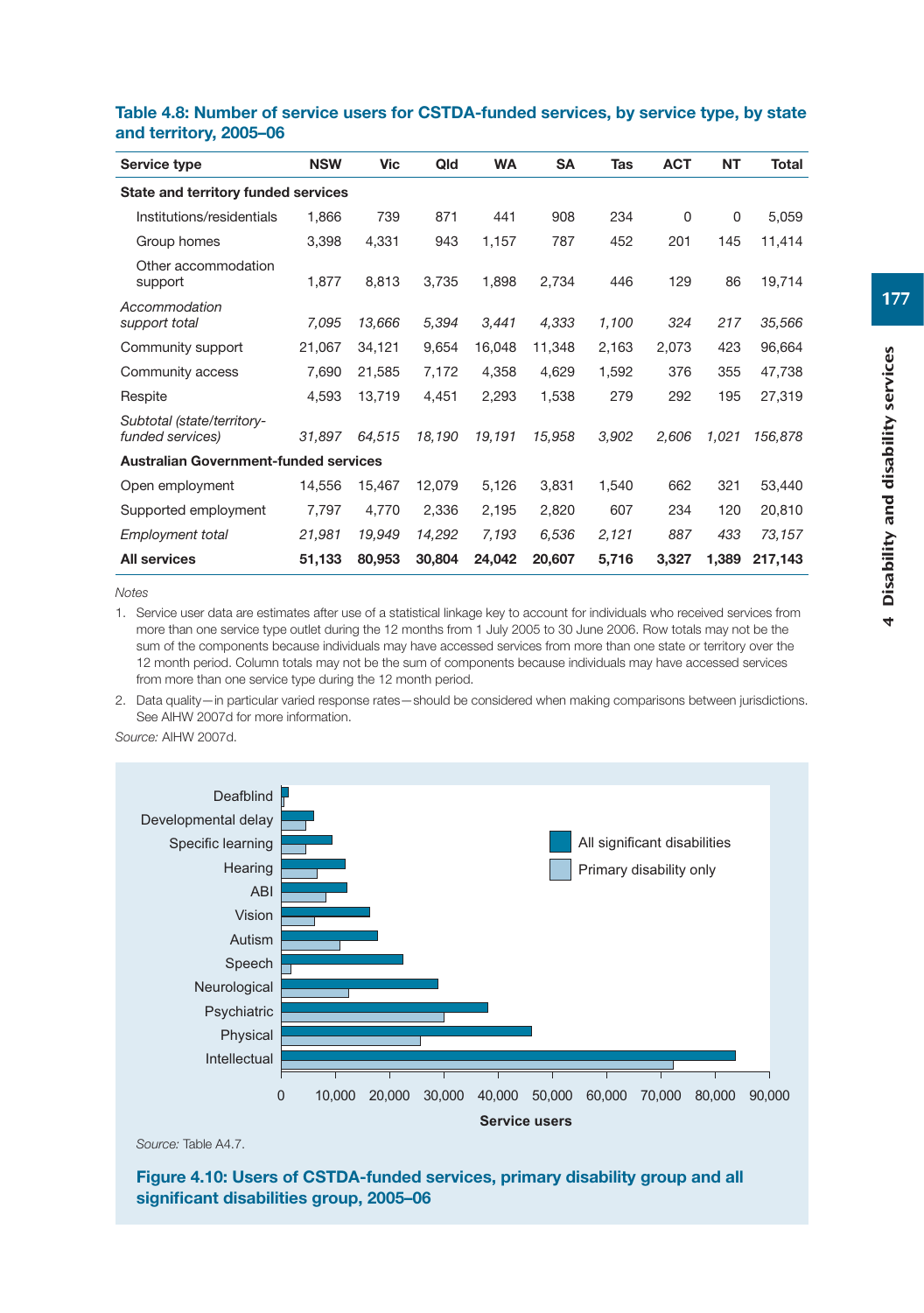The median age of all service users in 2005–06 was 31.4 years (Figure 4.11). This value has increased across three CSTDA collections from 30.4 years of age in 2003–04. Comparison of median age across the different service groups in 2005–06 shows that accommodation support had a higher median age (42.2 years) than all other service groups, with the lowest median age recorded in community support (20.3 years). The higher median age of persons requiring accommodation support may be partially explained by very young people not generally requiring accommodation assistance. Conversely, the lower median age for community support may be attributed to services which target younger service users, for example early childhood intervention. Over the last three CSTDA collections the median age of those utilising employment services has increased slightly, by 0.7 years, while larger increases were seen in community support and community access (both increased by 1.9 years). Interestingly, the median age for open employment and supported employment service users are quite different. In 2005–06, the median age for supported employment users was 38.7 years and for open employment users was 31.6 years. Since 2003–04, this age difference has slightly narrowed, from 7.4 years to 7.1 years (Table A4.8). As per previous collections, there was a greater proportion of male service users (58%) than female (42%) (AIHW 2007d).



*Source:* Table A4.9.



Overall, 7,182 service users (3.3%) reported that they were of Aboriginal and/or Torres Strait Islander origin (Table 4.9). This increase from 2.7% in 2003–04 may be attributed to a variety of factors, including better self-identification, more accurate identification of Indigenous people in the data set or an increase in service use by Indigenous people (AIHW 2005b). As would be expected from general population patterns, representation of Indigenous service users was lower in Major Cities (2.0%) and Inner Regional areas (3.4%) than in other areas. Around 8% of service users in Outer Regional areas were Indigenous, compared with 19% in Remote areas and 39% in Very Remote areas (Table 4.9). This is similar to the profile of Indigenous people in the general population—the 2001 Census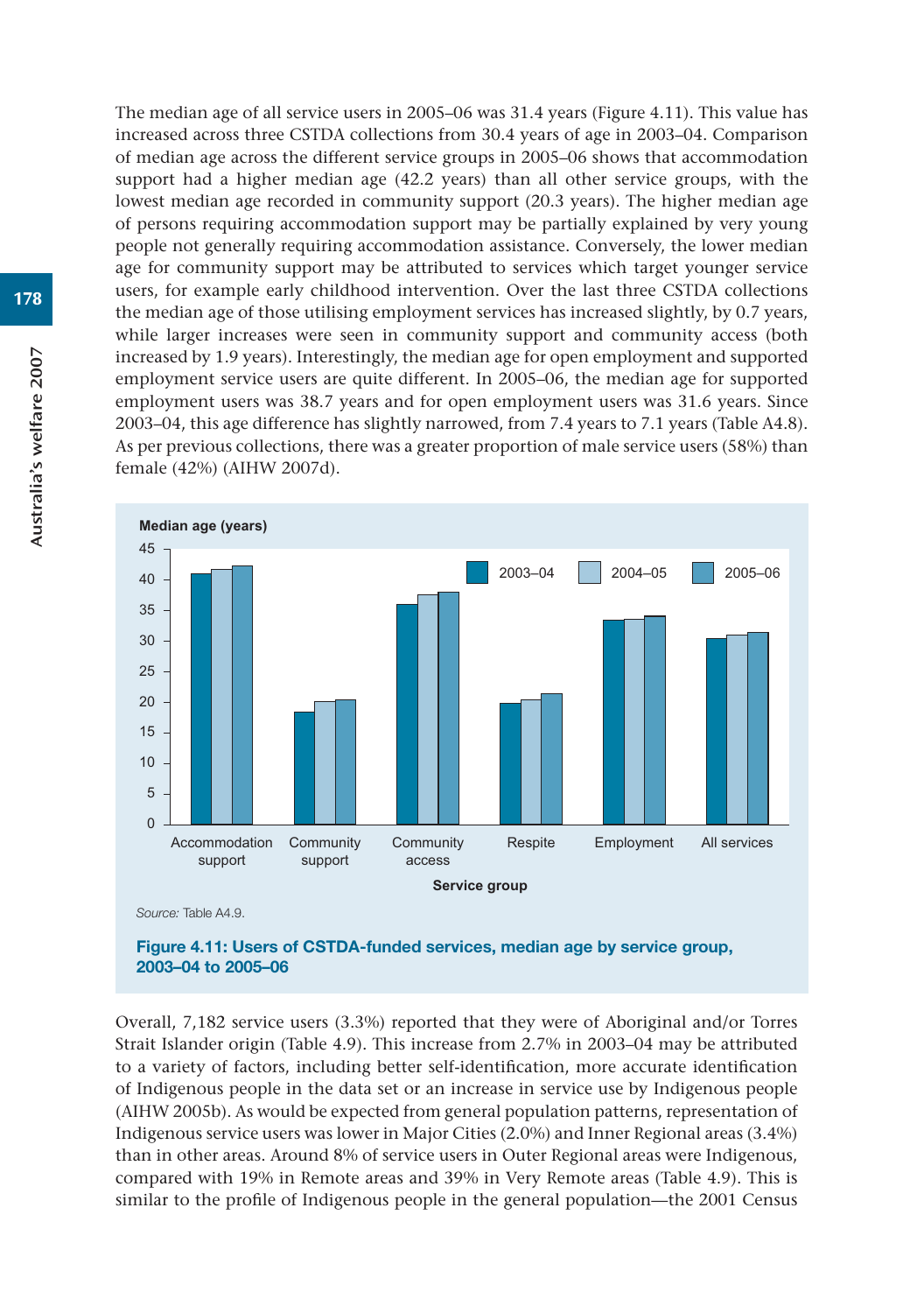identified that about one in four (26%) of Indigenous Australians was living in Remote or Very Remote areas compared with one in fifty (2%) non-Indigenous people (ABS 2006b). As a greater number of Indigenous than non-Indigenous Australians are living in Remote areas, it is likely that Indigenous people may experience additional disadvantage as some services may not be available to them.

|                | <b>Major</b>  | <b>Inner</b> | Outer    |               | Very   | <b>Not</b> |         |
|----------------|---------------|--------------|----------|---------------|--------|------------|---------|
|                | <b>Cities</b> | Regional     | Regional | Remote        | Remote | Known      | Total   |
|                |               |              |          | <b>Number</b> |        |            |         |
| Indigenous     | 2,629         | 1.761        | 1.756    | 459           | 431    | 146        | 7,182   |
| Non-Indigenous | 118.955       | 45.630       | 18.309   | 1.773         | 514    | 1.624      | 186.805 |
| Not stated     | 12,456        | 5,080        | 2.002    | 237           | 172    | 3.209      | 23,156  |
| <b>Total</b>   | 134,040       | 52,471       | 22,067   | 2,469         | 1,117  | 4.979      | 217,143 |
|                |               |              |          | Per cent      |        |            |         |
| Indigenous     | 2.0           | 3.4          | 8.0      | 18.6          | 38.6   | 2.9        | 3.3     |
| Non-Indigenous | 88.7          | 87.0         | 83.0     | 71.8          | 46.0   | 32.6       | 86.0    |
| Not stated     | 9.3           | 9.7          | 9.1      | 9.6           | 15.4   | 64.5       | 10.7    |
| <b>Total</b>   | 100.0         | 100.0        | 100.0    | 100.0         | 100.0  | 100.0      | 100.0   |

#### **Table 4.9: Users of CSTDA-funded services, location by Indigenous status, 2005–06**

*Notes*

1. Service user data are estimates after use of a statistical linkage key to account for individuals who received services from more than one service type outlet during the 12-month period.

2. The number of service users in each remoteness area (RA) were estimated based on service users' residential postcodes. Some postcode areas were split between two or more RAs. Where this was the case the data were weighted according to the proportion of the population of the postcode area in each RA.

*Source:* AIHW 2007d.

The most commonly reported primary disability groups for Indigenous service users were intellectual (39%), physical (14%) and psychiatric (12%). Indigenous service users were more likely than other service users to report a primary disability of developmental delay (3.8% of Indigenous service users compared with 2.2% of non-Indigenous) and ABI (6.3% of Indigenous service users compared with 4.0% of non-Indigenous), and less likely to report a psychiatric primary disability (12% compared with 15%) (AIHW 2007d).

In order to provide a holistic view of disability service users, the CSTDA collects information on the carers of people with disability as well as those with disability who are using the services. Information is requested about the existence of an informal carer, whether the carer is a primary carer and whether the carer lives with the person for whom they provide care. An informal carer is considered to be a person, such as a family member, friend or neighbour, who provides regular and sustained care and assistance to the person requiring support, usually on an unpaid basis (AIHW 2005c). A primary carer is defined as a carer who assists with at least one activity of daily living (ADL); ADLs included are help with self-care, mobility and communication (AIHW 2005c).

In 2005–06, 45% of service users reported the existence of an informal carer. Approximately 37% of service users reported that they had a primary carer and just over one in four people (26%) indicated they had a co-resident carer (Table 4.10). People who utilised respite services were most likely to report having an informal carer (90%), followed by those who accessed community support services (55%). People using employment services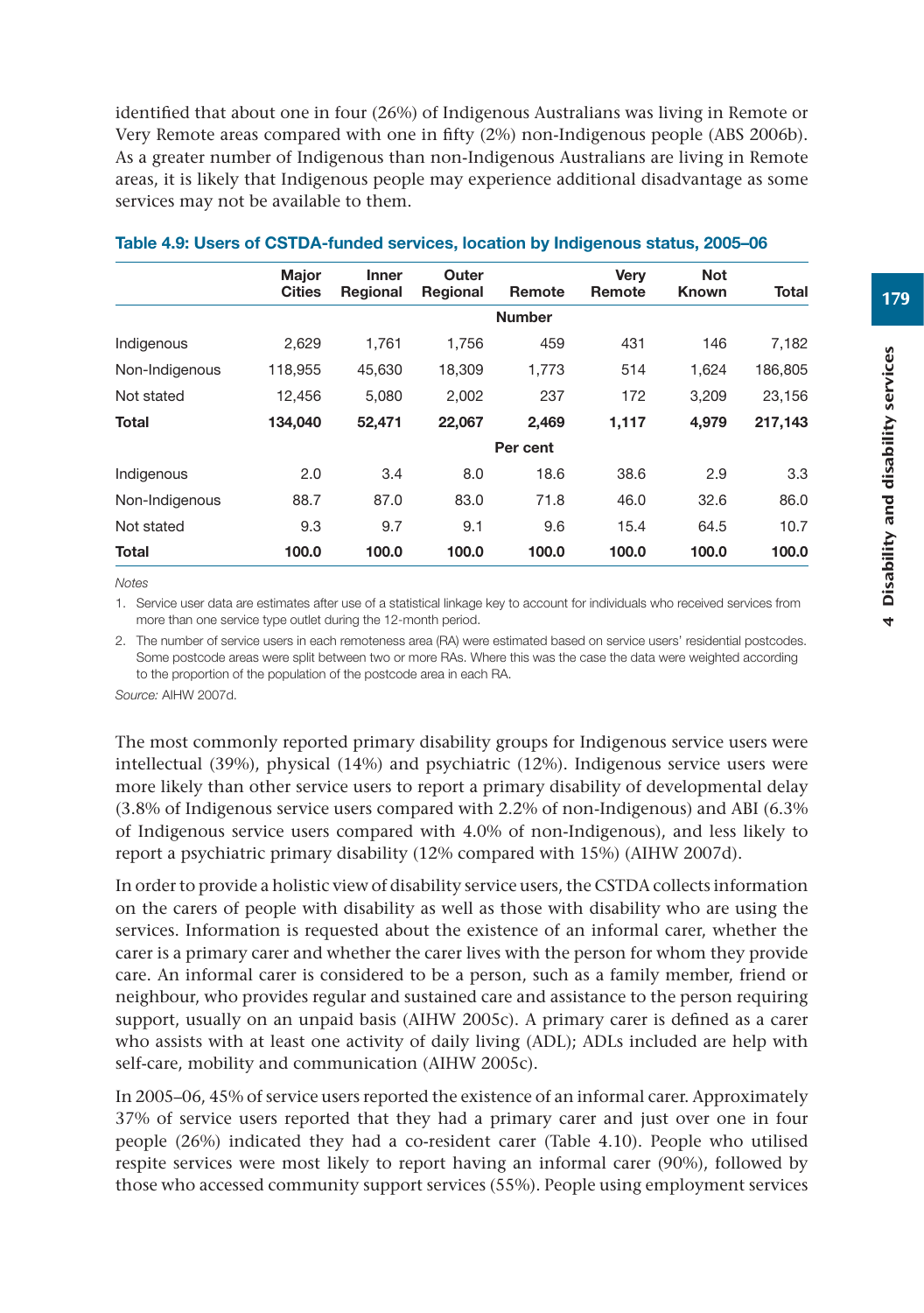were the least likely to report an informal carer (33%); this is due to employment service users having a high proportion of people who do not require assistance with ADLs and are therefore less likely to need a carer (AIHW 2007d). Those who used respite services were the most likely service users to report the existence of a primary carer (84% of all users and 93% of all users with a carer).

Service users accessing respite services (52%) were most likely to report a co-resident carer; however, users of community support services had the highest proportion of co-resident carers (78%) when only those with an informal carer were considered (Table 4.10). Overall, the proportion of informal care, primary carer status and co-residency status was generally lower for service users of accommodation support services than other service groups. This may be partially due to the 'formal' nature of these services.

|                       | Has an informal<br>carer |                             |               | Has a primary carer         |                                         | Has a co-resident carer |                             |                                         |
|-----------------------|--------------------------|-----------------------------|---------------|-----------------------------|-----------------------------------------|-------------------------|-----------------------------|-----------------------------------------|
| Service group         | <b>Number</b>            | Per cent<br>of all<br>users | <b>Number</b> | Per cent<br>of all<br>users | Per cent<br>of users<br>with a<br>carer | <b>Number</b>           | Per cent<br>of all<br>users | Per cent<br>of users<br>with a<br>carer |
| Accommodation support | 14.696                   | 41.3                        | 11,247        | 31.6                        | 76.5                                    | 5.502                   | 15.5                        | 37.4                                    |
| Community support     | 53,341                   | 55.2                        | 47,611        | 49.3                        | 89.3                                    | 41,641                  | 43.1                        | 78.1                                    |
| Community access      | 22.396                   | 46.9                        | 18.674        | 39.1                        | 83.4                                    | 14,118                  | 29.6                        | 63.0                                    |
| Respite               | 24.648                   | 90.2                        | 22.854        | 83.7                        | 92.7                                    | 14.146                  | 51.8                        | 57.4                                    |
| Employment            | 24.448                   | 33.4                        |               |                             |                                         |                         |                             |                                         |
| <b>Total</b>          | 97,410                   | 44.9                        | 79,316        | 36.5                        | 81.4                                    | 55,619                  | 25.6                        | 57.1                                    |

#### **Table 4.10: Users of CSTDA-funded services, existence of an informal carer, primary carer and co-resident carer by service group, 2005–06**

*Notes*

1. Service user data are estimates after use of a statistical linkage key to account for individuals who received services from more than one service type outlet during the 12-month period. Column totals may not be the sum of components because individuals may have accessed services in more than one service group over the 12-month period.

2. Service users accessing employment services were not required to report 'carer–primary status' or 'carer–residency status'; however, some users did so. These counts are not reported separately but are included in totals.

*Source:* AIHW 2007d.

The reported relationship of the primary carer to the service user in 2005–06 identified that mothers were by far the most commonly reported primary care givers, accounting for 65% of all relationships for those with a primary carer (Table 4.11). The spouse of the service user was the next most common primary care-giver (8%), followed by fathers (6%) and other family members (for example in-laws) (also 6%). Comparatively, populationbased data from the 2003 SDAC yielded somewhat different results, and indicated that spouses provided the most common form of primary carer relationship for people with disability (44%), followed closely by mothers (41%) (AIHW analysis of ABS 2003 SDAC confidentialised unit record file). However, the difference between the CSTDA and the SDAC may be attributed to the age of the person receiving care. Approximately 60% of the SDAC population with a primary carer is aged over 24 years, compared with only 47% for CSTDA service users (AIHW 2007d; AIHW analysis of ABS 2003 SDAC confidentialised unit record file). As the SDAC has a greater proportion of recipients above the age of 24 years, it is more likely that a spouse or partner would be the primary carer than a mother. Conversely, the younger CSTDA service users are more likely to have a mother as a primary carer.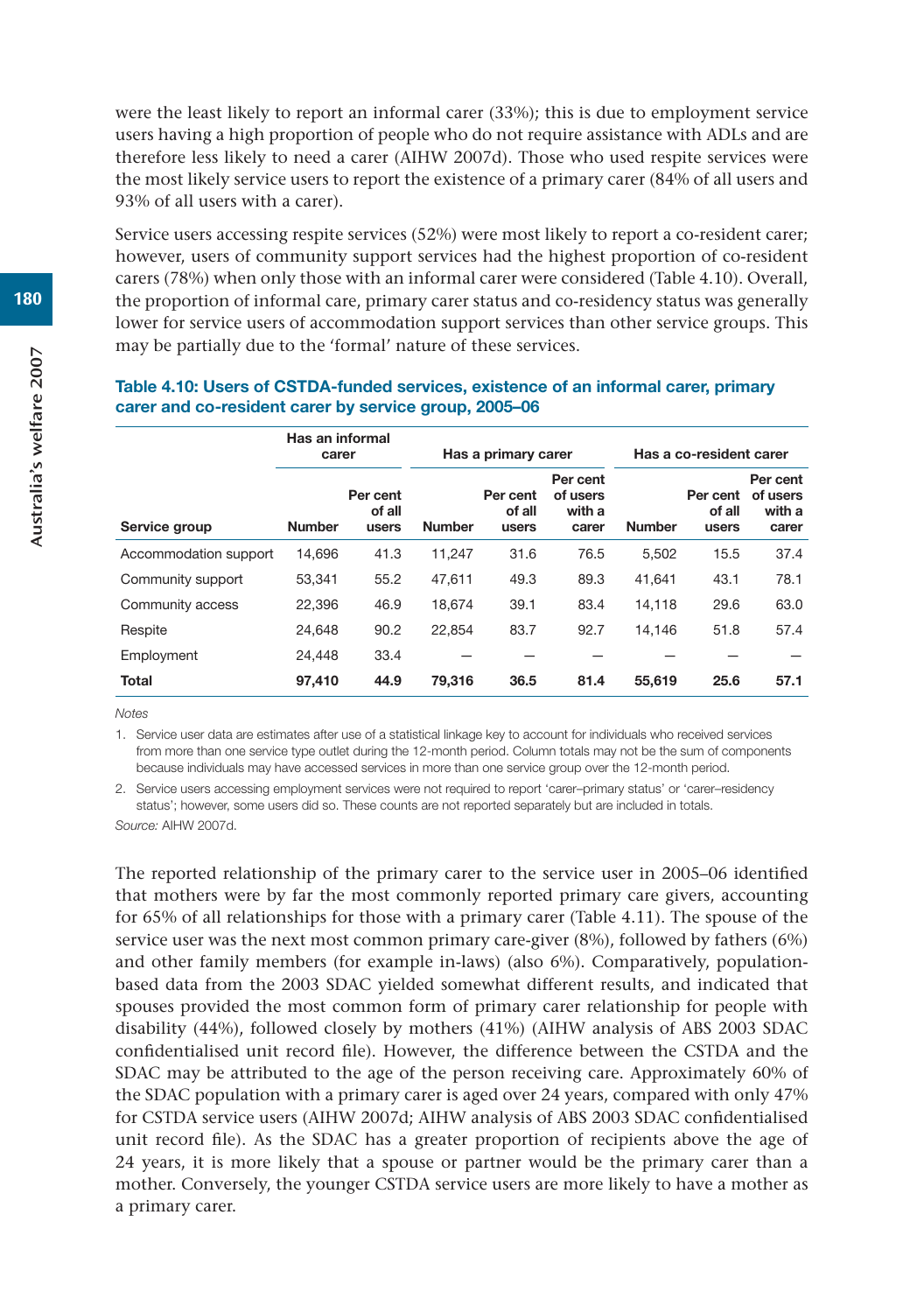|                                                 | Age group (years) |           |           |               |                |                      |              |  |  |
|-------------------------------------------------|-------------------|-----------|-----------|---------------|----------------|----------------------|--------------|--|--|
| <b>Relationship of service</b><br>user to carer | Under 15          | $15 - 24$ | $25 - 44$ | $45 - 64$     | 65 or<br>over  | <b>Not</b><br>stated | <b>Total</b> |  |  |
|                                                 |                   |           |           | <b>Number</b> |                |                      |              |  |  |
| Spouse                                          |                   | 147       | 1,689     | 2,950         | 1,190          | 13                   | 5,989        |  |  |
| Mother                                          | 23,034            | 13,560    | 12,056    | 2,723         | 33             | 18                   | 51,424       |  |  |
| Father                                          | 1,320             | 1,421     | 1,620     | 483           | $\overline{7}$ | $\overline{2}$       | 4,853        |  |  |
| Child                                           |                   | 44        | 116       | 383           | 525            | $\overline{2}$       | 1,070        |  |  |
| Other family                                    | 676               | 730       | 1,162     | 1,507         | 302            | 3                    | 4,380        |  |  |
| Friend/neighbour                                | 136               | 253       | 498       | 438           | 139            |                      | 1,464        |  |  |
| Not stated                                      | 3,194             | 2,433     | 2.528     | 1,637         | 342            | 2                    | 10,136       |  |  |
| <b>Total</b>                                    | 28,360            | 18,588    | 19,669    | 10,121        | 2,538          | 40                   | 79,316       |  |  |
|                                                 |                   |           |           | Per cent      |                |                      |              |  |  |
| Spouse                                          |                   | 0.8       | 8.6       | 29.1          | 46.9           | 32.5                 | 7.6          |  |  |
| Mother                                          | 81.2              | 73.0      | 61.3      | 26.9          | 1.3            | 45.0                 | 64.8         |  |  |
| Father                                          | 4.7               | 7.6       | 8.2       | 4.8           | 0.3            | 5.0                  | 6.1          |  |  |
| Child                                           |                   | 0.2       | 0.6       | 3.8           | 20.7           | 5.0                  | 1.3          |  |  |
| Other family                                    | 2.4               | 3.9       | 5.9       | 14.9          | 11.9           | 7.5                  | 5.5          |  |  |
| Friend/neighbour                                | 0.5               | 1.4       | 2.5       | 4.3           | 5.5            |                      | 1.8          |  |  |
| Not stated                                      | 11.3              | 13.1      | 12.9      | 16.2          | 13.5           | 5.0                  | 12.8         |  |  |
| <b>Total</b>                                    | 100.0             | 100.0     | 100.0     | 100.0         | 100.0          | 100.0                | 100.0        |  |  |

#### **Table 4.11: Users of CSTDA-funded services who reported the presence of a primary carer, relationship of carer by age of service user, 2005–06**

*Note:* Service user data are estimates after use of a statistical linkage key to account for individuals who received services from more than one service type outlet during the 12-month period.

*Source:* AIHW 2007d.

Across CSTDA service user age groups, mothers held the primary care-giving role for 81% of service users under the age of 15 years and 73% of service users between the ages of 15 and 24 years (Table 4.11). Primary care-giving from a spouse was most common for the age groups of 45–64 years and 65 years and over, which accounted for 29% and 47% of carer relationships respectively. For those aged 65 years and over, a child was the primary care-giver more than one-fifth of the time (21%), although the specific ages of the child carers were not collected.

For service users needing support with the three 'core' activities of daily living (self-care, mobility and/or communication), the proportion of service users who reported an informal carer tends to decrease with age (Figure 4.12). The vast majority of service users under 15 years of age who always or sometimes require assistance with ADL (87%) reported that they had an informal carer, whereas this was significantly lower for those aged 65 years or more (41%).

Expenditure by the Australian Government and all state and territory governments on disability support services during 2005–06 totalled \$3.95 billion (Table 4.12). Of this total, just under half (\$1.92 billion) was used to fund accommodation support services. Community support services accounted for a further \$484 million (or 12%), community access funding totalled \$463 million (12%), employment \$400 million (10%) and \$228 million (6%) went towards funding for respite services. Administration costs over the year totalled \$315 million, with a further \$138 million in funding spent on advocacy, information and print disability as well as other forms of support.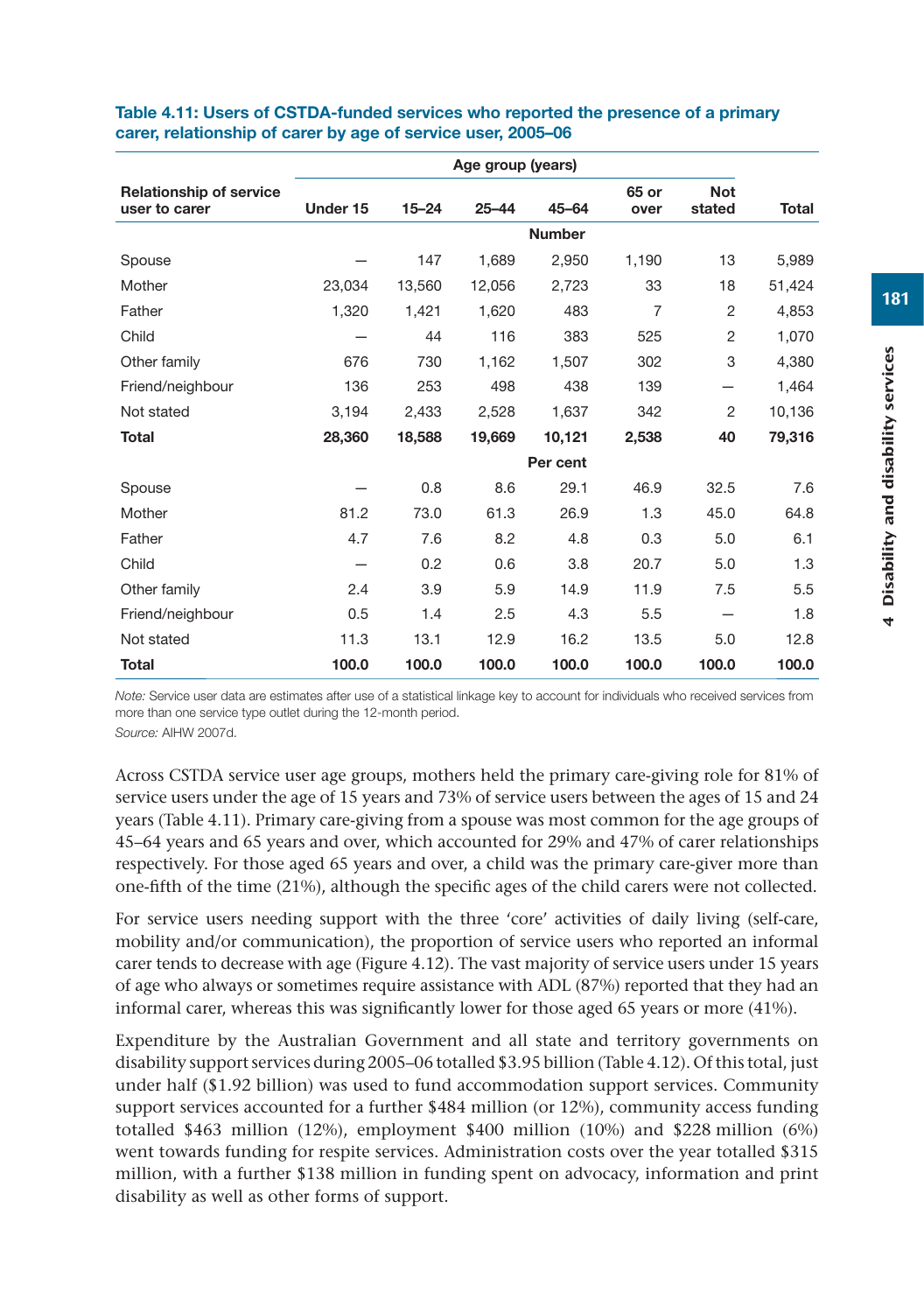

#### **Figure 4.12: Existence of an informal carer for service users who always or sometimes need support for activities of daily living by service user age group, 2005–06**

| <b>NSW</b> | <b>Vic</b> | Qld                              | <b>WA</b> | <b>SA</b> | Tas   | <b>ACT</b> | <b>NT</b> |                    | <b>Aus Govt Australia</b> |
|------------|------------|----------------------------------|-----------|-----------|-------|------------|-----------|--------------------|---------------------------|
| 672.9      | 590.0      | 237.3                            | 171.6     | 145.0     | 59.5  | 29.9       | 16.1      |                    | 1,922.3                   |
| 98.4       | 193.5      | 70.3                             | 54.5      | 38.1      | 9.1   | 11.8       | 8.2       |                    | 483.9                     |
| 139.5      | 169.7      | 83.7                             | 24.5      | 16.8      | 15.1  | 4.7        | 2.3       | 7.0 <sup>(a)</sup> | 463.3                     |
| 73.0       | 59.8       | 48.6                             | 20.9      | 8.7       | 5.9   | 4.5        | 1.9       | 4.9 <sup>(a)</sup> | 228.2                     |
|            |            |                                  |           |           |       |            |           | 400.2              | 400.2                     |
| 6.9        | 7.4        | 7.3                              | 4.9       | 2.8       | 1.9   | 1.1        | 0.2       | 13.8               | 46.3                      |
| 2.6        | 22.9       | 9.3                              | 11.2      | 21.6      | 1.5   | 2.1        | 0.0       | 20.9               | 92.1                      |
|            |            | 456.5                            | 287.6     | 233.0     | 93.0  | 54.1       | 28.7      | 446.7              | 3,636.2                   |
| 122.0      | 78.3       | 49.2                             | 15.9      | 8.1       | 8.7   | 5.3        | 1.6       | 26.1               | 315.2                     |
|            |            | 505.7                            | 303.5     | 241.1     | 101.7 | 59.4       | 30.3      | 472.8              | 3,951.4                   |
|            |            | 993.3 1,043.3<br>1,115.3 1,121.6 |           |           |       |            |           |                    |                           |

| Table 4.12: Expenditure on disability support services by Australian, state and territory |
|-------------------------------------------------------------------------------------------|
| governments, by service group and administration expenditure, 2005–06 (\$m)               |

(a) Some Australian Government-funded community access and respite services are funded under the CSTDA from the Employment Assistance and Other Services appropriation.

*Note:* Figures may vary from those published in the *Report on government services 2007* (SCRGSP 2007) owing to the use of different counting rules in particular jurisdictions (e.g. some jurisdictions may include funding for psychiatric-specific services in Table 4.12 but not in SCRCSSP 2007).

*Sources:* SCRCSSP 2007; unpublished data provided to AIHW from each jurisdiction.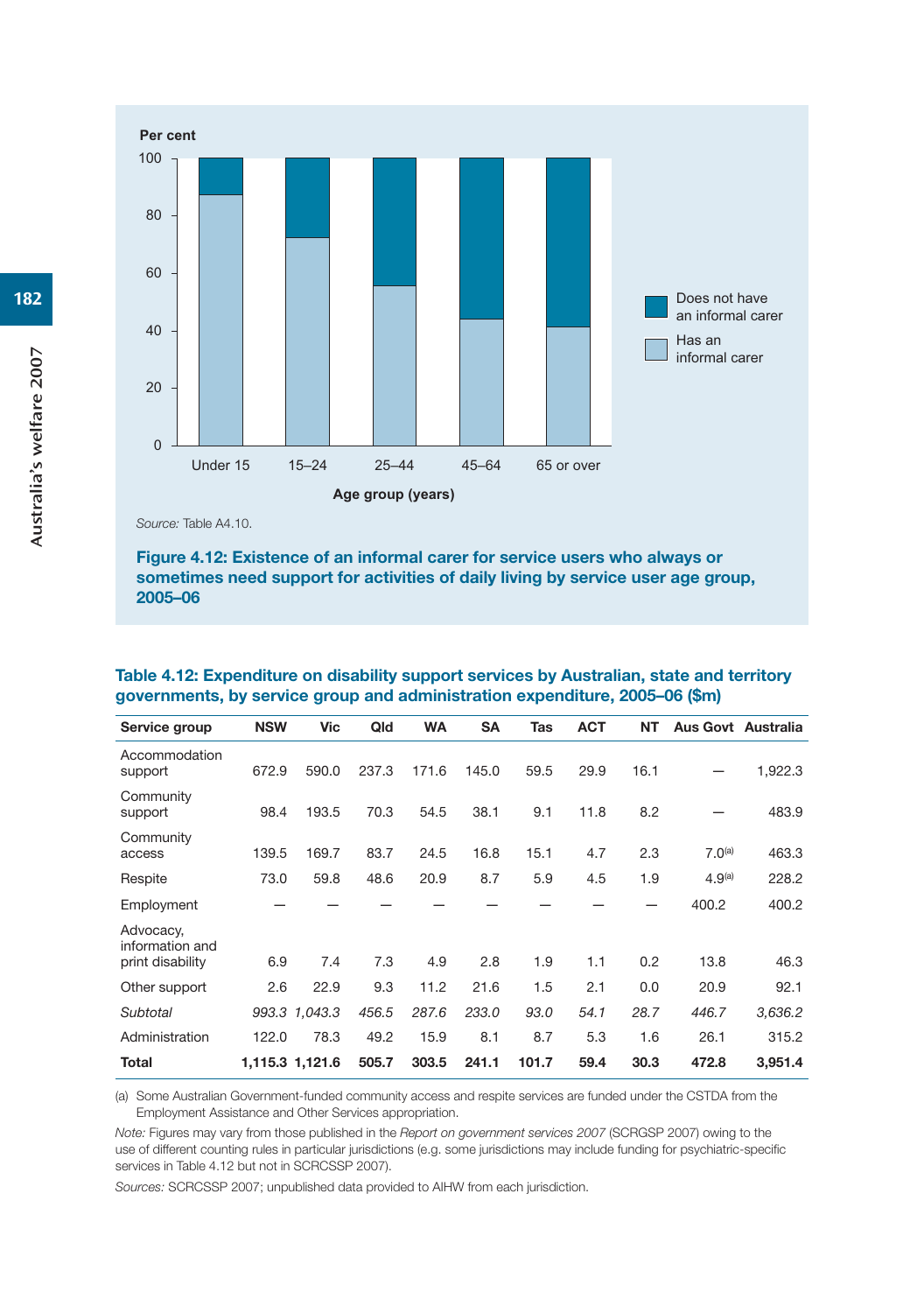# Other disability-specific services

#### Home and Community Care

The Home and Community Care (HACC) program is jointly funded by the Australian Government and state and territory governments. It provides services to frail older people, people with disability and their carers. HACC services aim to increase independence and prevent admission to residential care (DoHA 2004). In the period from 2002–03 to 2005–06 there was a small increase in the proportion of HACC clients aged under 65 years (Table 4.13). At the same time, the average number of support hours received by people under 65 years declined from 64 to 58 hours per year. For further information about people aged over 65 years, see Chapter 3 on ageing and aged care.

There are also differences between the service types used by the under and over 65 years age groups. Younger people with disability are more likely to receive counselling and respite care, but less likely to receive home help or meals (AIHW 2007c).

#### Table 4.13: HACC clients: clients and average hours received per year, by age<sup>(a)</sup>, 2001–02 **to 2004–05**

| Age group                  | 2001-2002 <sup>(b)</sup> |                 | 2002-2003     |                                                | 2003-2004 |                 | 2004-2005 |                 |  |
|----------------------------|--------------------------|-----------------|---------------|------------------------------------------------|-----------|-----------------|-----------|-----------------|--|
| (years)                    |                          | Number Per cent | <b>Number</b> | Per cent                                       |           | Number Per cent |           | Number Per cent |  |
| $0 - 39$                   | 43,161                   | 7.4             | 48,268        | 7.3                                            | 52,823    | 7.5             | 56,489    | 7.6             |  |
| $40 - 49$                  | 24,667                   | 4.2             | 28,165        | 4.3                                            | 32,051    | 4.5             | 34,489    | 4.6             |  |
| $50 - 54$                  | 17,034                   | 2.9             | 19,407        | 3.0                                            | 21.775    | 3.1             | 22,177    | 3.0             |  |
| $55 - 59$                  | 20,218                   | 3.5             | 24,279        | 3.7                                            | 27,324    | 3.9             | 30,594    | 4.1             |  |
| $60 - 65$                  | 28,391                   | 4.9             | 33,101        | 5.0                                            | 36.101    | 5.1             | 38.659    | 5.2             |  |
| Total under 65             | 133,471                  | 22.9            | 153,220       | 23.3                                           | 170,074   | 24.0            | 182,408   | 24.5            |  |
| 65 or over                 | 449.711                  | 77.1            | 504.046       | 76.7                                           | 537.133   | 76.0            | 561.789   | 75.5            |  |
| All clients <sup>(c)</sup> | 583,182                  | 100.0           | 657,266       | 100.0                                          | 707,207   | 100.0           | 744,197   | 100.0           |  |
|                            |                          |                 |               | Average hours received per year <sup>(d)</sup> |           |                 |           |                 |  |
| $0 - 39$                   | 75.2                     |                 | 74.8          |                                                | 70.5      |                 | 62.8      |                 |  |
| $40 - 49$                  | 71.9                     |                 | 72.3          |                                                | 68.9      |                 | 63.7      |                 |  |
| $50 - 54$                  | 61.5                     |                 | 59.0          |                                                | 61.1      |                 | 58.6      |                 |  |
| $55 - 59$                  | 55.6                     |                 | 55.3          |                                                | 55.3      |                 | 54.4      |                 |  |
| $60 - 64$                  | 47.7                     |                 | 47.7          |                                                | 48.1      |                 | 46.4      |                 |  |
| Total under 65             | 64.2                     |                 | 63.6          |                                                | 61.9      |                 | 57.6      |                 |  |
| 65 or over                 | 45.0                     |                 | 45.2          |                                                | 45.7      |                 | 45.3      |                 |  |
| <b>All clients</b>         | 49.6                     |                 | 49.6          |                                                | 49.8      |                 | 48.6      |                 |  |

(a) Clients with missing age are included in 65 or over totals, and 'all clients'. Only clients with recorded assistance are included in this table.

(b) The Home and Community Care (HACC) Program NMDS collection commenced in January 2001. The 2001–02 data were the first data extraction and should therefore be interpreted with caution.

(c) Client numbers include all clients who received assistance, although around 10%–13% of clients (2001–02 = 73,600; 2002–03 = 73,900; 2003–04 = 79,200; 2004–05 = 80,000) only received assistance which is not measured in hours of service (that is, home modification, receipt of goods and equipment, meals, transport and linen deliveries).

(d) Amount of service measured in hours is averaged only over HACC clients receiving services measured in hours. *Source:* AIHW analysis of the HACC NMDS.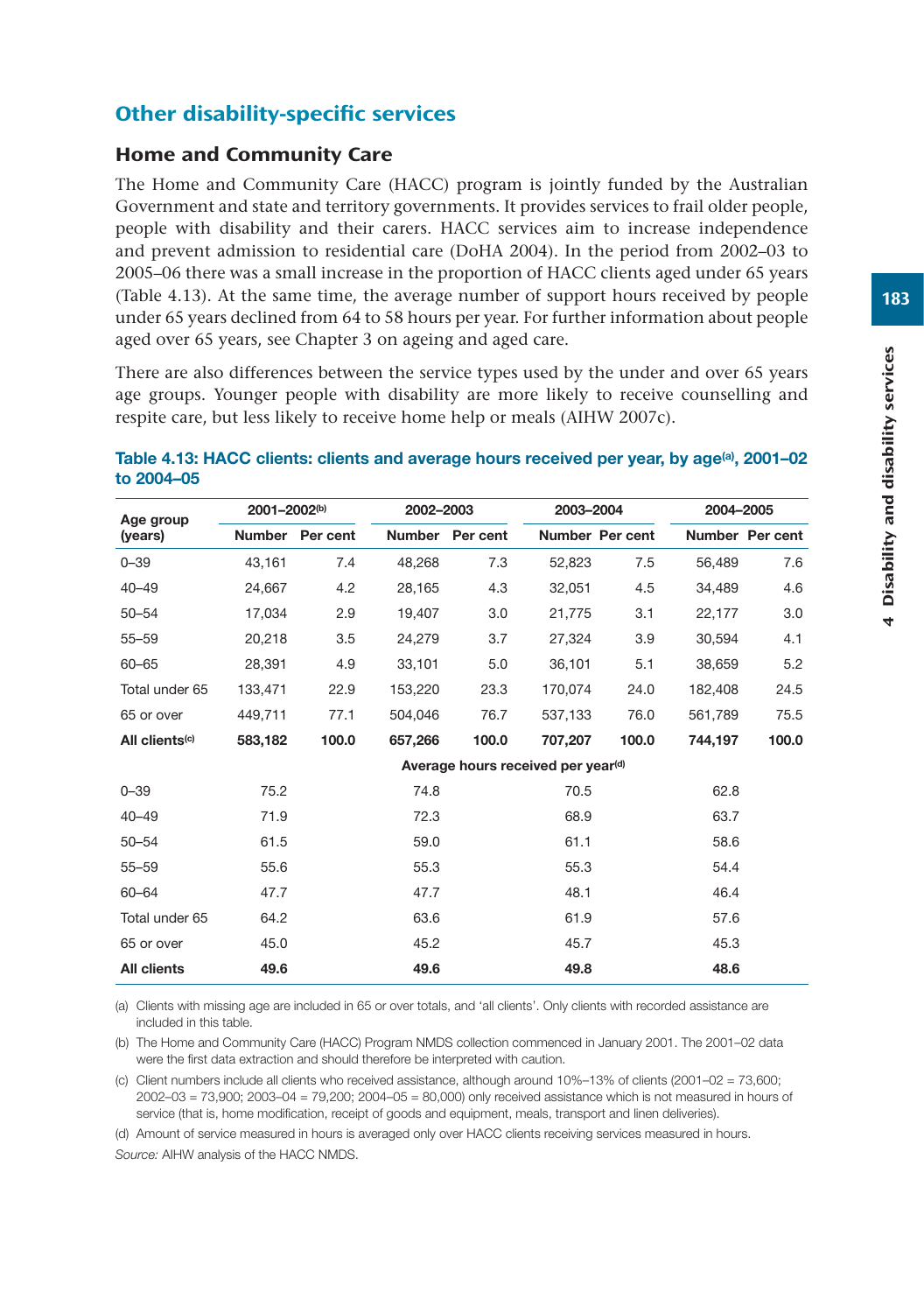#### Young people in residential aged care

As at 30 June 2006, 6,562 younger people (under 65 years of age) were permanent residents of Australian Government-funded residential aged care services. Seventy per cent of these younger people were aged between 55 and 64 years; a further 26% were aged 40 to 54 years; the rest were people younger than 40 years of age (AIHW 2007e :Table 4.29). Younger residents are mostly in high care, with 70% at Resident Classification Scale levels 1 to 3 in 2006 (AIHW 2007e).

In recognition that residential aged care is often unsuitable for younger people with disability, the COAG has funded a new program to relocate younger people in residential aged care and to divert younger people at risk of entering residential aged care to more appropriate forms of accommodation (COAG 2006). Initial priority will be given to people under 50 years of age, currently numbering about 1,000 in residential aged care.

#### Box 4.8: Young people in residential aged care

At its February 2006 meeting, the Council of Australian Governments (COAG) made a commitment to reduce the number of younger people with disability living in residential aged care. COAG agreed to establish a 5-year program, beginning in July 2006, with three elements:

- move younger people with disability currently accommodated in residential aged care into appropriate supported disability accommodation where it can be made available and if this is what clients choose
- divert future admission of younger people with disability who are at risk of admission to residential aged care into more appropriate forms of accommodation
- enhance the delivery of specialist disability services to those younger people with disability who choose to remain in residential aged care or for whom residential aged care remains the only available suitable supported accommodation option.

The AIHW has been commissioned to develop a national data set and collection process that enables each jurisdiction to collect the data necessary to meet performance reporting and evaluation elements of the younger people in residential aged care program.

#### Rehabilitation, hearing services and equipment

CRS Australia is the Australian Government's vocational rehabilitation service. It provides services for people with disability, both lifelong and acquired through injury or illness. From 1 July 2006, referral to CRS Australia is based on a job capacity assessment organised by Centrelink (CRS Australia 2007).

Vocational rehabilitation services provided by CRS Australia encompass both assistance to the individual with disability, and changes to the workplace to facilitate the person's participation. Services include counselling, job search training, injury management and workplace modifications (CRS Australia 2007). In 2005–06, 25,482 new assistance programs were provided by CRS Australia. Over 44,000 clients were assisted in total. In 2005–06, 36% of clients assisted through vocational rehabilitation found employment of at least 8 hours per week for a period of 13 weeks. This proportion is slightly less than in 2004–05 (38%). The capacity of CRS Australia is being increased by \$192 million over the 3 years to June 2009. It is expected that an additional 48,000 people will receive services over the period (DEWR 2006a).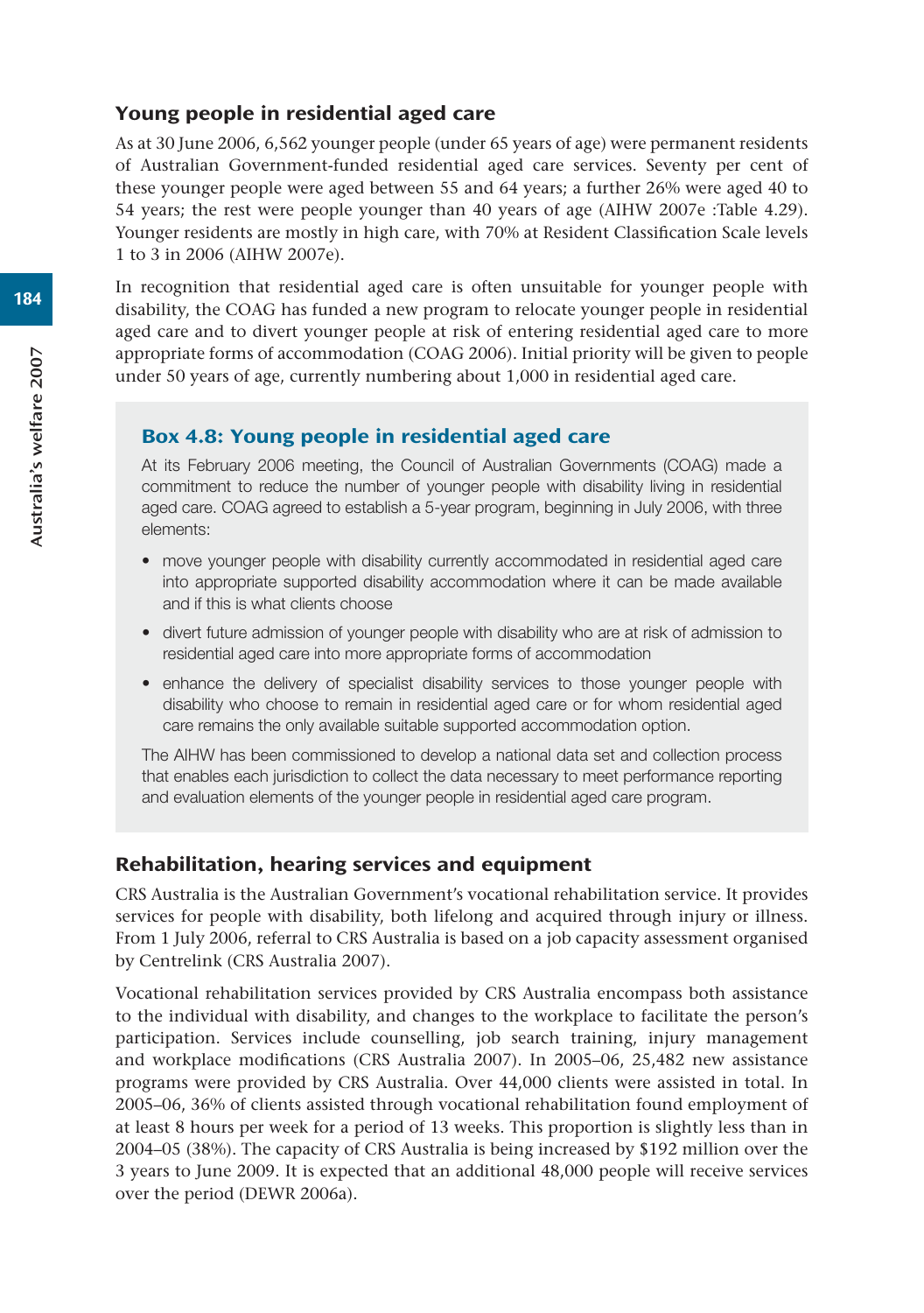The Office of Hearing Services manages a voucher system whereby eligible adults can access hearing services from the provider of their choice. Services include hearing assessment, fitting and maintenance of hearing devices, counselling and rehabilitation. Australian Hearing is the Australian Government provider of voucher services, and also provides services to children, young people up to age 21 and Indigenous people under community service obligations (Australian Hearing 2006). A total of 461,976 clients received services in 2005–06 from Australian Hearing or one of 199 other contracted providers. An extension of services to Aboriginal and Torres Strait Islander people aged over 50 years and Community Development Employment Program participants in 2005 led to services being provided to an extra 501 people by June 2006 (DoHA 2006).

The provision of equipment, such as aids and home modifications, to people with disability in Australia is complex. The health, community and public sectors all have some involvement. There are no national data available.

# Relevant generic services

#### Health

Access to generic health services for people with disability is often restricted by issues such as insufficient training of the health workforce, communication difficulties associated with some disability, and the misinterpretation of symptoms (Lennox et al. 2007). The University of Queensland recently completed a trial of a comprehensive health assessment program for people with intellectual disability. They found significant improvements in several areas compared with the control group. These included the detection of new disease, which increased by 1.6 times. Health promotion and disease prevention activities also increased. These effects were due to a more systematic approach to gathering health information, which in turn improved health review and planning (Lennox et al. 2007).

#### Box 4.9: Disability Discrimination Act

The *Disability Discrimination Act 1992* is a significant piece of Australian legislation that makes discrimination on the grounds of disability unlawful and provides a framework and process for the setting of a range of disability standards. Recent developments relating to the Act include:

- the commencement in mid-2007 of a review of the 2002 Disability Standards for Accessible Public Transport
- the availability of on-line information relating to progress against the compliance targets for the Disability Standards for Accessible Public Transport, available in all Australian iurisdictions
- drafting of guidelines for access to buildings and services, for use by a range of parties including businesses, service providers and governments.

*Source:* HREOC 2007b.

#### **Transport**

Access to transport is fundamental for people with disability to participate in community and economic life. Public transport infrastructure has not always been able to meet the needs of everyone, including older people, parents with prams and people with disability. The Disability Standards for Accessible Public Transport commenced in October 2002.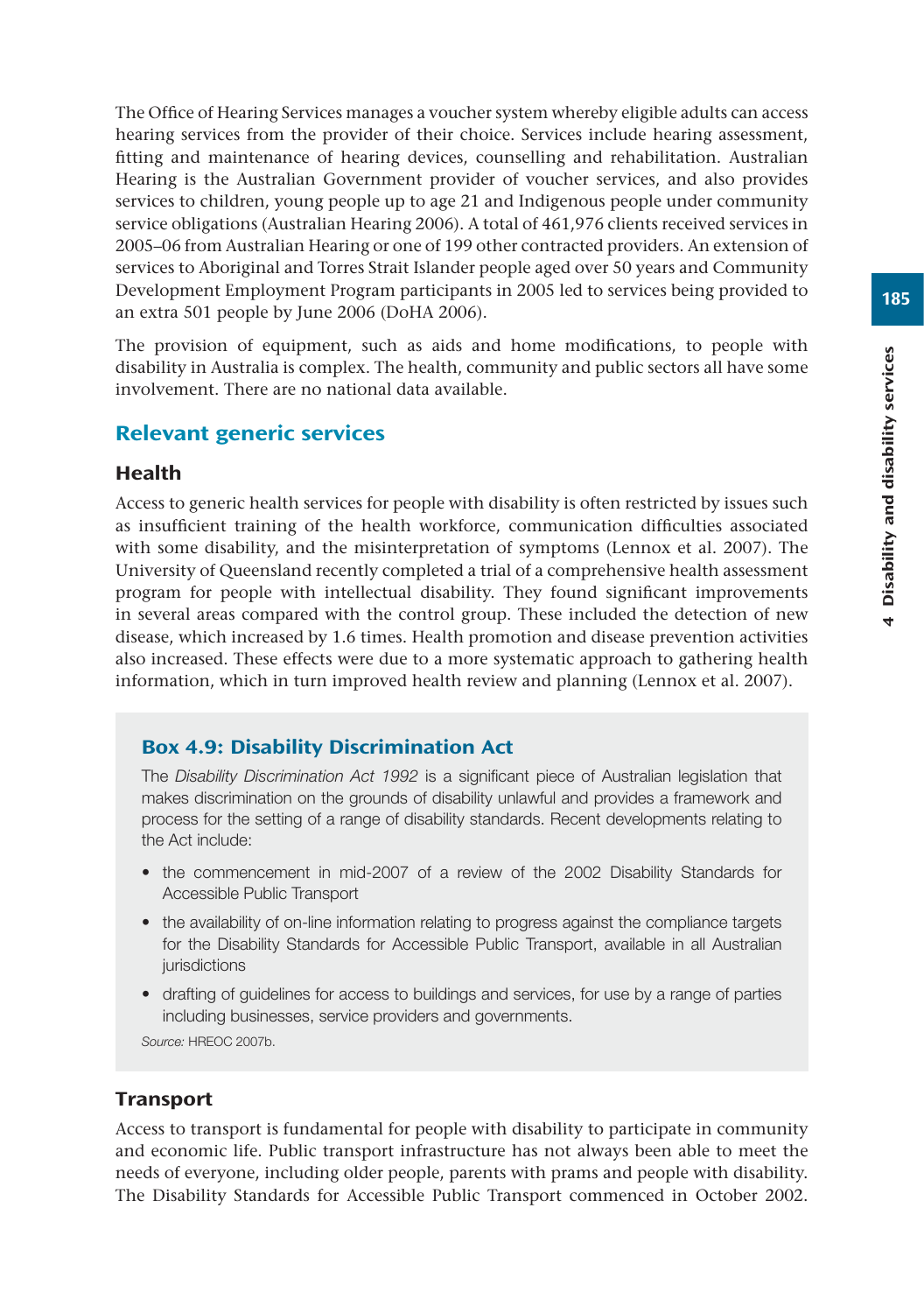These standards clarify the obligations of transport providers under the *Disability Discrimination Act 1992.* Under the standards, public transport infrastructure will be updated over a period of 30 years to increase its accessibility (Attorney-General's 2006).

There has been some progress towards accessibility goals since the introduction of the standards. For example, in New South Wales, 43% of State Transit buses were accessible by April 2006 (NSW MoT 2007). The first 5 year review of the efficiency and effectiveness of the standards is due in late 2007.

#### Education and training

Students with disability in state and territory public schools overwhelmingly attend mainstream, rather than special schools (Table 4.14). This reflects the continuum of support that is available to students with disability. That is, most jurisdictions offer support ranging from assistance or adjustment for students with disability in mainstream classes, through to specialised support units in mainstream schools, and special schools.

Generally, eligibility for support is based on a formal assessment of the student's disability by an appropriate professional. The effects of the disability on the student's ability to participate in the academic program is central to the assessment. Support is provided for a range of disabilities including physical, sensory, intellectual, language, mental health and autism. There is flexibility to support students with other conditions as recognised by the *Disability Discrimination Act 1992*. Family input also influences the type of educational support provided to students in several jurisdictions.

Students with disability in non-government schools are even more likely to be in a mainstream rather than a special school. In the Australian Capital Territory and Northern Territory there are no students with disability in non-government special schools.

A new class of non-government school was recognised in April 2006 through amendments to the *Schools Assistance (Learning Together—Achievement Through Choice and Opportunity) Act 2004.* This new type of school aims to meet the needs of students with social, emotional and behavioural difficulties. Unlike mainstream schools, the funding provided is not influenced by the socioeconomic status of the school community. In 2006, Special Assistance Schools catered for 1,119 students (full-time equivalent)(DEST personal communication).

The Australian Government is also addressing flexibility and choice for parents of students with disability in the non-government sector. It has committed \$5.8 million to investigate alternative funding models for students with disability. The aim of any new model adopted would be to provide greater flexibility, particularly in portability of funding (Bishop 2006).

The Vocational Education and Training sector (VET) in Australia aims to deliver technical skills to students for use in the workforce. It includes technical and further education colleges across the country. The proportion of students reporting a disability in VET has grown slowly over the past few years, from under 4% in 2000 to 6% in 2005 (NCVER 2006).

Students with disability in higher education are supported by the Australian Government through the Higher Education Disability Support Program. This program included funding of \$1.3 million in 2006 to assist higher education providers to attract and retain students with disability. It also includes around 30 staff across Australia who assist people with disability with their post-school options. The support and equipment needs of people with disability in higher education are addressed by the Additional Support for Students with Disability program (DEST 2006).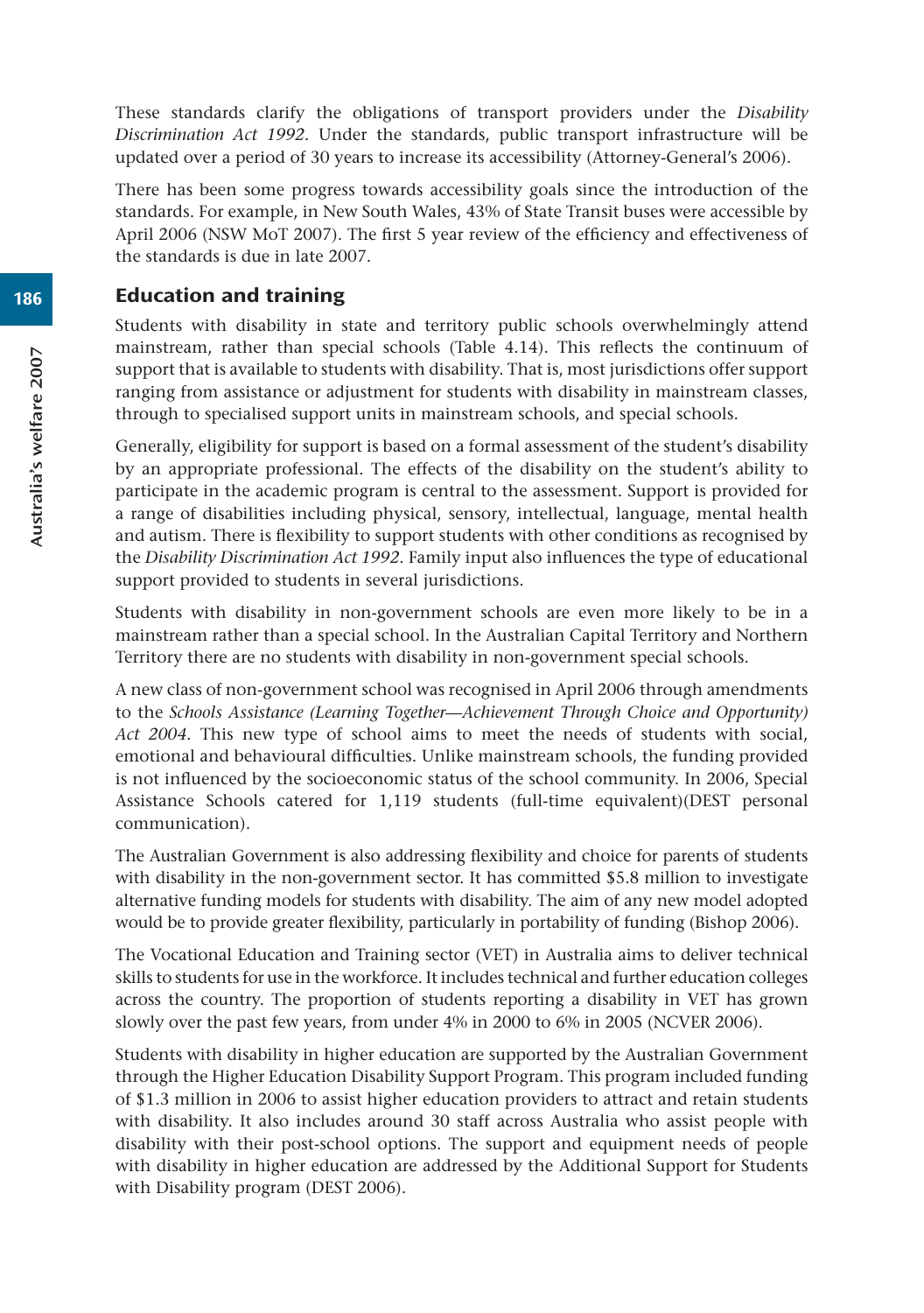|                                                         | NSW <sup>(b)</sup> | <b>Vic</b> | Qld    | WA <sup>(c)</sup> | <b>SA</b> | Tas   | <b>ACT</b> | <b>NT</b> | <b>Total</b> |
|---------------------------------------------------------|--------------------|------------|--------|-------------------|-----------|-------|------------|-----------|--------------|
| Government schools <sup>(d)</sup>                       |                    |            |        |                   |           |       |            |           |              |
| Mainstream                                              | 36,147             | 9,371      | 14,409 | 4,251             | 13,428    | 2,802 | 1,403      | 3,886     | 85,697       |
| Special                                                 | 4,573              | 7.299      | 2.960  | 3,126             | 976       | 174   | 287        | 254       | 19,649       |
| Total                                                   | 40,720             | 16.670     | 17,369 | 7.377             | 14.404    | 2,976 | 1.690      | 4,140     | 105,346      |
| Percentage attending<br>mainstream schools              | 88.8               | 56.2       | 82.9   | 57.6              | 93.2      | 94.1  | 83.0       | 93.9      | 81.3         |
| Percentage of all<br>government school<br>students      | 5.5                | 3.1        | 3.8    | 2.9               | 8.6       | 4.8   | 4.8        | 12.5      | 4.6          |
| Non-government schools                                  |                    |            |        |                   |           |       |            |           |              |
| Mainstream                                              | 10,107             | 6,662      | 3,417  | 1,845             | 2,463     | 355   | 331        | 214       | 25,394       |
| Special                                                 | 1,405              | 134        | 150    | 37                | 135       | 18    | $\Omega$   | 0         | 1,879        |
| Total <sup>(e)</sup>                                    | 11,512             | 7,132      | 3,614  | 1,903             | 2,598     | 373   | 332        | 214       | 27,678       |
| Percentage attending<br>mainstream schools              | 87.8               | 93.4       | 94.5   | 96.9              | 94.8      | 95.1  | 99.7       | 100.0     | 93.1         |
| Percentage of all non-<br>government school<br>students | 3.1                | 2.4        | 1.7    | 1.7               | 3.0       | 1.7   | 1.3        | 2.4       | 2.4          |
| <b>Total students with</b>                              |                    |            |        |                   |           |       |            |           |              |
| disability                                              | 52,232             | 23,802     | 20,983 | 9,280             | 17,002    | 3,349 | 2,022      | 4,354     | 133,024      |
| Total all students ('000)                               | 1,110.8            | 832.8      | 670.2  | 365.7             | 253.2     | 83.4  | 59.6       | 42.2      | 3,417.9      |
| Percentage of all<br>school students                    | 4.7                | 2.9        | 3.1    | 4.6               | 6.7       | 4.0   | 3.4        | 10.3      | 3.9          |

#### **Table 4.14: Students with disability attending government and non-government schools, 2006 (FTE)(a)**

(a) FTE (full-time equivalent) students are not the actual number attending. For example, a student attending for half the normal school hours will be half an FTE student. The number of enrolled students will normally be greater than the number of FTE.

(b) Data for government mainstream schools in New South Wales includes students in support classes in regular schools and students with confirmed disability, some of whom are supported through the Integration Funding Support Program and some through the Learning Assistance Program.

(c) Western Australia introduced new data collection methods in 2005 that include extra eligibility groups and unverified disabilities; eliminated double counting.

(d) Data for government schools in New South Wales exclude students in preschools; in Queensland exclude kindergarten level and may include early special education facilities depending on where they are based; in Western Australia, include kindergarten; in South Australia exclude preschools but includes adults enrolled in Adult School Re-Entry Colleges; in Tasmania exclude kindergarten and early special education facilities; in the Northern Territory include preschools; and in the Australian Capital Territory include kindergarten.

(e) Totals include students at Special Assistance Schools—a new class of schools established in April 2006 to cater for students with social, emotional or behavioural difficulties.

*Sources:* DEST unpublished data; data provided to AIHW by state and territory education authorities.

In August 2005 the Disability Standards for Education 2005 came into effect. These standards clarify the responsibilities of education providers under the *Disability Discrimination Act 1992.* Under the standards, schools and other education providers are required to make 'reasonable adjustments' to allow a student with disability to participate in a manner comparable with students without disability. In the process of considering adjustments, education providers are to have regard for both the student's learning needs and the interests of other parties involved, such as staff and other students. An education provider may refuse to make an adjustment where it would impose an 'unjustifiable hardship'(Attorney–General's 2006b). National data are not yet available regarding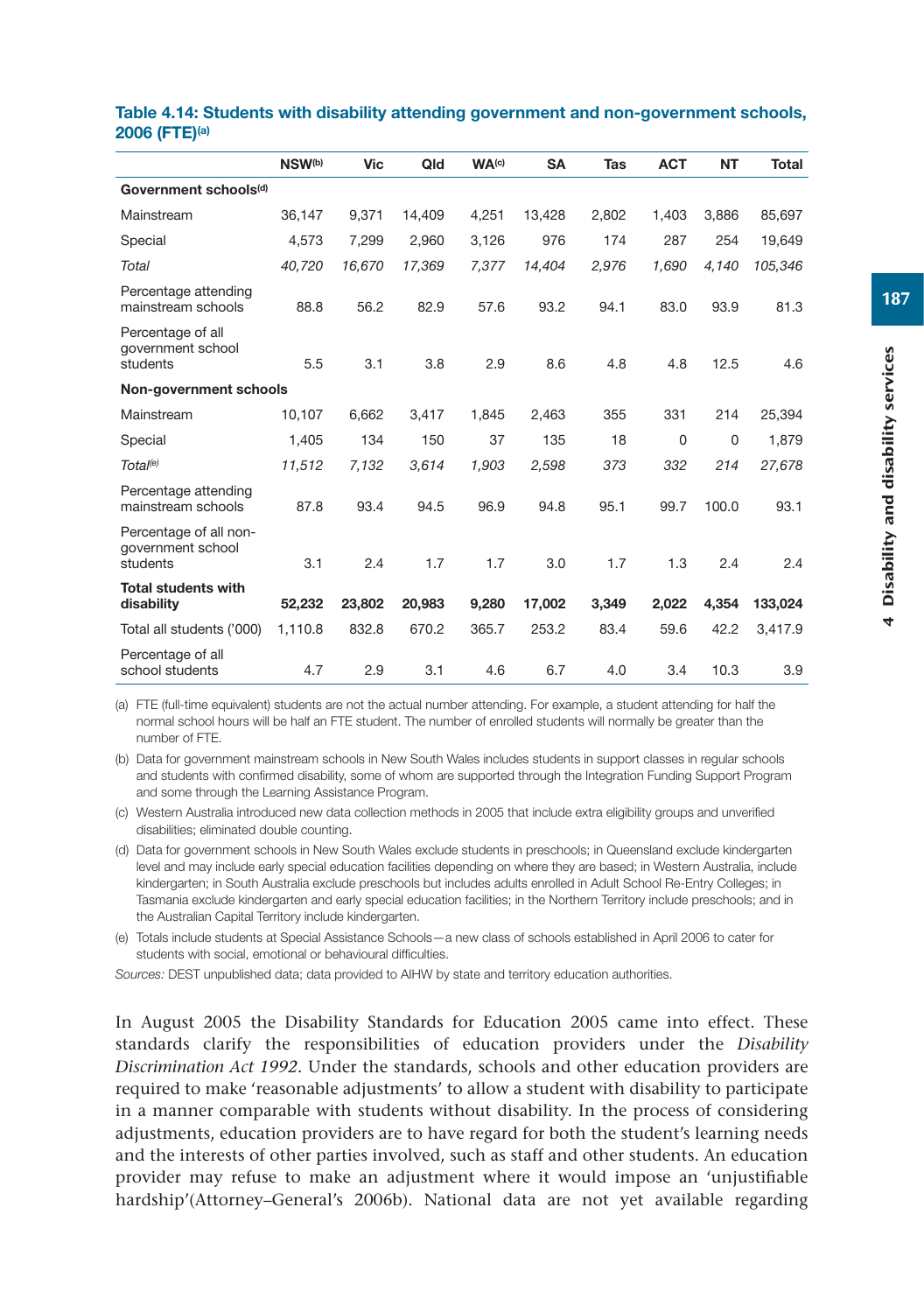expenditure on changes made under the standards. However, the ACT Department of Education's 2005–06 annual report stated that \$890,000 was allocated for capital works to schools arising from the disability standards. This has resulted in physical modifications to 13 schools throughout the territory (ACT DET 2006).

#### Box 4.10: National inquiry into employment and disability

In late 2005, HREOC released a report of the national inquiry into employment and disability. The 30 recommendations included:

- the development of a whole-of-government approach to ensuring financial and practical support to people with disability
- improvement of the effectiveness of government-funded service delivery for people with disability and their employees
- improvement of transition-to-work strategies
- increasing of recruitment and retention of people with disability
- the development of a benchmarking, monitoring and reporting system to ensure accountability and ongoing improvement to the incentives, supports and services available to people with disability and employers.

*Source:* HREOC 2005.

#### Employment assistance

The Australian Government Department of Employment and Workplace Relations (DEWR) provides an avenue that allows people with disability to access mainstream employment services. The Active Participation Model is available to all job seekers and is designed to improve access for job seekers with disability by more actively engaging them through Job Network and other complementary employment and training programs. Following registration with Centrelink, job seekers with disability are referred to a single Job Network member who will provide Job Search support and Intensive Support. The level of support provided to each job seeker is tailored to meet their individual support requirements. Those who are unemployed for at least 12 months, or who are deemed to be highly disadvantaged, are eligible to receive Intensive Support customised assistance. This type of support, including \$1,350 for purchasing services and products to assist in gaining employment, is designed to address the individual barriers that some job seekers encounter when seeking employment.

From 1 July 2005 to 30 June 2006, more than 56,100 people with disability were placed into the Job Placements program, with nearly 76,000 people with disability placed into Intensive Support employment assistance (respectively 8.8% and 12% of all 638,200 job seekers in the program) (DEWR 2006c).

A 'positive outcome' through the Job Network program is achieved through an individual's gaining employment, or participating in training or education 3 months after the completion of the program. The data, collected from 1 April 2005 through to 30 March 2006, shows the proportion of positive outcomes achieved at 30 June for job seekers with disability and for all job seekers (Table 4.15). Of the 5,341 job seekers with disability who exited the Job Placements program, 61% achieved positive outcomes compared with 76% of all job seekers. Of the job seekers with disability exiting customised Intensive Support, 47% achieved positive outcomes compared to the 54% of all job seekers exiting this type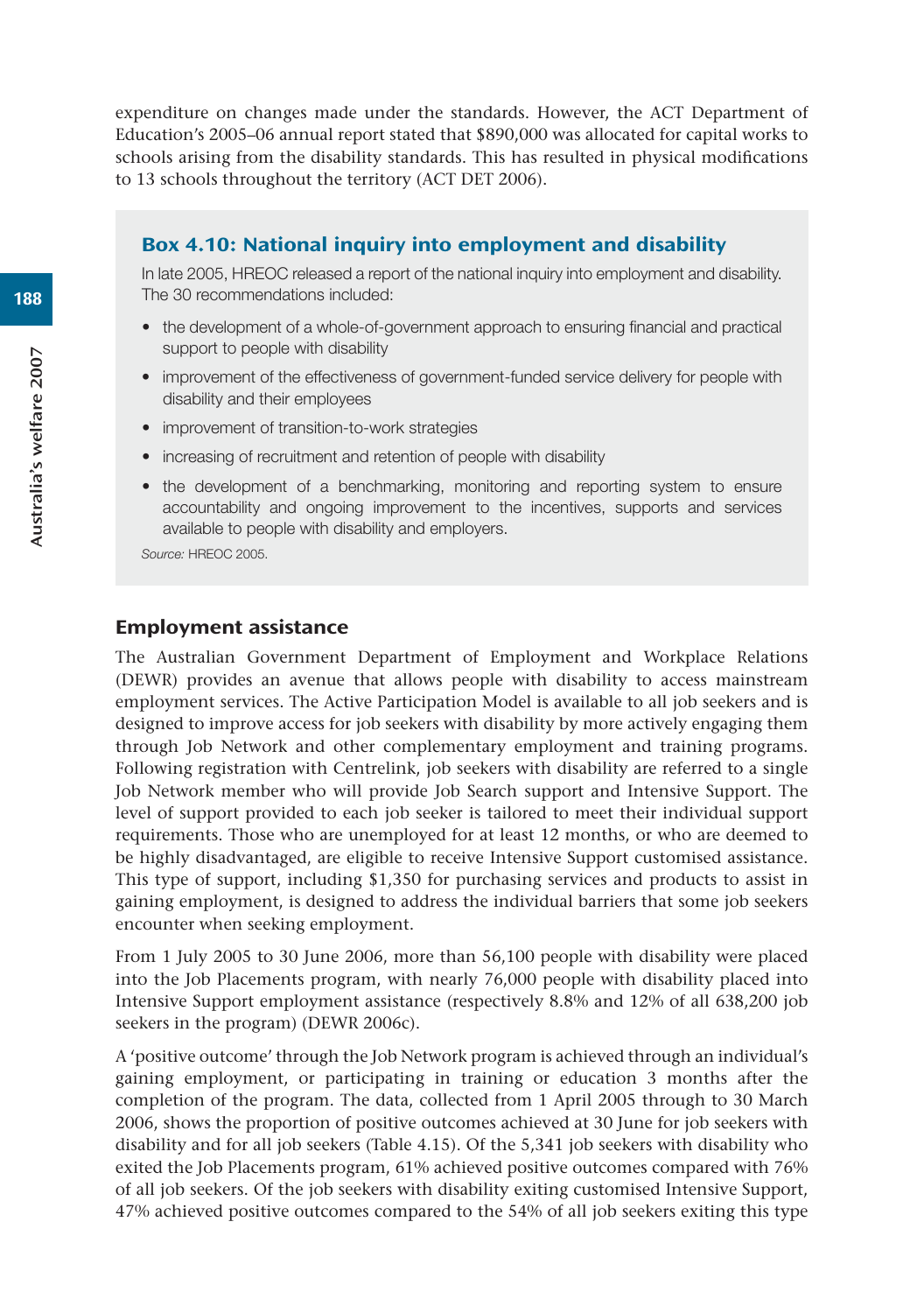of support. Additionally, 52% of the 3,814 job seekers with disability, compared with 60% for all job seekers, had positive outcomes while after exiting Job Search training support.

The number of exits for customised Intensive Support has increased substantially since 2003–04 from 18,984 to 43,858 for job seekers with disability and from 185,126 to 313,723 for all job seekers (DEWR 2004, 2006c). Those exiting Job Search training have increased from 2,907 to 3,814 exits for those with disability, and from 133,136 to 136,524 for all job seekers. Overall, while these figures do fluctuate over time, the proportion of positive outcomes has remained fairly constant over the past 3 years.

|                                          | Job seekers with disability |                                           | All job seekers    |                                           |  |
|------------------------------------------|-----------------------------|-------------------------------------------|--------------------|-------------------------------------------|--|
|                                          | Number of<br>exits          | <b>Positive</b><br>outcomes<br>(per cent) | Number of<br>exits | <b>Positive</b><br>outcomes<br>(per cent) |  |
| Job Placements                           | 5.341                       | 61.2                                      | 96.569             | 76.1                                      |  |
| Intensive Support: customised assistance | 43,858                      | 46.9                                      | 313.723            | 54.0                                      |  |
| Intensive Support: Job Search training   | 3.814                       | 51.8                                      | 136.524            | 59.9                                      |  |

#### **Table 4.15: Job seekers exiting Job Network programs and proportion achieving positive outcomes, 2005–06**

*Note:* Information relates to job seekers exiting services, as at June 2006. *Source:* DEWR 2006c.

The Australian Government also provides online employment assistance to people with disability through JobAccess. JobAccess provides free information to people with disability and offers assistance in gaining and maintaining employment. As well as providing job network services, JobAccess offers advice and refers people who believe their job may be in jeopardy as a result of their disability. In addition to this, the Workplace Modification Scheme assists people with disability by covering the costs of purchasing adaptive equipment and making workplace modifications. This helps people with disability to overcome some of the environmental obstacles in the workplace and makes it easier for people with more severe disabilities to begin and keep employment. Some more specialised employment assistance services are available such as the Disability Employment Network and Business Services (see Box 4.11 for information).

# Housing and accommodation assistance

Ideally, people with disability would be able to choose a housing option from the full range of options typically available to other community members. In practice, however, people with disability are often limited in their options. For example, while around 19% of the population has a disability, only around 12% of home purchasers have a disability (AIHW 2005a:Table A6.8).

Public housing is an important source of housing for people with disability. While the number of public dwellings has steadily fallen over recent years, the proportion of tenants with disability has risen. Public tenants with disability usually pay the same proportion of their income in rent as people without disability—commonly around 25% (SCRGSP 2006). People with disability may have extra expenses than those without disability (Saunders 2006). They may also require adjustments to their dwellings. No data are compiled on modifications made to public housing dwellings to meet the needs of people with disability. However, tenant surveys have found that around 77% of tenants who required them, were satisfied with modifications to their dwelling (AIHW 2006e).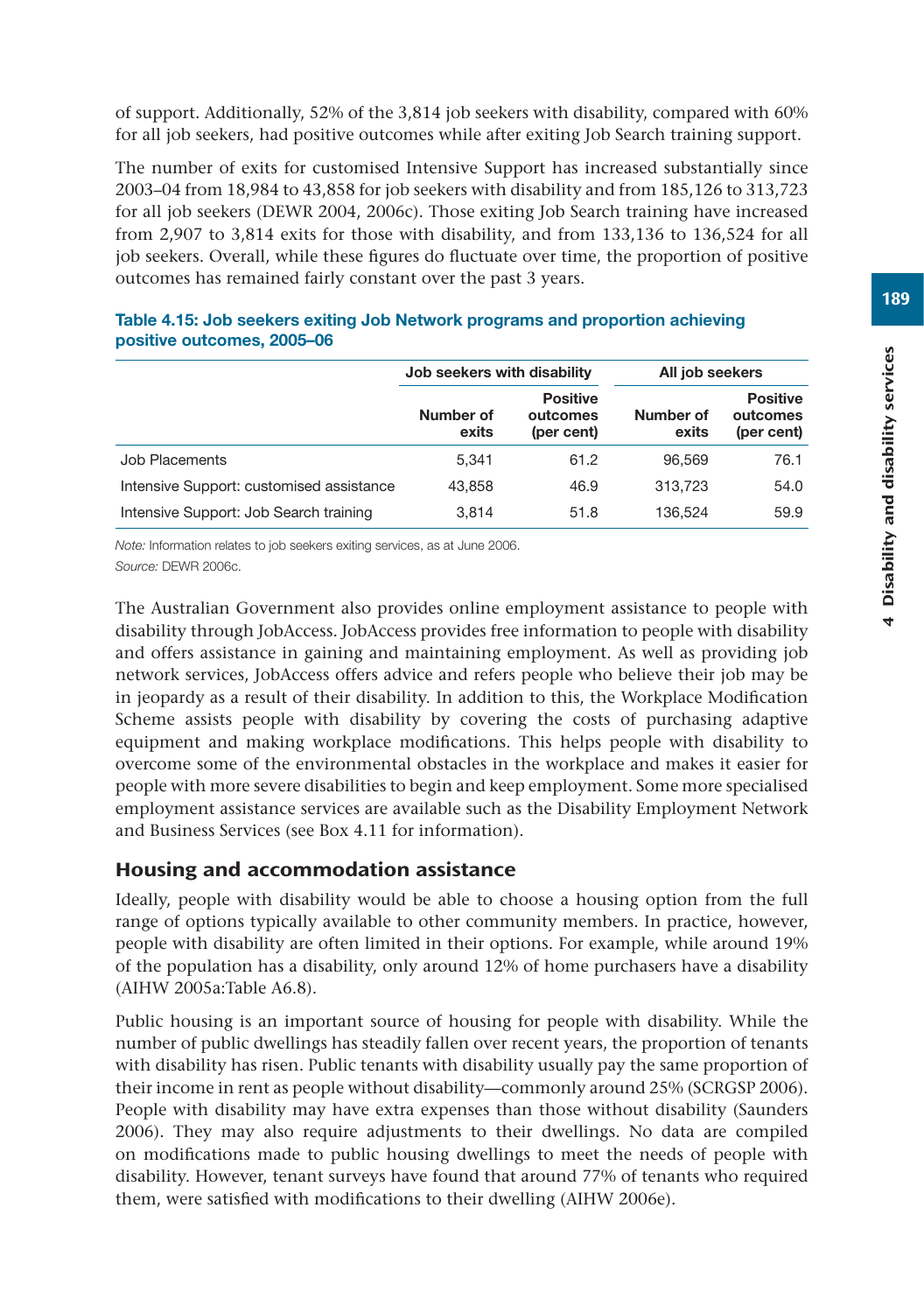Low income private renters are assisted through the Commonwealth Rent Assistance (CRA) program. The amount of assistance provided by CRA is influenced by the cost of rent. Between 2000 and 2005 average private rents rose \$64 per fortnight whereas average CRA payments rose \$18 (ABS 2006a). A substantial proportion of people with disability pay more than 30% of their income in rent. This is often referred to as being in 'housing stress'. In 2006 32% of Disability Support Pension households remained in housing stress even after CRA had been received (SCRGSP 2006).

#### Box 4.11: CSTDA-funded employment services

CSTDA-funded employment services are aimed at assisting people with disability who are unable to attain or retain employment without assistance. Supported employment services support or employ people with disability within the service provider organisation, while open employment services provide assistance to help people get or keep a job in another organisation.

In late 2004, administration of CSTDA open employment services moved from the then Department of Family and Community Services to the Department of Employment and Workplace Relations. The Disability Employment Network (DEN) is designed to assist job seekers with employment preparation, job search, job placement and post-placement support. A person may be referred to the DEN program if they:

- have a permanent (or likely to be permanent) disability and
- have a reduced capacity for communication, learning or mobility and
- will require support for more than 6 months after placement in employment and/or
- require specialist assistance to build capacity in order to meet participation requirements.

The DEN program has capped and uncapped streams. The capped stream caters to people who need ongoing support in the workplace or are unable to work at award wages. It has 38,000 places nationally. The DEN uncapped stream is designed to support job seekers who are receiving Newstart Allowance, Youth Allowance or Parenting Payment, and who have the ability to work independently at full wages in the open labour market after receiving up to 2 years' assistance.

The Department of Employment and Workplace Relations also funds Vocational Rehabilitation Services , which provides employment assistance to job seekers with disabilities, injuries or health conditions with the aim of enabling them to work independently in the open labour market. Like DEN, there is a capped and uncapped stream.

CSTDA-supported employment services (also known as 'business services') are administered by the Department of Families, Community Services and Indigenous Affairs . Business services are targeted at people with 'significant disability who are not able to make an immediate attachment to the open labour market at or above the relevant award wage or its equivalent and who need ongoing support for a substantial period to obtain or retain paid employment'. To be eligible, a person must have a disability, be of working age, be able to work for at least 8 hours a week, and require ongoing assistance in the workplace to maintain employment.

The DEN, the Personal Support Program and Vocational Rehabilitation Services all received funding for new places in the 2007–08 federal Budget. The DEN capped program will grow by 987 places and Vocational Rehabilitation by 1,480 places. The Personal Support Program will grow by 2,000 places.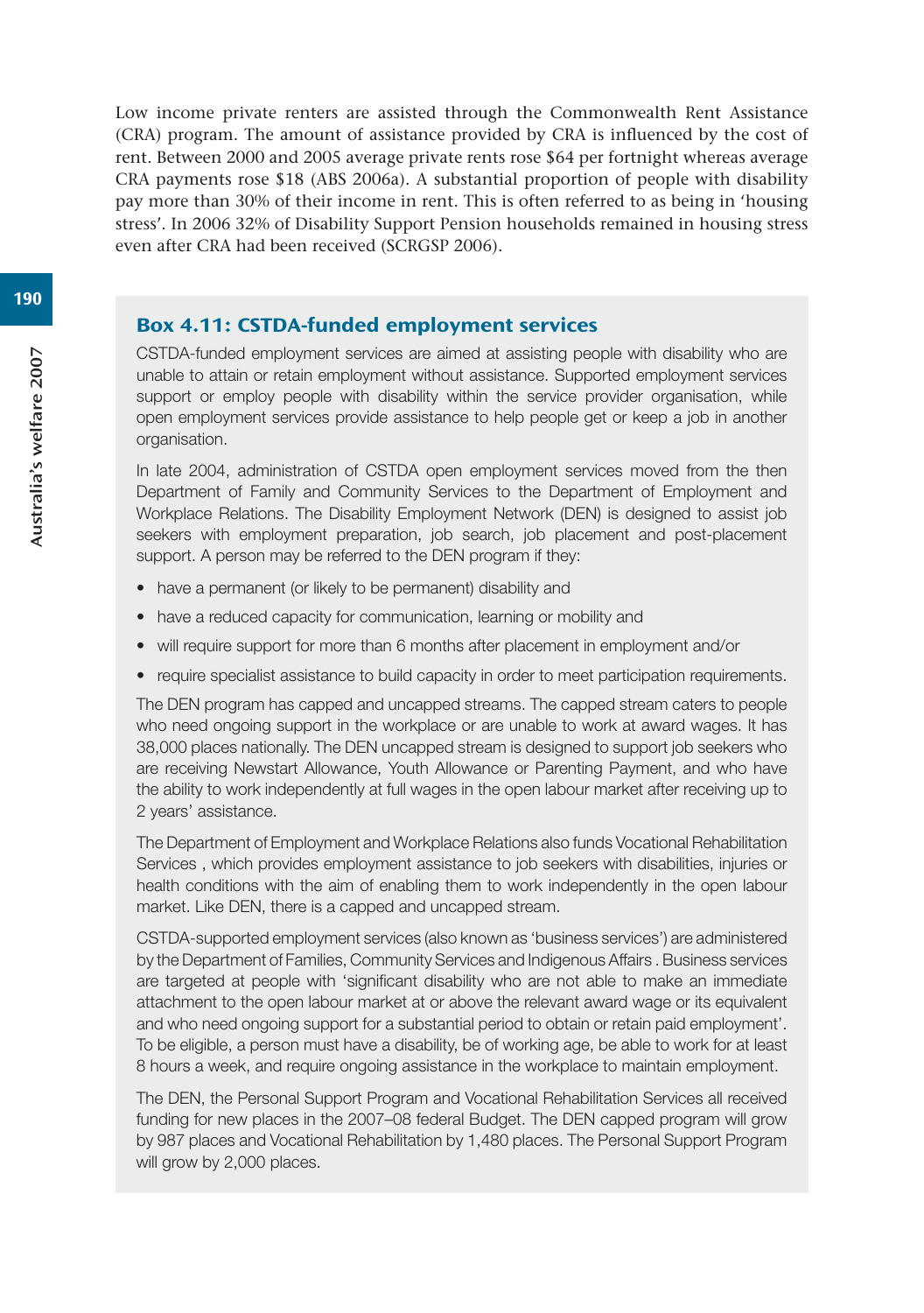Boarding houses have traditionally provided an alternative to private rental for people on low incomes, including those with disability. Boarding houses can be supportive of people with disability because they often provide services such as the provision of meals (Anderson et al. 2003). However, the number of boarding houses has declined due to influences such as the imposition of the GST, the retirement of older proprietors and increased fire and safety regulations (Bleasdale 2006; Anderson et al. 2003; Greenhalgh et al. 2004). There have been two views about the decline in boarding houses. On the one hand, concerns have been raised that closures are further limiting the housing options available to people with disability (Greenhalgh et al. 2004). On the other hand, standards in boarding houses were often below community expectations and government regulation helps to raise standards (SA DFC 2006).

Data on people with disability accessing homelessness services are limited. The primary support service for people who are homeless is the Supported Accommodation Assistance Program (SAAP). Disability status is not included as a data item in the SAAP national data collection. A special report on people with mental health and substance use issues, some of whom have an associated disability, in SAAP services was released in 2007. See Chapter 6 for more information.

People with disability are often discussed in the homelessness literature, particularly those with disabilities associated with mental illness or substance use. While mental illness and substance use can make people more vulnerable to homelessness, recent research has supported the notion that these difficulties often develop after a person becomes homeless. In the case of substance abuse, it was found that two-thirds developed problematic use after they became homeless. Just over half of people with mental health problems developed them after they became homeless (Chamberlain et al. 2007).

# 4.4 Outcomes

This section provides an overview of outcomes for people with disability from two broad aspects. The first aspect is outcomes measured in a service-specific context, relating to service goals, effectiveness and access to services; the focus is on a recent major AIHW study of unmet demand for disability support services. The second aspect is outcomes measured as broad status indicators relating to a person's quality of life and participation in various life areas; the focus is on trends in three major life areas, community living, employment and school attendance, based on analyses of data from five consecutive disability surveys.

## Box 4.12: The Senate Standing Committee on Community Affairs report

The Senate Standing Committee on Community Affairs report *Funding and operation of the Commonwealth State/Territory Disability Agreement* was released in February 2007. Its primary recommendation was that Commonwealth, state and territory governments jointly commit as part of the fourth CSTDA to substantial additional funding to address identified unmet need for specialist disability services, particularly accommodation services and support. Other recommendations include those supporting the inclusion of outcomes data in the CSTDA NMDS, the addition of realistic outcomes-based performance reporting requirements to the CSTDA and the provision of funding to improve NMDS data and further its analysis to better inform policy makers and the public about the effectiveness of disability services.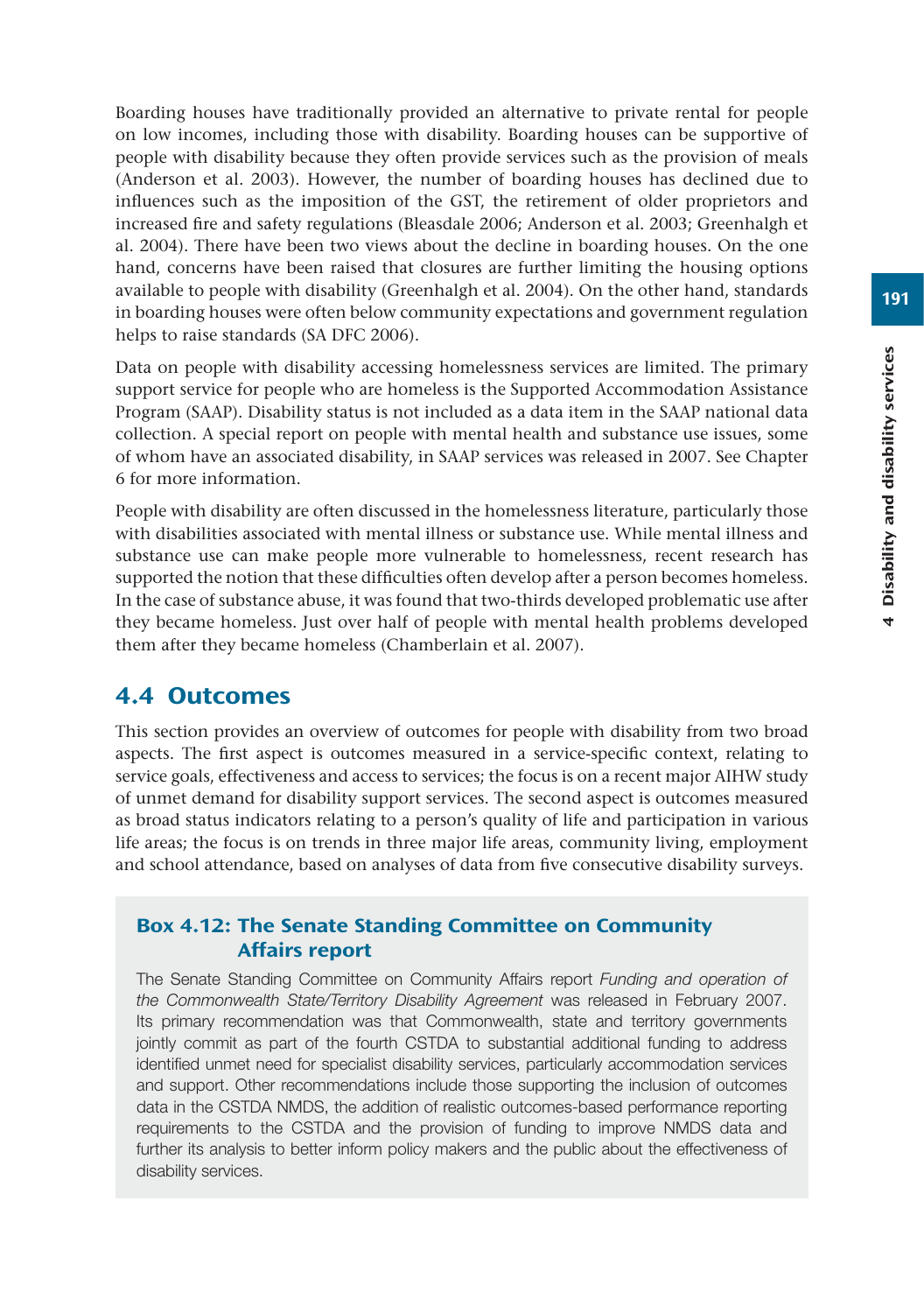## Service-related outcomes

The Australian National Audit Office noted in its report on the CSTDA that, while the objective of the CSTDA is to enhance the quality of life experienced by people with disability, there are currently no adequate measures of whether, or to what extent, the CSTDA is meeting its objective (ANAO 2005). Further, as noted in Box 4.12, the Senate Committee on Community Affairs recommended a greater focus on outcomes and service effectiveness in the monitoring of services funded under the CSTDA.

The Australian Government has made the focus on outcomes a central feature of its offer as part of the fourth CSTDA negotiations and, although the negotiations have yet to be finalised, it is likely that any final agreement will include outcomes reporting requirements.

## Demand and unmet demand for disability support services

The AIHW was commissioned by the Disability Policy and Research Working Group (DPRWG) to conduct a study on current and future demand for specialist disability services (AIHW 2007c). The DPRWG provides advice and assistance to the Commonwealth and state/territory governments on the implementation of the CSTDA. The findings of the study were to inform discussion and negotiations regarding the fourth CSTDA. The study addressed the following questions:

- What is the profile of current CSTDA-funded service users (see Section 4.2)?
- How much unmet demand is there currently for accommodation and respite services, community access services and disability employment services?
- What factors affect levels of demand, and how are levels of demand expected to change over coming years?
- What are the important interfaces with other service sectors, and what issues at these interfaces affect levels of demand for disability services?

#### Estimated unmet demand for specific disability services

Unmet demand was estimated through analysis of the 2003 SDAC. The CSTDA target group corresponds closely to the SDAC definition of people with a 'severe or profound core activity limitation'—that is, people who sometimes or always need help with activities of self-care, mobility or communication (see the Glossary for definition of 'core activity'). The baseline estimates, derived from the 2003 SDAC data, were updated to 2005 to account for population growth and increased supply of CSTDA services between 2003 and 2005. These were compared with jurisdictional waiting list information to produce three consolidated estimates of unmet demand. All three estimates of unmet demand are considered conservative (AIHW 2007c:Chapter 5).

It was estimated that in 2005 there were 23,800 people with unmet demand for accommodation and respite services. The estimate is subject to a relative survey standard error of 17% (4,000). Therefore, there are about 19 chances in 20 that the number of people is within the range of 15,900 to 31,700.

In 2005 unmet demand for community access services was estimated at 3,700 people. The estimate is subject to a relative standard error of 40% (1,500)—therefore, there are about 19 chances in 20 that the number of people is within the range of 1,000 to 6,600.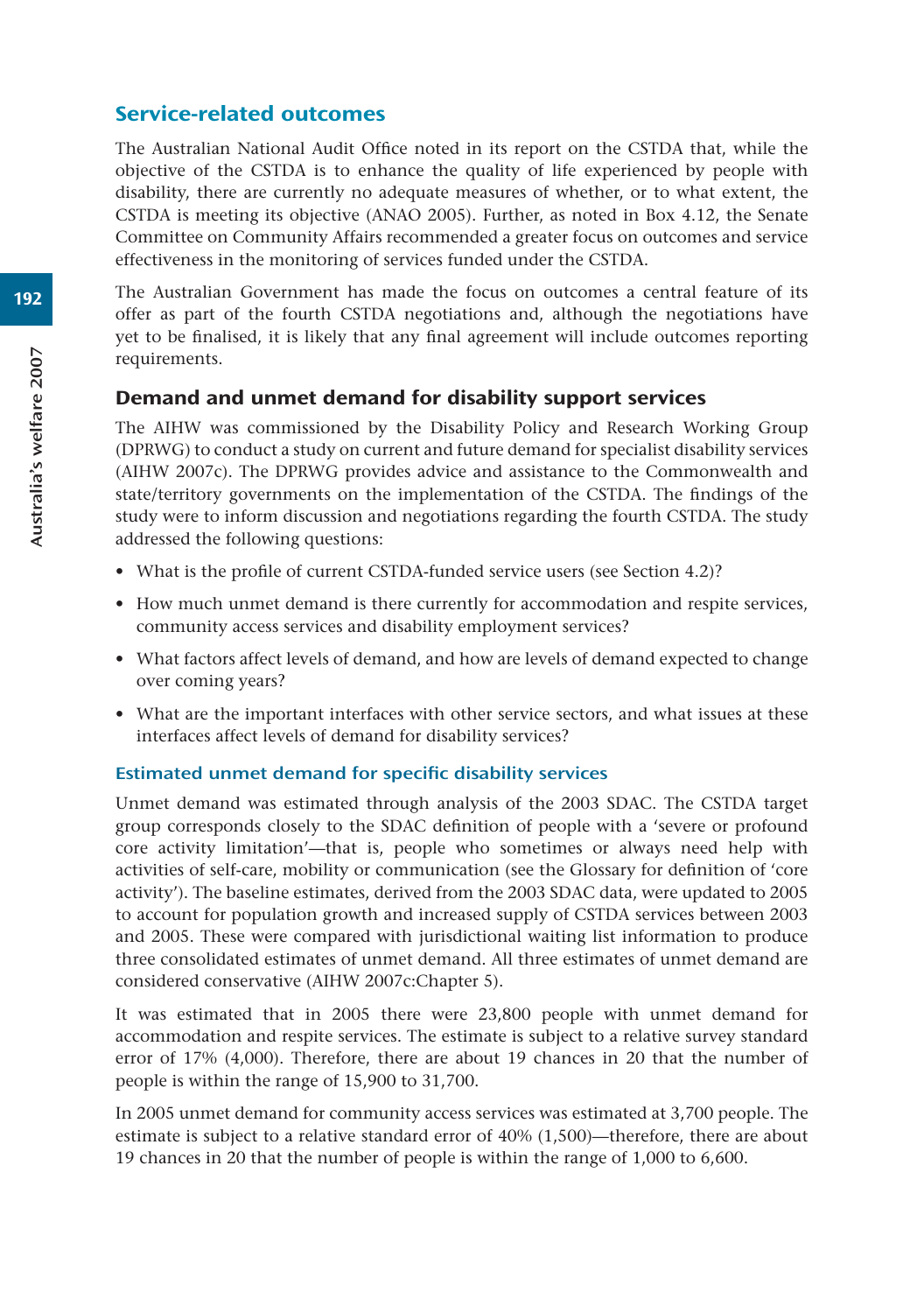The 2005 estimate suggests a low level of unmet demand for disability employment services (1,700 people). The estimate is subject to a very high relative standard error (55%) and is considered too unreliable for general use. However, the very low estimate should not be interpreted as an indication of no unmet demand for disability employment services. It is partly due to the decline in the number of people of working age with a severe or profound limitation who were in the labour force (a decrease of 21,200 people between 1998 and 2003) (AIHW 2007c:Table 5.6). Recent changes in disability employment policy and programs are not reflected in the available data used as basis for the 2005 estimate. Some of the policy changes are aimed at encouraging people with disability to move into the labour market. This may increase the demand as well as unmet demand for disability employment services.

Based on projected trends in the ageing of the Australian population, the broad CSTDA target population is projected to grow substantially between 2006 and 2010 (see Section 4.2). Other factors that may contribute to an increase in future demand for disability services include:

- increases in the prevalence of some long-term health conditions particularly related to disability
- increases in levels and types of need for assistance, due to ageing of the CSTDA serviceuser population and ageing of their carers
- the ongoing trend towards community-based living arrangements for people with disability
- decreases in access to some mainstream housing options of particular relevance to people with disability, particularly public housing and boarding houses
- a projected fall in the ratio of informal carers to people with disability.

#### Issues relating to interfaces with other service sectors

Like the general population, people with disability rely on a range of government-funded services to meet their various needs. Disability services alone cannot meet all the needs of people with disability. Levels of access to generic services, such as aged care and health, can affect levels of demand and unmet demand for CSTDA services (AIHW 2007c:Chapter 7).

Ageing of the general population, and of the population with disability, is likely to increase the demand for complementary services provided by both the disability and aged care sectors. The interface between the two sectors is of particular relevance to people ageing with an early onset disability and younger people with disability living in residential aged care accommodation.

The Aged Care Innovative Pool Disability Aged Care Interface Pilot, an initiative of the Australian Government Department of Health and Ageing that commenced in November 2003, trialled a new approach to providing aged care for people in the CSTDA target group. The initiative targeted people living in disability supported accommodation facilities at risk of entering residential aged care. It made available a limited pool of service places that delivered individually tailored aged care services to people in their current residential setting. An evaluation of the pilot (AIHW: Hales et al. 2006) found that the benefits of this approach include helping people to age in place and avoid or delay entry into residential aged care, improving the quality of life of participants as a result of receiving communitybased aged care, and helping to identify factors that contribute to premature entry into residential aged care.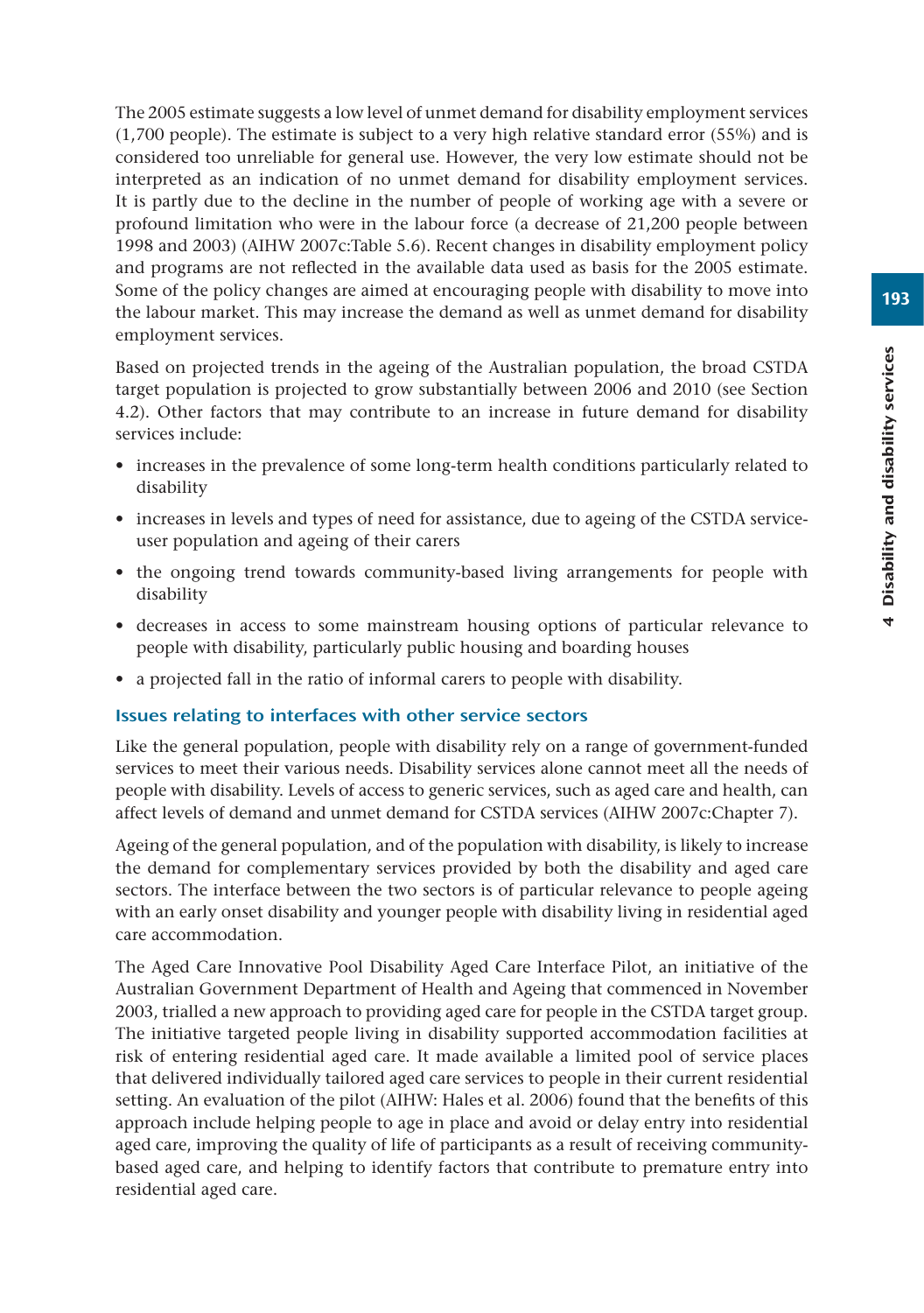Regarding the demand for disability employment services, it is important to consider both the interface between CSTDA-funded employment services, generic employment services, and other general service programs such as education and health, and between CSTDAfunded employment services and other CSTDA service types.

National research (commissioned by the Australian Government Department of Families, Community Services and Indigenous Affairs on behalf of the DPRWG) is under way into how to improve the day activity options and employment interface (NDA 2007b).

#### Therapy and equipment needs of people with cerebral palsy and like disabilities

A joint study by the AIHW and CP Australia found that there were approximately 33,800 people in Australia in 2003 with cerebral palsy or similar disabilities who may need therapy and equipment services (AIHW 2006g).

While many of their needs were met, people with cerebral palsy or like disabilities, and their families and therapists, did report unmet need in a number of areas, as well as long waiting times for accessing therapy and equipment. Many people did not have enough access to 'hands on' therapy, especially physiotherapy, social work, psychology and family support. Unmet need was particularly high for services that support participation, especially in employment and social activities, and also higher for adults than for children.

# Outcomes for people with disability

The previous volumes of this biennial report presented analyses of outcomes of participation in Australian society for people with disability, with reference to the ICF 'activities and participation' life areas in which all people, irrespective of disability, expect to participate. Although people with disability are participating actively in all areas of Australian life, the analyses showed that very large numbers of people experienced difficulties in mobility, interpersonal relationships and other 'major life areas' such as employment. The areas in which the need for personal assistance was most often reported were mobility, domestic life, interpersonal interactions and relationships, and employment (AIHW 2005a).

The analyses also found that people with disability tended to report lower levels of health, and were less likely to have finished school or be active in the paid labour force. They tended to have lower incomes than the rest of the population, although the receipt of government payments diminished these differences (AIHW 1999; 2003b). Their predominant social activities were visits from and to family and friends, who were also the main providers of assistance to them (AIHW 1999, 2003b, 2005a).

This section uses available time-series data from the five ABS SDAC surveys (1981, 1988, 1993, 1998 and 2003) to examine trends in community living, employment status and school attendance among people with disability over the last two decades. For comparative purposes, disability data for the 1981, 1988 and 1993 SDAC were re-derived using criteria common to the three surveys. Some substantial changes were made to the 1998 SDAC methods and maintained in the 2003 SDAC, which 'captured' a larger number of people with a severe or profound limitation than the previous SDAC. Therefore, the analyses focuse on broad trends over the two decades, and percentages have been age-standardised using the age and sex distribution of the 2003 Australian population.

# Trends towards community living

Living in community settings is a common goal of people with disability and, as with aged care, deinstitutionalisation has also been a policy driver nationally in the disability field. In disability services, group homes emerged as a dominant service model in the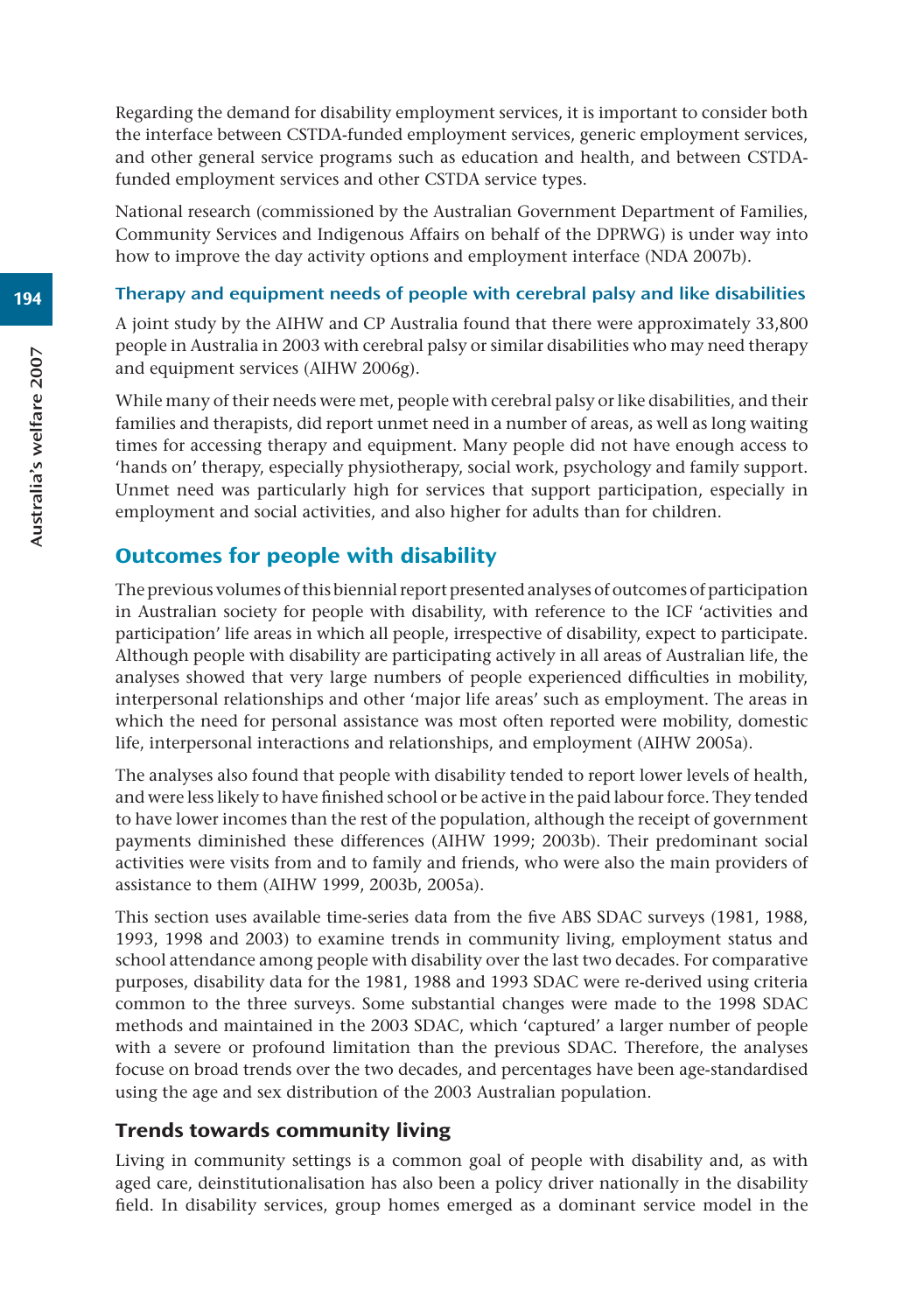deinstitutionalisation process in the 1980s. In more recent years there has been an increasing awareness that a mix of services is preferred. There is recognition of the need to offer genuine choice, including not only group homes, home-based support services and individualised funding packages but also redesigned facilities, such as cluster housing developments (AIHW 2001: Chapter 4).

Comparative analyses of the five SDAC data, including the most recent 2003 SDAC, confirm the continued trends towards community care and away from institutional care that have been reported previously (AIHW 1999, 2001). For over two decades (1981–2003), there have been consistent increases in the number and rate of people living in households and decreases in the number and rate of people living in institutional settings—'cared accommodation'—among people aged under 65 years with a severe or profound limitation (Figure 4.13; Table 4.16).

The increase in the number of people living in the community was markedly greater than the decease in the number of those living in cared accommodation (Table 4.16). Between 1981 and 2003, the number of people living in households increased by 156%. Over the same period, the number of those who lived in cared accommodation declined by 40%. The large difference suggests that the trend towards community living is mainly due to potential new service users remaining in community–based living arrangements, rather than changes by the population currently in cared accommodation.

|                                    |           |                  | Number of people ('000) |               |                     |  |  |
|------------------------------------|-----------|------------------|-------------------------|---------------|---------------------|--|--|
|                                    | 1981      | 1988             | 1993                    | 1998          | 2003                |  |  |
| Households                         | 244.1     | 302.5            | 349.1                   | 608.5         | 625.7               |  |  |
| Cared accommodation $(b)$          | 27.0      | 24.2             | 19.2                    | $20.0^{(a)}$  | 16.1 <sup>(a)</sup> |  |  |
|                                    |           | Per cent changes |                         |               |                     |  |  |
|                                    | 1981-1988 | 1988-1993        | 1993-1998               | 1998-2003     | 1981-2003           |  |  |
| Households                         | 23.9      | 15.4             | 74.3                    | 2.8           | 156.3               |  |  |
| Cared accommodation <sup>(b)</sup> | $-10.4$   | $-20.7$          | 4.3                     | $-19.4^{(a)}$ | $-40.3(a)$          |  |  |

#### **Table 4.16: Number of people with a profound or severe core activity limitation aged 5–64 years, by place of residence, selected years**

(a) In the 1981, 1988 and 1993 surveys three levels of severity of core activity limitation (severe, moderate and mild) were applied to both household and cared accommodation components. In 1993 the severe limitation was further divided into severe or profound limitation, but the severe limitation category was not applied to the cared accommodation component. In the 1998 and 2003 surveys both the severe or profound limitation categories were applied to the cared accommodation components.

(b) 'Cared accommodation' in the survey includes hospitals, homes for the aged such as nursing homes and aged-care hostels, cared components of retirement villages, and other 'homes' such as children's homes (ABS 2004:71). Smaller disability group homes (with fewer than six people) were not included in the cared accommodation component (ABS 2004:57).

*Sources:* AIHW analysis of ABS 1993, 1998 and 2003 Survey of Disability, Ageing and Carers confidentialised unit record file, unpublished data tables from the ABS 1981 and 1988 disability surveys.

The trend is even clearer among younger people with a severe or profound limitation. The proportion of people aged under 30 years living in cared accommodation in 1981 was substantially higher than that of those aged 30–64 years (14% versus 8.4%). By 1988, the proportions for the two age groups were the same (7.3%), reflecting a particularly strong trend towards community living among young people in the 1980s. By 2003 only 0.7% of people aged under 30 years were in cared accommodation, compared with 3.4% for those aged 30–64 years (Figure 4.14; Table A4.12).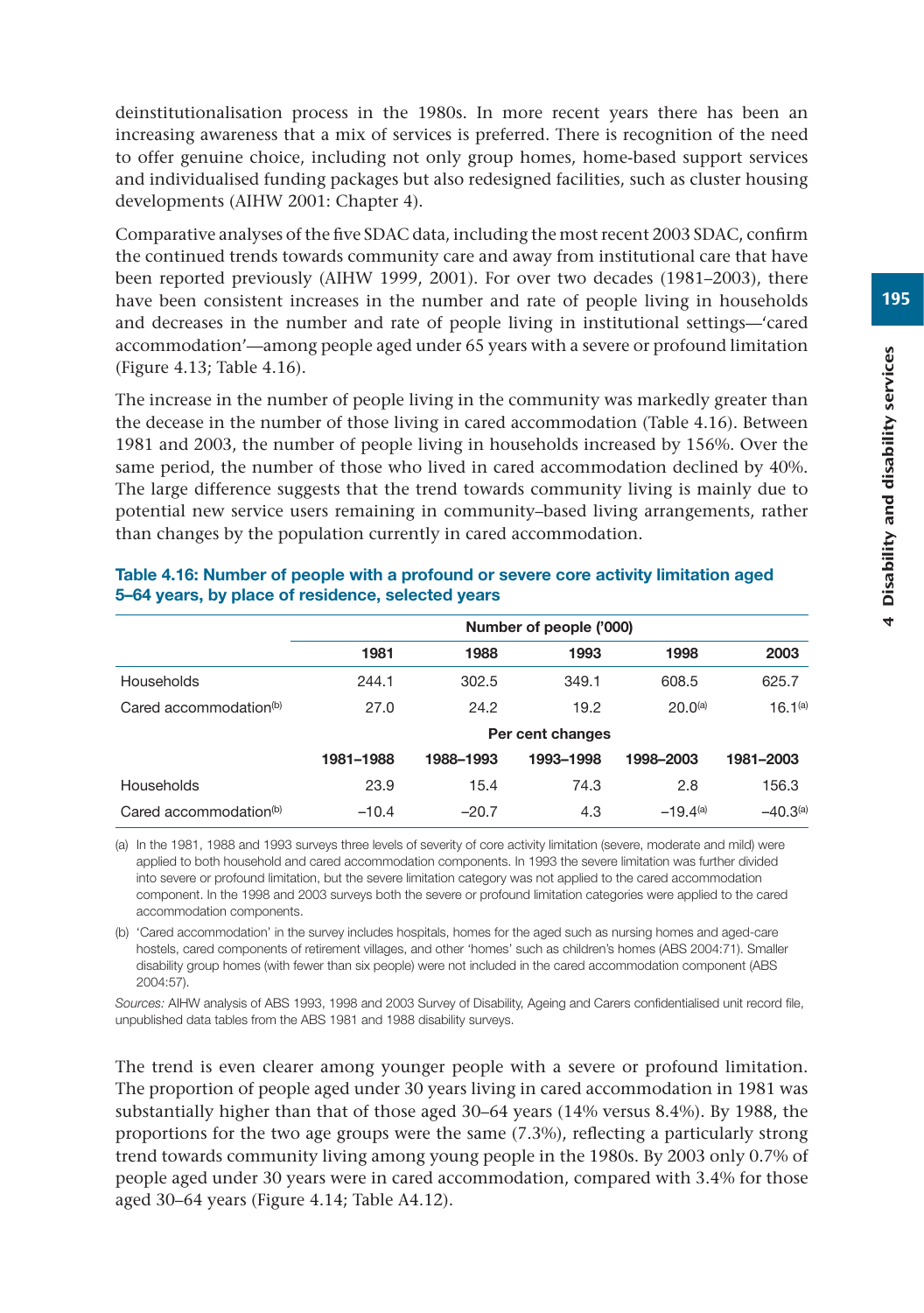

*Source:* Table A4.11.

#### **Figure 4.13: Prevalence rate of people aged 5–64 years with a severe or profound core activity limitation, by place of residence, 1981 to 2003**



**Figure 4.14: Proportion living in cared accommodation among people aged under 65 years with a severe or profound core activity limitation, by age, 1981 to 2003**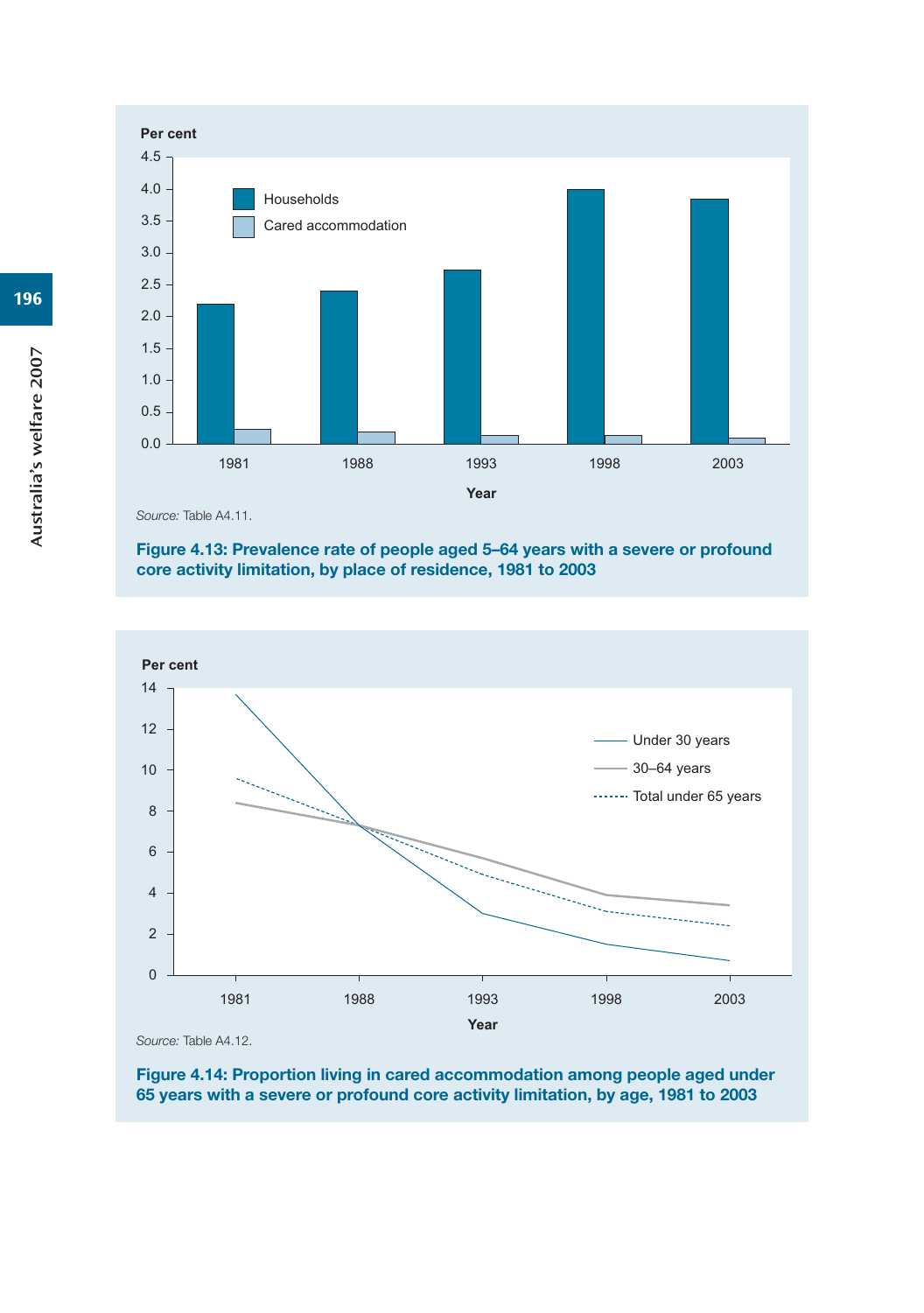The findings from analysis of data on users of CSTDA-funded services are in line with the trend reflected in population data. Data from snapshot day collections indicated that, between 1997 and 2001, community-based accommodation support services increased by 3,500, while there was a decrease of 1,700 services received in institutions, large residentials and hostels (AIHW 2002). Full-year data collections showed that the increase in community-based accommodation support service users and the decrease in service users in institutional settings had continued between 2003–04 and 2005–06 (Table A4.13; AIHW 2005b, 2007d).

These trends suggest that the future growth in demand for disability support services, in particular accommodation services, is more likely to be met through a further increase of community-based care rather than an expansion of institutional care. The trends also show clearly the importance of service programs to support carers, and to support the stability of community living and caring arrangements.

The nature and quality of community-based service and caring arrangements remain important issues. The planning for the development of community-based services must take into account not only those who would previously have been cared for in an institution, but also those who always have been and continue to be cared for in the community (AIHW 2001:Chapter 4).

## Trends in employment participation

The most recent SDAC (2003) data showed that the labour force participation rate was markedly lower for people with disability (53%) than for people with no disability (81%). The participation rate for people with a severe or profound limitation was even lower (30%). Participation rates for females were consistently lower than for males across different disability status (Table 4.17).

|                           |      |               | <b>Core activity limitation</b> |             | <b>Schooling</b><br>or employ-<br>ment<br>restriction | <b>Total with</b><br>specific<br>limita-<br>tions or | <b>Disability</b><br>without | Total<br>with<br>dis- | <b>No</b>  |       |
|---------------------------|------|---------------|---------------------------------|-------------|-------------------------------------------------------|------------------------------------------------------|------------------------------|-----------------------|------------|-------|
|                           | Year | <b>Severe</b> | Moderate                        | <b>Mild</b> |                                                       | only restrictions                                    | restriction                  | ability               | disability | Total |
| <b>Participation rate</b> |      |               |                                 |             |                                                       |                                                      |                              |                       |            |       |
| <b>Males</b>              | 1981 | 36.2          | 54.5                            | 56.3        | 49.5                                                  | 48.8                                                 | 90.0                         | 66.5                  | n.a.       | n.a.  |
|                           | 1988 | 36.4          | 48.0                            | 61.0        | 67.1                                                  | 53.8                                                 | 88.3                         | 60.5                  | 90.0       | 85.7  |
|                           | 1993 | 33.4          | 46.6                            | 54.0        | 69.9                                                  | 52.1                                                 | 84.3                         | 60.4                  | 88.3       | 83.9  |
|                           | 1998 | 36.5          | 49.8                            | 64.4        | 69.9                                                  | 54.8                                                 | 85.8                         | 59.3                  | 89.0       | 83.7  |
|                           | 2003 | 33.9          | 56.3                            | 53.1        | 73.1                                                  | 53.4                                                 | 85.5                         | 59.3                  | 89.0       | 84.0  |
| Females                   | 1981 | 23.0          | 31.1                            | 31.9        | 27.1                                                  | 27.6                                                 | 49.4                         | 36.1                  | n.a.       | n.a.  |
|                           | 1988 | 30.3          | 32.3                            | 39.6        | 44.1                                                  | 35.9                                                 | 55.6                         | 39.0                  | 61.7       | 58.9  |
|                           | 1993 | 24.9          | 37.5                            | 43.2        | 55.4                                                  | 39.5                                                 | 56.0                         | 43.3                  | 64.8       | 62.0  |
|                           | 1998 | 31.4          | 40.2                            | 45.3        | 55.4                                                  | 41.3                                                 | 65.4                         | 44.6                  | 70.6       | 66.3  |
|                           | 2003 | 26.9          | 40.3                            | 48.1        | 61.8                                                  | 42.1                                                 | 73.9                         | 47.0                  | 72.3       | 68.1  |
| Persons                   | 1981 | 29.4          | 44.8                            | 45.7        | 38.7                                                  | 38.9                                                 | 72.7                         | 52.8                  | n.a.       | n.a.  |
|                           | 1988 | 33.0          | 41.0                            | 51.0        | 57.9                                                  | 45.5                                                 | 75.0                         | 50.7                  | 75.8       | 72.4  |
|                           | 1993 | 29.1          | 42.6                            | 49.0        | 64.1                                                  | 46.4                                                 | 72.5                         | 52.8                  | 76.4       | 73.0  |
|                           | 1998 | 33.9          | 45.2                            | 55.4        | 63.7                                                  | 48.3                                                 | 76.3                         | 52.2                  | 79.8       | 75.1  |
|                           | 2003 | 30.1          | 48.0                            | 50.6        | 68.4                                                  | 47.8                                                 | 80.4                         | 53.3                  | 80.6       | 76.1  |

#### **Table 4.17: People aged 15–64 years living in households: labour force participation rates(a) by disability status by sex, selected years (per cent)**

(a) The rates have been age standardised using the age and sex distributions of the Australian population as at June 2003 for comparative purposes.

*Sources:* AIHW analysis of ABS 1993, 1998 and 2003 Survey of Disability, Ageing and Carers confidentialised unit record file; unpublished data tables from the ABS 1981 and 1988 disability surveys.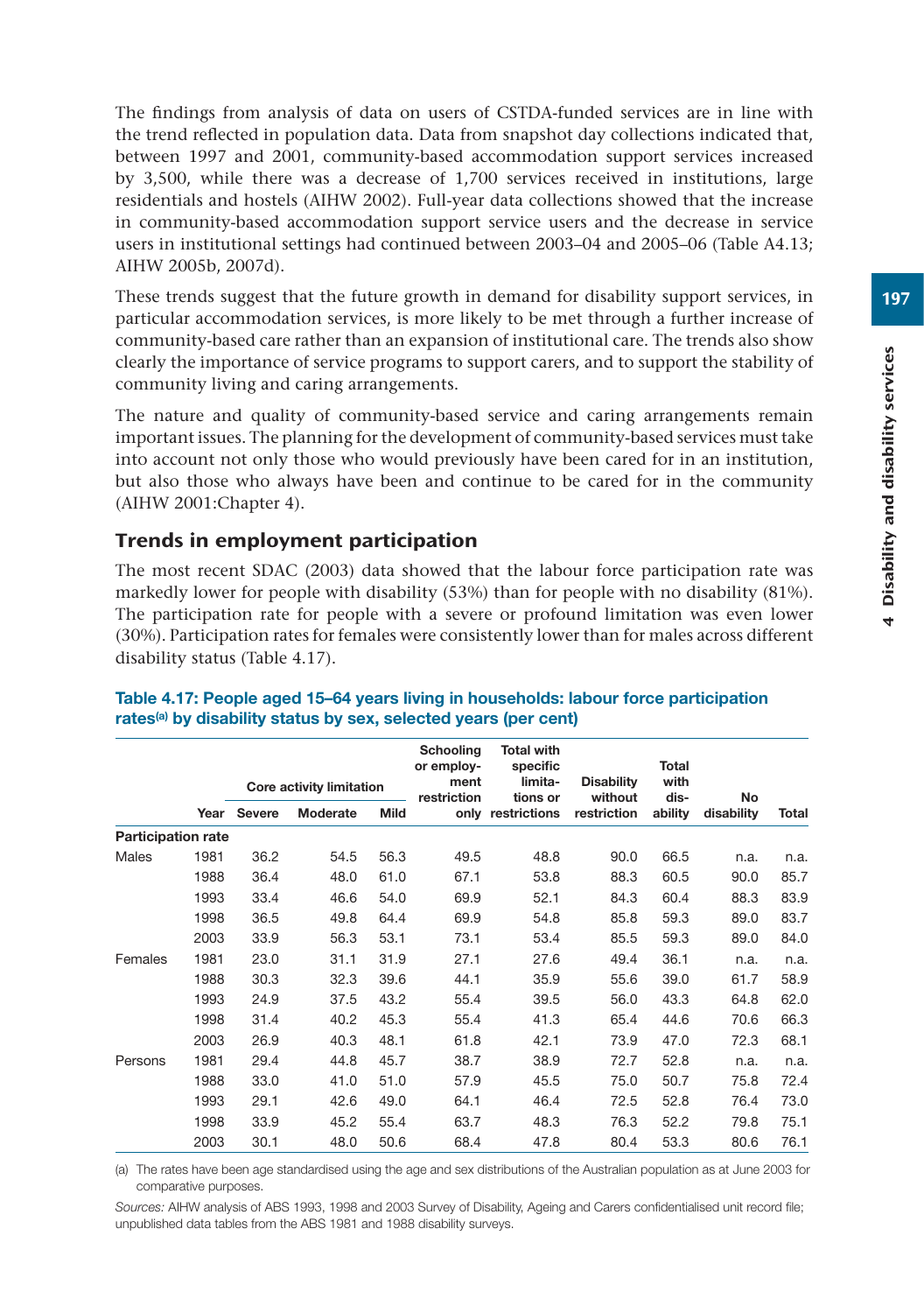In 2003, the unemployment rate for people with disability (8.5%) was higher than that for people with no disability (5.0%). The unemployment rate for people with a severe or profound limitation (10.1%) was twice as high as that for those with no disability (5.0%) (Table 4.18).

Over the last two decades (1981–2003), there was little change in overall labour force participation rates for people with disability, varying slightly between 51% and 53%, while the rates for people with no disability increased from 76% in 1988 to 81% in 2003 (Table 4.17). However, among people with disability, participation rates varied depending on the severity of limitations and employment restrictions. For people with disability but no employment restrictions or activity limitations, the rate increased from 73% in 1981 to 80% in 2003, similar to that for people with no disability. Participation rates for people with a 'schooling or employment restriction only' increased most significantly: from 39% to 68%. In contrast, participation rates for people with a severe or profound limitation did not increase over the period, remaining at around 30% or slightly above. The marked increase in participation rates for people with less severe disability may reflect a greater effort by those people to join the labour force, or an increasing number of people in the labour force experiencing, or willing to report, restrictions (AIHW 1997). Another explanation may be an increase in the proportion of those people reporting disability generally (AIHW 2001).

#### **Table 4.18: People aged 15–64 years living in households: unemployment rate(a) by disability status by sex, selected years**

|                   |      | Core activity limitation |          |             | <b>Schooling</b><br>or employ-<br>ment | <b>Total with</b><br>specific<br>limitations | Dis-<br>ability<br>without | <b>Total</b><br>with |                    |       |
|-------------------|------|--------------------------|----------|-------------|----------------------------------------|----------------------------------------------|----------------------------|----------------------|--------------------|-------|
|                   | Year | <b>Severe</b>            | Moderate | <b>Mild</b> | restriction<br>only                    | or restric-<br>tions                         | restric-<br>tion           | dis-<br>ability      | No dis-<br>ability | Total |
| Unemployment rate |      |                          |          |             |                                        |                                              |                            |                      |                    |       |
| Males             | 1981 | 6.5                      | 7.4      | 8.4         | 19.3                                   | 9.8                                          | 4.5                        | 6.7                  | n.a.               | n.a.  |
|                   | 1988 | $*7.5$                   | 10.2     | 7.8         | 16.9                                   | 10.9                                         | 6.5                        | 9.6                  | 6.5                | 6.8   |
|                   | 1993 | 17.2                     | 13.7     | 21.9        | 20.5                                   | 19.2                                         | 14.5                       | 17.5                 | 11.4               | 12.1  |
|                   | 1998 | 11.8                     | 15.6     | 11.6        | 18.6                                   | 14.0                                         | 11.0                       | 13.4                 | 7.6                | 8.4   |
|                   | 2003 | $*9.8$                   | $*7.2$   | 9.0         | 14.3                                   | 10.3                                         | 4.4                        | 8.7                  | 4.8                | 5.3   |
| Females 1981      |      | 12.8                     | 12.1     | 15.7        | 21.0                                   | 15.0                                         | 11.7                       | 13.2                 | n.a.               | n.a.  |
|                   | 1988 | 13.6                     | 9.0      | 11.9        | 16.7                                   | 12.5                                         | 13.9                       | 12.9                 | 9.4                | 9.7   |
|                   | 1993 | 17.9                     | 18.5     | 17.8        | 15.1                                   | 17.1                                         | 16.6                       | 17.0                 | 11.9               | 12.4  |
|                   | 1998 | $*9.8$                   | $*9.1$   | $*5.5$      | $*9.4$                                 | 8.0                                          | 9.8                        | 8.4                  | 8.0                | 8.0   |
|                   | 2003 | $*10.5$                  | $*8.1$   | $*6.3$      | 14.3                                   | 9.3                                          | 4.5                        | 8.2                  | 5.2                | 5.6   |
| Persons 1981      |      | 9.0                      | 8.8      | 10.6        | 19.9                                   | 11.5                                         | 6.6                        | 8.7                  | n.a.               | n.a.  |
|                   | 1988 | 10.6                     | 9.8      | 9.3         | 16.8                                   | 11.5                                         | 8.8                        | 10.8                 | 7.7                | 8.0   |
|                   | 1993 | 17.5                     | 15.6     | 20.3        | 18.6                                   | 18.4                                         | 15.2                       | 17.3                 | 11.6               | 12.2  |
|                   | 1998 | 10.8                     | 12.8     | 9.2         | 15.2                                   | 11.5                                         | 10.5                       | 11.3                 | 7.8                | 8.2   |
|                   | 2003 | 10.1                     | 7.6      | 7.7         | 14.3                                   | 9.8                                          | 4.4                        | 8.5                  | 5.0                | 5.4   |

(a) The rates have been age standardised using the age and sex distributions of the Australian population as at June 2003 for comparative purposes.

*Sources:* AIHW analysis of ABS 1993, 1998 and 2003 Survey of Disability, Ageing and Carers confidentialised unit record file; unpublished data tables from the ABS 1981 and 1988 disability surveys.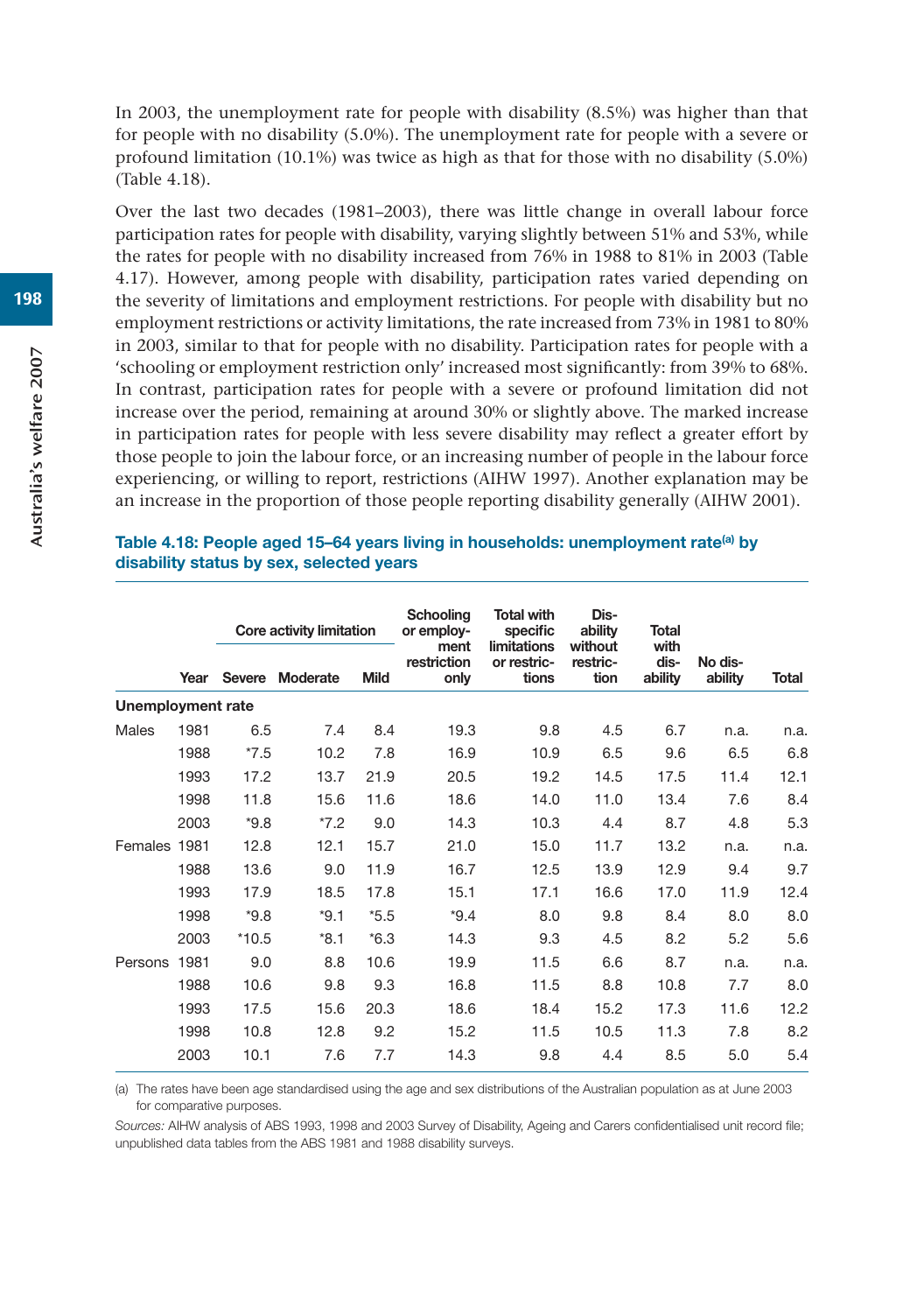There was a sharp increase in the unemployment rate for people with disability between 1988 (11%) and 1993 (17%). The rate has fallen since 1993, and dropped to 11% in 1998 and 8.5% in 2003 (Table 4.18). This change partly reflects the general improvement of the labour market, and is similar to patterns for those without disability.

# Trends in education participation

Integration of students with disability into the mainstream school environment is now a general policy of most state and territory governments. A comparative analysis of reported school attendance data from the five SDAC surveys sheds light on trends in the type of school attended by people with disability aged 5–20 years.

Overall, there was a higher proportion of students aged 5–20 years with a severe or profound limitation attending 'ordinary' (mainstream) schools in 2003 than in 1981. This trend can be observed in two ways. The first is to look at students with disability attending ordinary or special class in ordinary school. The proportion of those with a severe or profound limitation attending ordinary classes in ordinary school in 2003 was twice (35%) as high as in 1981 (15%). The proportion attending special classes in ordinary schools also increased, from 30% in 1981 to 50% in 2003 (Figure 4.15; Table A4.14).

Another perspective looks at the proportion of students attending specific types of school as a proportion of total students with a severe or profound limitation who were attending school. The time series data show that they were more likely to attend ordinary schools (including special classes in ordinary schools) and less likely to attend special schools in 2003 than in 1981. The proportion of those attending special schools dropped from 35% in 1981 to 22% in 2003, while the proportion attending ordinary schools increased (Figure 4.16; Table A4.15).



*Source:* Table A4.14.

**Figure 4.15: Students aged 5–20 years with disability attending ordinary schools, proportion with a profound or severe core activity limitation, by type of class, 1981 to 2003**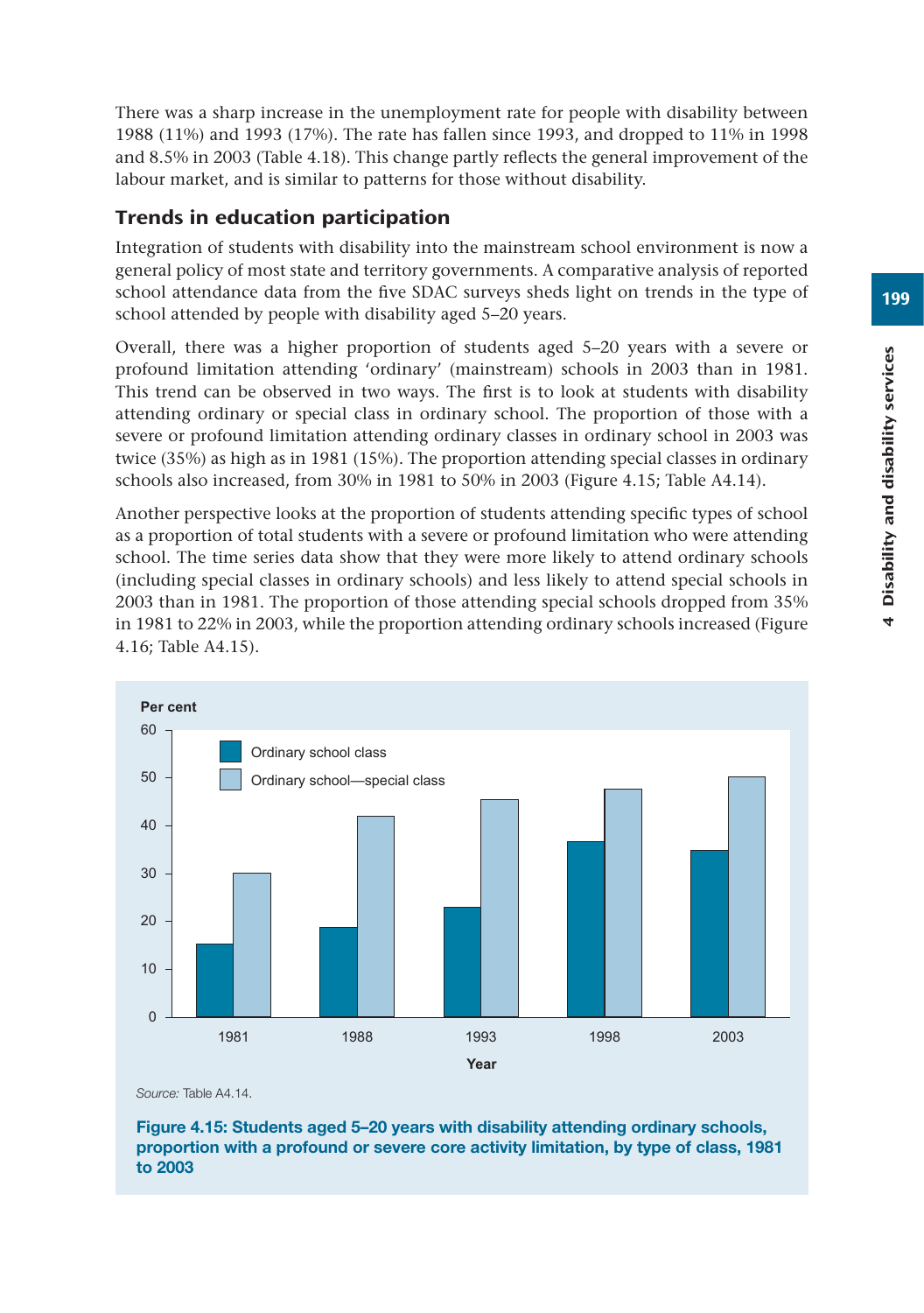**Per cent Year**  $\Omega$ 20  $40$ 60  $80$ 100 Ordinary school | Special school 1981 1988 1993 1998 2003

*Note:* Per cent is calculated as a proportion of total students of that group who were attending school. *Source:* Table A4.15.

**Figure 4.16: Students aged 5–20 years with a profound or severe core activity limitation, type of school attending, 1981 to 2003**

The rising percentage of people with disability, and of those with a severe or profound limitation attending schools, partly reflects the increase in disability prevalence in the school age population over the years (see Section 4.2 for more information about children with disability).

Although the disability survey data on participation in education among people with disability are not directly comparable with the collections of education departments (see Table 4.14), the trend towards enrolment in mainstream schools evident in the reported survey data is consistent with the trends reflected in administrative data. Of all students with disability across all levels of severity, the proportion of those attending special schools declined from 21% in 1998 to 7% in 2006 (AIHW 1999:Table 7.16; Table 4.14).

# 4.5 Summary

Disability services are being delivered in Australia in a context of continuing change, presenting a number of challenges. Although the prevalence of people living with a severe or profound activity limitation in each specific age group (who are the primary users of disability services) is not projected to change greatly in the foreseeable future, the ageing of the Australian population means that the number of people in those age groups where disability is most prevalent is projected to grow. This means that the total number of people with a severe or profound activity limitation will also grow. Unpaid carers remain the main providers of assistance to people with disability and the ratio of informal carers to the number of people with disability is projected to fall.

A further challenge is the increasing emphasis on measuring the outcomes of the provision of disability services for people living with disability. Current monitoring of disability services has traditionally focused on inputs (the costs of providing the services) and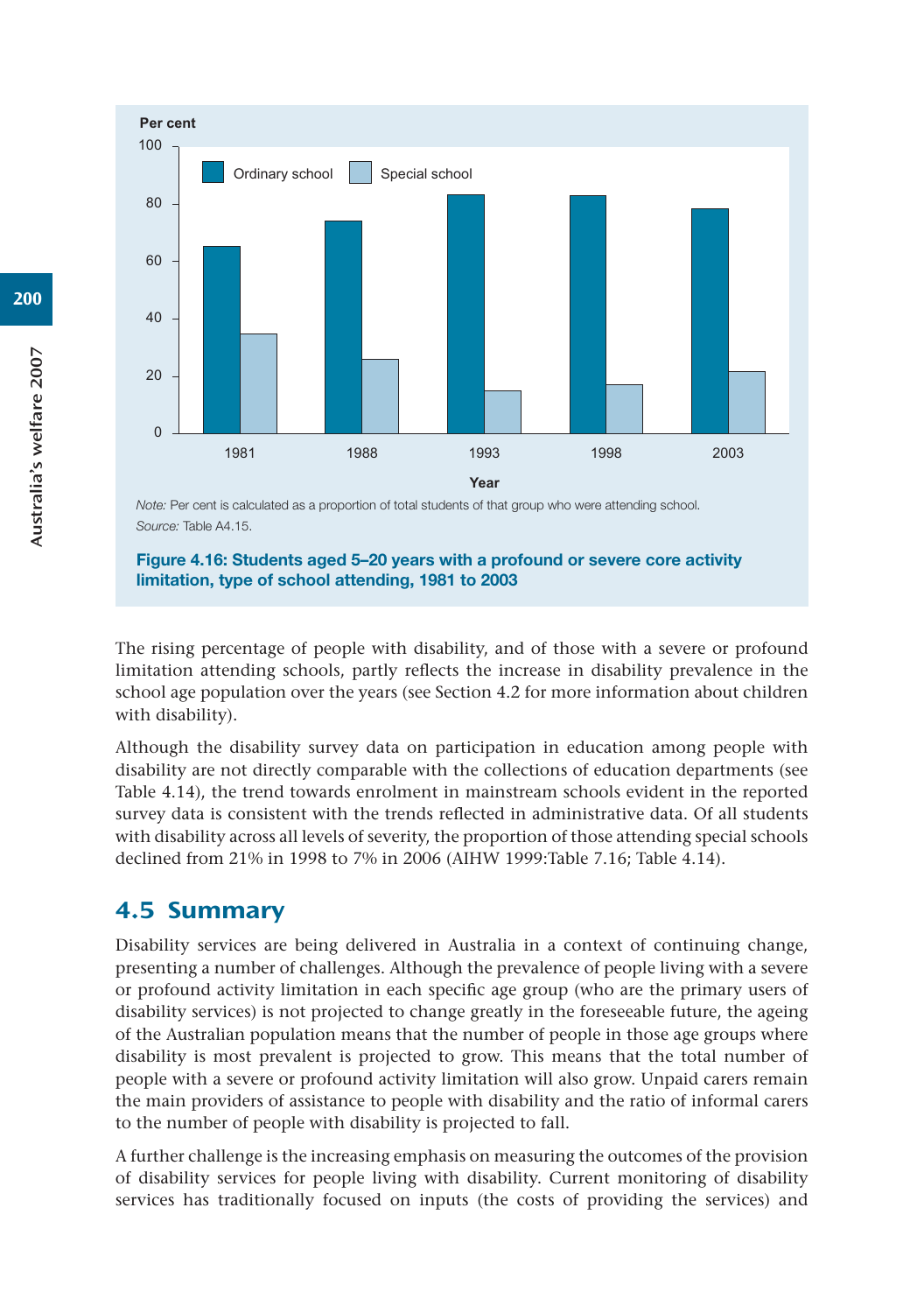201

outputs (the number of services provided and the number of people accessing the services). While these are important in monitoring service provision, there is an increasing focus on measuring the extent to which the services have achieved their goals in improving the quality of life for people with disability. This presents significant challenges in defining measurable outcomes and developing reliable data to monitor these outcomes.

This chapter, and the AIHW's work in this field, attempt to provide statistics that inform people interested in disability and those attempting to meet the challenges of this changing context.

# Population

In 2003, there were 3.9 million people with disability (20% of the Australian population). Of these, the majority (2.6 million) were aged under 65 years (15% of the population aged under 65 years). Of the people with disability, 1.2 million (6.3% of the population) had a severe or profound limitation. Among these people, 677,700 were aged under 65 years (3.9% of the population aged under 65 years), of whom 342,800 were male (51%) and 334,900 were female (49%). Among people aged under 65 years, physical/diverse disability were the most commonly reported disability, followed by sensory/speech disability and psychiatric disability.

In Australia, gains in life expectancy were accompanied by an increase in expected years of life with disability or a severe or profound limitation (see the Glossary for definition of expected years of life with disability). Even though underlying prevalence rates appear relatively stable, the ageing of the Australian population and the greater longevity of individuals, including those with disability, are leading to increasing numbers of people with disability and a severe or profound limitation. The population aged 0–64 years with a severe or profound limitation is projected to increase to 752,100 people (an increase of 34,700 people, or 4.8%) by 2010. The projected growth in the working-age population (15–64 years) with a severe or profound limitation is 6.9%, or 37,500 people.

The prevalence rates of severe disability among Indigenous Australians were at least twice as high as those of other Australians.

# Services and assistance

The largest income support programs in 2005–06 were the DSP, the Carer Allowance (Child/ Adult) and the Carer Payment (DSP/AP/other); and the Disability Pension (DVA).

In 2005–06, there were 217,143 service users who accessed CSTDA-funded services. Of the five major service groups, the highest number of service users was recorded in community support followed by employment services, community access, accommodation support and respite. Government spending on disability support services during 2005–06 totalled \$3.95 billion. Of this total, just under half was used to fund accommodation support services.

The number of CSTDA service users has steadily risen over the two previous reporting periods, with the largest increase in community support and significant increases in employment services and respite services.

Overall, 3.3% of service users reported that they were Aboriginal and/or Torres Strait Islanders. This increase from 2.7% in 2003–04 may be attributed to a variety of factors, including better self-identification, more accurate capturing of Indigenous people in the data set or an increase in service use by Indigenous people. As would be expected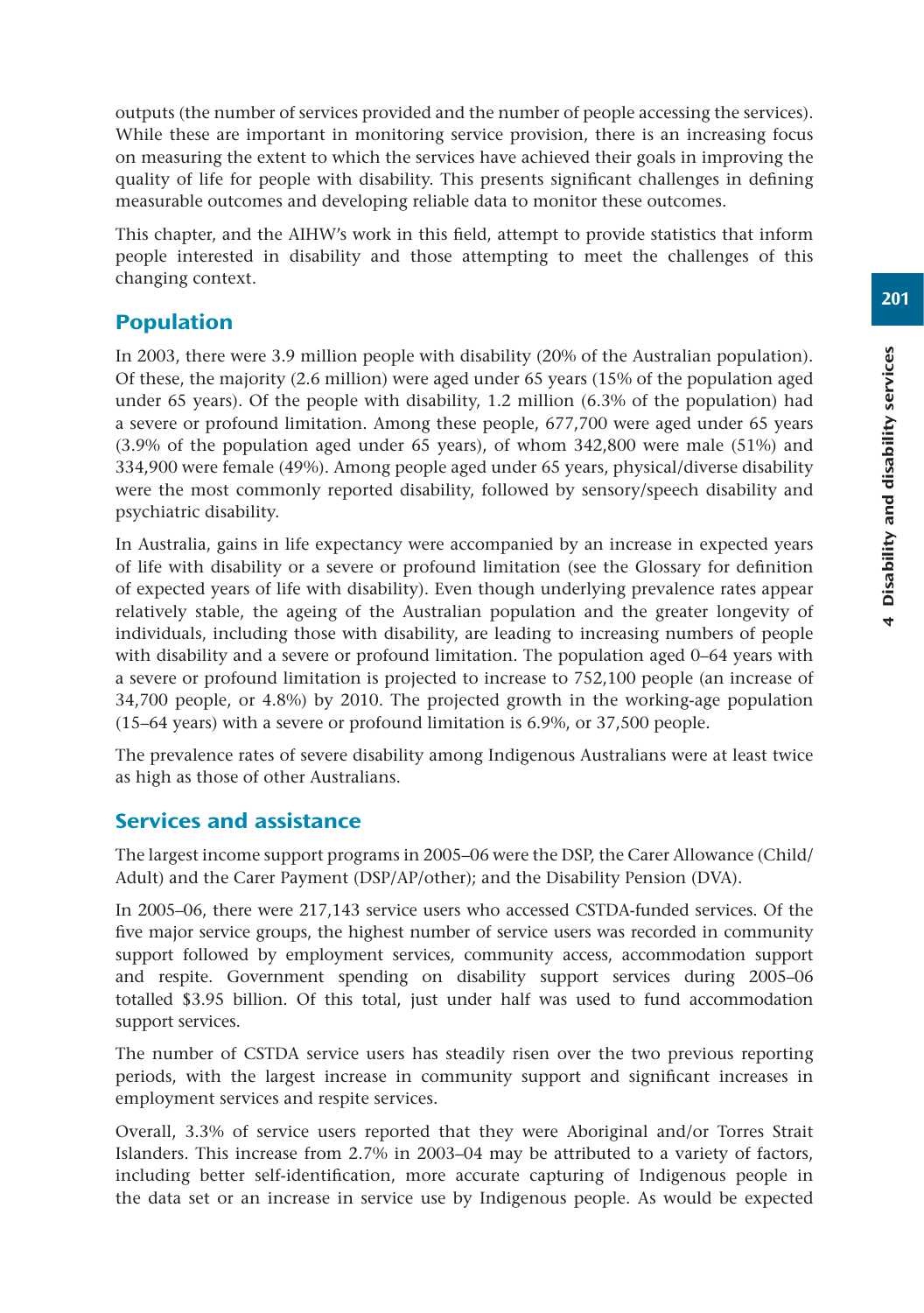from general population trends, representation of Indigenous service users was lower in Major Cities (2.0%) and Inner Regional areas (3.4%) than in other areas. Around 8% of service users in Outer Regional areas were Indigenous, compared with 19% in Remote areas and 39% in Very Remote areas—this is similar to the profile of Indigenous people in the general population.

Many CSTDA service users rely on informal carers. People who utilised respite services were most likely to report having an informal carer (90%), followed by those who accessed community support services (55%). People using employment services were the least likely to report an informal carer (33%).

As at 30 June 2006, 6,562 younger people (under 65 years of age) were permanent residents of Australian Government-funded residential aged care services. Seventy per cent of these younger people were aged between 55 and 64 years; a further 26% were aged 40 to 54 years; the rest were people younger than 40 years of age.

#### **Outcomes**

For over two decades (1981–2003), there have been consistent increases in the number and rate of people living in households and decreases in the number and rate of people living in institutional settings—'cared accommodation'—among people aged under 65 years with a severe or profound limitation. Over the same period, there have been consistent trends towards community-based care for people with a severe or profound disability, largely due to potential new service users remaining in community-based living arrangements rather than changes in the current population in cared accommodation. These trends suggest that the future growth in demand for disability support services, in particular accommodation services, is unlikely to be met through the expansion of institutions. The trends also show clearly the importance of service programs to support carers and to support the stability of community living and caring arrangements.

In 2003, the labour force participation rate was markedly lower for people with disability (53.3%) than for people with no disability (80.6%). The participation rate for people with a severe or profound limitation was even lower (30.1%). The unemployment rate for people with disability (8.5%) was higher than that for people with no disability (5.0%). The unemployment rate for people with a severe or profound limitation (10.1%) was twice as high as that for those with no disability (5.0%).

Over the last two decades (1981–2003), there was little change in overall labour force participation rates for people with disability, remaining between 51% and 53%, while the rates for people with no disability increased from 76% in 1988 to 81% in 2003. There was a sharp increase in the unemployment rate for people with disability between 1988 (10.8%) and 1993 (17.3%). The rate has fallen since 1993, and dropped to 11.3% in 1998 and 8.5% in 2003. This change partly reflects the general improvement of the labour market and is consistent with trends in the general population.

Integration of students with disability into the mainstream school environment is now a general policy of most state and territory governments. The analyses of time series data show that the 'inclusion' policy in school education resulted in a significantly higher proportion of students with disability, especially a severe disability, attending mainstream schools.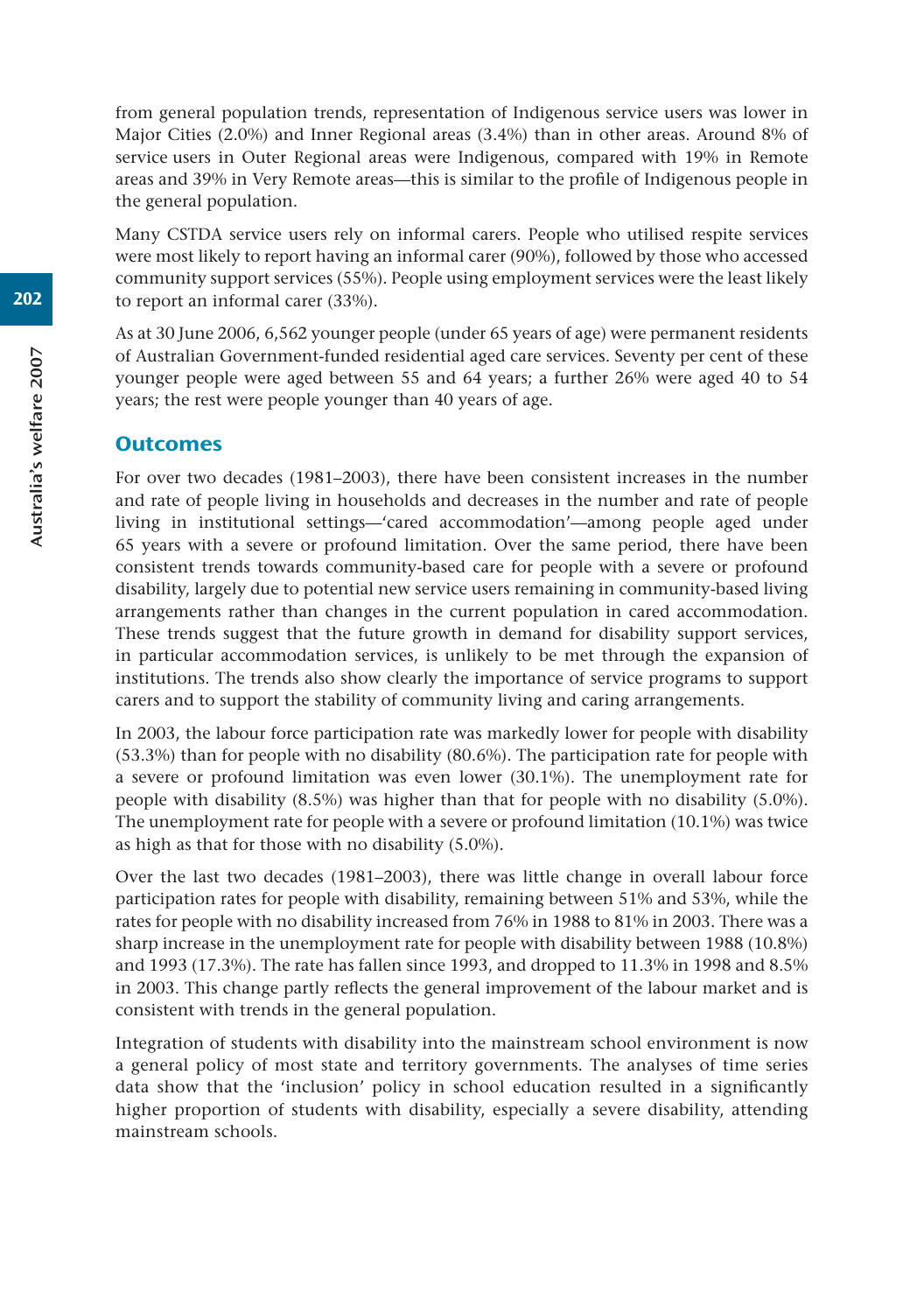# **References**

ABS 2003. Population projections, Australia 2002 to 2101. Cat. no. 3222.0. Canberra: ABS.

- ABS 2004. Disability, ageing and carers: summary of findings, Australia 2003. Cat. no. 4430.0. Canberra: ABS.
- ABS 2006a. Australian social trends, 2006. Cat. no. 4102.0. Canberra: ABS.
- ABS 2006b. National Aboriginal and Torres Strait Islander Health Survey, 2004–05. Cat. no. 4715.0. Canberra: ABS.
- ABS & AIHW 2005. The health and welfare of Australia's Aboriginal and Torres Strait Islander peoples, 2005. ABS cat. no. 4704.0. & AIHW cat. no. IHW14. Canberra: ABS & AIHW.
- ACT DET (Australian Capital Territory Department of Education and Training) 2006. DET annual report 2005–06. Canberra: ACT DET.
- AIHW 1997. Australia's welfare 1997: services and assistance. Cat. no. AUS 8. Canberra: AIHW.
- AIHW 1999. Australia's welfare 1999: services and assistance. Cat. no. AUS 16. Canberra: AIHW.
- AIHW 2000. Disability and ageing: Australian population patterns and implications. Disability series. Cat. no. DIS 19. Canberra: AIHW.
- AIHW 2001. Australia's welfare 2001. Cat no. AUS 24. Canberra: AIHW.
- AIHW 2002. Unmet need for disability services: effectiveness of funding and remaining shortfall. Disability series. Cat. no. DIS 26. Canberra: AIHW.
- AIHW 2003a. Disability prevalence and trends. Disability series. Cat. no. DIS 34. Canberra: AIHW.
- AIHW 2003b. Australia's welfare 2003. Cat. no. AUS 41. Canberra: AIHW.
- AIHW 2004. Children with disabilities in Australia. Disability series. Cat. no. DIS 38. Canberra: AIHW.
- AIHW 2005a Australia's welfare 2005. Cat. no. AUS 65. Canberra: AIHW.
- AIHW 2005b. Disability support services 2003–04: national data on services provided under the Commonwealth State/Territory Disability Agreement. Disability series. Cat. no. DIS 40. Canberra: AIHW.
- AIHW 2005c. Data guide: data items and definitions 2005–06. Commonwealth State/ Territory Disability Agreement National Minimum Data Set collection. Canberra: AIHW.
- AIHW 2006a. Australian incontinence data analysis and development. Cat. no. DIS 44. Canberra: AIHW.
- AIHW 2006b. Life expectancy and disability in Australia 1988 to 2003. Disability series. Cat. no. DIS 47. Canberra: AIHW.
- AIHW 2006c. Disability updates: children with disabilities. Bulletin no. 42. Cat. no. AUS 79. Canberra: AIHW.
- AIHW 2006d. Disability rates among Aboriginal and Torres Strait Islander people: updating the Indigenous factor in disability services performance indicator denominators. Welfare working paper series no. 50. Cat. no. DIS 45. Canberra: AIHW.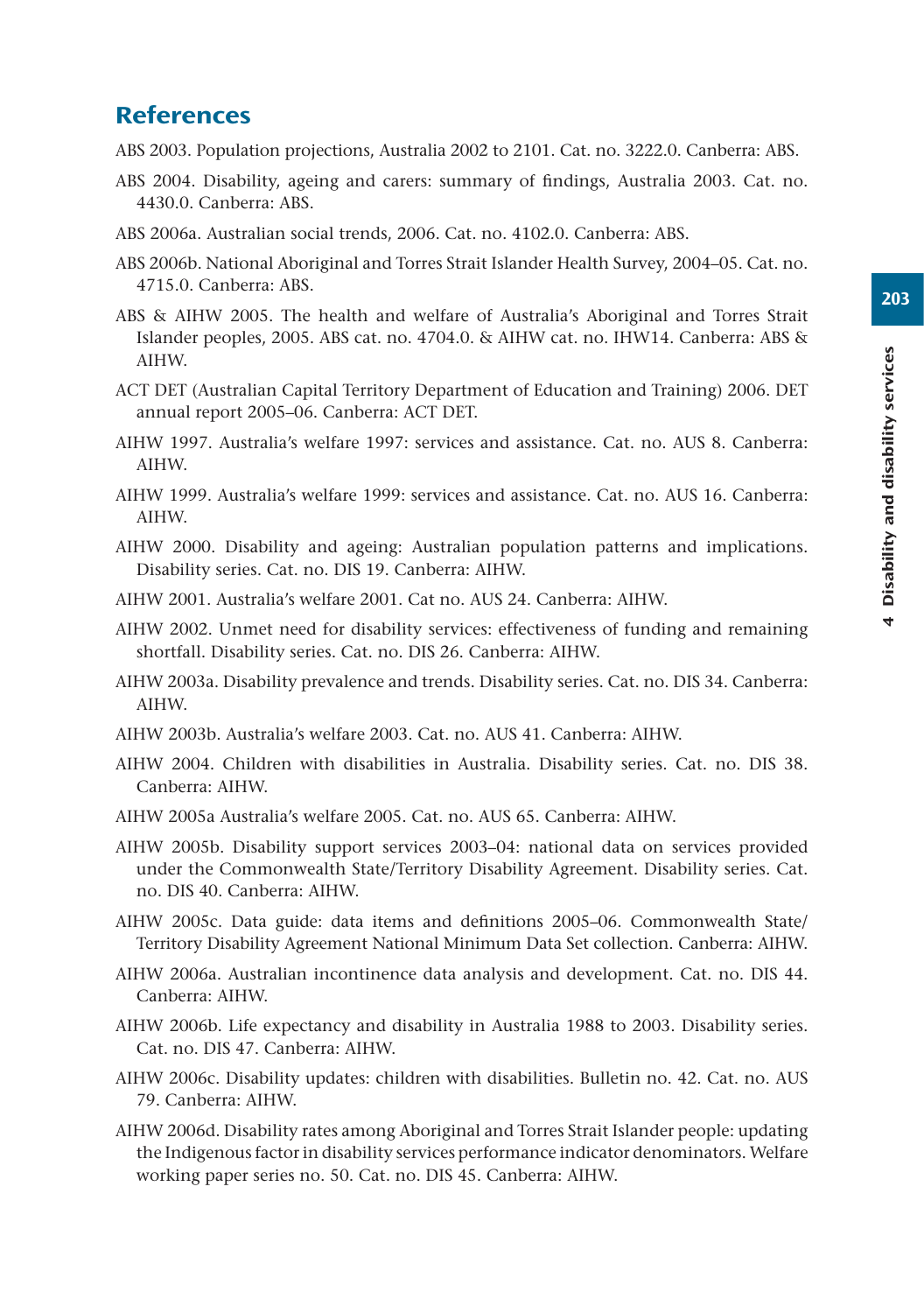- AIHW 2006e. 2005 Public Housing National Social Housing Survey: key results. AIHW Bulletin no. 41. Cat. no. AUS 78. Canberra: AIHW.
- AIHW 2006f. Disability support services 2004–05: national data on services provided under the Commonwealth State/Territory Disability Agreement. Disability series. Cat. no. DIS 46. Canberra: AIHW.
- AIHW 2006g. Therapy and equipment needs of people with cerebral palsy and like disabilities in Australia. Disability series. Cat. no. DIS 49. Canberra: AIHW.
- AIHW 2007a (forthcoming). Disability in Australia: acquired brain injury. Canberra: AIHW.
- AIHW 2007b (forthcoming). Disability in Australia: trends in prevalence, education, employment and community living. Canberra: AIHW.
- AIHW 2007c. Current and future demand for specialist disability services. Disability series. Cat. no. DIS 50. Canberra: AIHW.
- AIHW 2007d. Disability support services 2005–06: national data on services provided under the Commonwealth State/Territory Disability Agreement.
- AIHW 2007e. Residential aged care in Australia 2005–06: a statistical overview. Aged care statistics series no. 24. Cat. no. AGE 54. Canberra: AIHW.
- AIHW: Hales C, Ross L & Ryan C 2006. National evaluation of the Aged Care Innovative Pool Disability Aged Care Interface Pilot: final report. Aged care series no. 12. Cat. no. AGE 50. Canberra: AIHW:
- Anderson P, Hume A, Rogers N & Stephenson J 2003. It's no palace. Boarding houses: the sector, its clientele and its future. Adelaide: Department of Human Services.
- ANAO (Australian National Audit Office) 2005. Administration of the Commonwealth State Territory Disability Agreement. The Auditor-General Audit Report no. 14 2005–06 Performance Audit. Canberra: ANAO.
- Attorney-General's (Australian Government Attorney-General's) 2006a. Disability standards for accessible public transport. Canberra: Attorney-General's. Viewed January 2007, <http://www.ag.gov.au/www/agd/agd.nsf/Page/Humanrightsandanti-discrimination\_ Disabilitystandardsforaccessiblepublictranspor>.
- Attorney-General's 2006b. Disability standards for education. Canberra: Attorney-General's. Viewed January 2007, <http://ww.ag.gov.au/www/agd/agd.nsf/Page/ Humanrightsandanti-discrimination\_DisabilityStandardsforEducation>.
- Australian Hearing 2006. Feeling connected with life: Australian Hearing 2006 annual report. Sydney: Australian Hearing. Viewed March 2007, <http://www.hearing.com.au/ digitalAssets/4544\_1162335675727\_Part%201.pdf>.
- Bishop J 2006. Students with disabilities: Investigation of flexible funding. Media release by the Minister for Education, Science and Training, 9 May. Canberra: DEST. Viewed 3 August 2007, <http://www.dest.gov.au/ministers/bishop/budget06/bud0806.htm>.
- Bleasdale M 2006. Supporting the housing of people with complex needs. AHURI positioning paper no.89. Melbourne: Australian Housing and Urban Research Institute.
- Cai L, Ha V & Wilkins R 2006. Disability Support Pension recipients: who gets off (and stays off) payments? Melbourne Institute Working Paper series. Working paper no.18/06. Melbourne: Melbourne Institute of Applied Economic and Social Research University of Melbourne.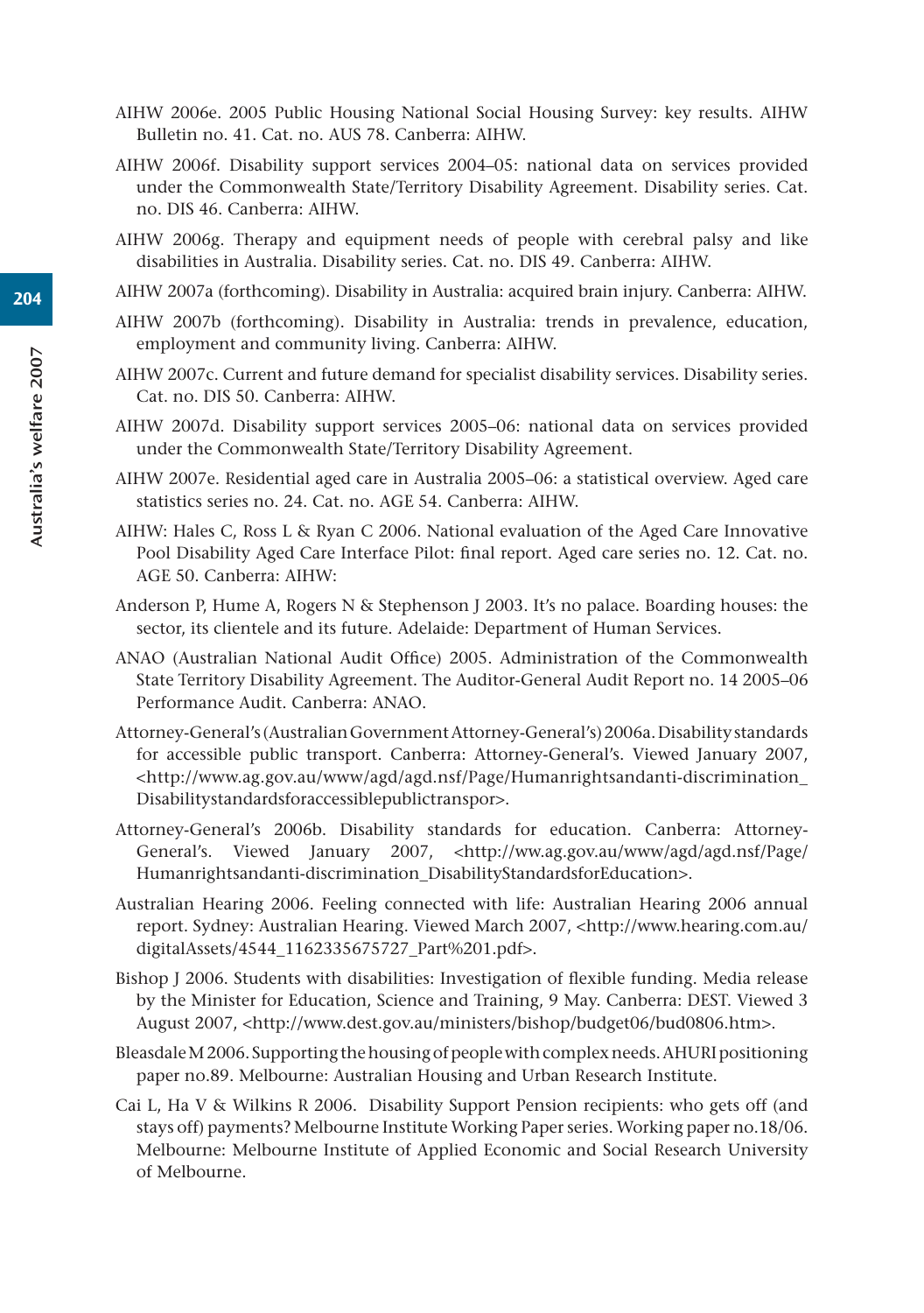- Carers NSW 2007. Proposal: Carer Card for NSW. Sydney: Carers NSW. Viewed 3 August 2007, <http://www.carersnsw.asn.au/storage/pdfs/policy/CarerCardProposal.pdf>.
- Centrelink 2007. Compensation kit: what you need to know. Canberra: Centrelink. Viewed 3 August 2007, <http://www.centrelink.gov.au/internet/internet.nsf/filestores/ co297\_0706/\$file/co297\_0706en.pdf>.
- Chamberlain C, Johnson G & Theobald J 2007. Homelessness in Melbourne: confronting the challenge. Melbourne: Centre for Applied Social Research, RMIT University.
- COAG 2006. Council of Australian Governments' meeting 10 February 2006 communique. Canberra. Viewed 3 August 2007, <http://www.coag.gov.au/meetings/100206/index. html>.
- CRS Australia 2007. How we can help you. Canberra: CRS Australia. Viewed 3 August 2007, < http://www.crsaustralia.gov.au/how\_help.htm>.
- CSTDA (Commonwealth of Australia and the States and Territories of Australia) 2003. The Commonwealth State/Territory Disability Agreement, in relation to disability services 2002–2007. Canberra: Department of Family and Community Services (FaCS).
- Cuskelly M 2006. Parents of adults with an intellectual disability. Family Matters 74.
- DEST 2006. Higher education disability support program. Canberra: DEST. Viewed 15 February 2007, <http://www.dest.gov.au/sectors/higher\_education/programmes\_funding/ programme\_categories/special\_needs\_disadvantage/higher\_education\_disability support\_program.htm>.
- DEWR (Australian Government Department of Employment and Workplace Relations) 2004. Labour market assistance outcomes, year ending June 2004. Canberra: DEWR.
- DEWR 2005a. Characteristics of Disability Support Pension recipients. Canberra: DEWR. Viewed 3 August 2007, < http://www.workplace.gov.au/workplace/Publications/Labour MarketAnalysis/CharacteristicsofDisabilitySupportPensionReceipients.htm>.
- DEWR 2005b. Labour market and related payments: a monthly profile June 2005. Canberra: DEWR.
- DEWR 2005c. Characteristics of Mobility Allowance recipients. Canberra: DEWR. Viewed 27 August 2007, < http://www.workplace.gov.au/workplace/Publications/ResearchStats/ LabourMarketAnalysis/CharacteristicsofDisabilitySupportPensionRecipients.htm>.
- DEWR 2006a. Annual report 2005–06. Canberra: Australian Government.
- DEWR 2006b. Labour market and related payments: a monthly profile June 2006. Canberra: DEWR.
- DEWR 2006c. Labour market assistance outcomes, year ending June 2006. Canberra: DEWR.
- DoHA (Australian Government Department of Health and Ageing) 2004. National program guidelines for the Home and Community Care (HACC) program. Canberra: DoHA.
- DoHA 2006. Annual report 2005–06. Canberra: DoHA.
- Downer A, Ruddock P & Brough M 2007. Australia among first to sign UN convention on the rights of persons with disabilities. Joint media release by The Minister for Foreign Affairs, the Attorney-General and the Minister for Families, Community Services and Indigenous Affairs. 30 March. Canberra: Parliament House.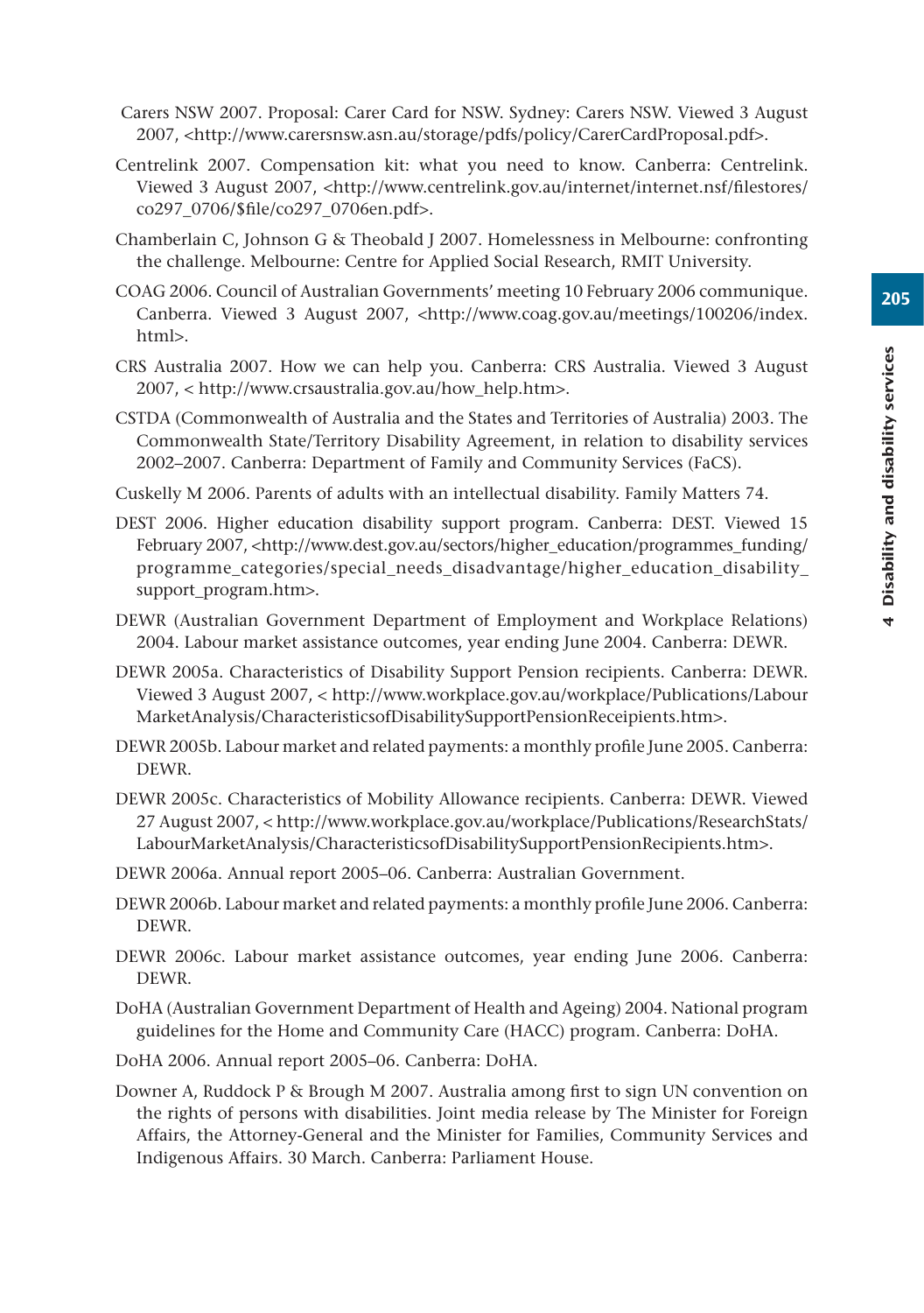- DVA (Australian Government Department of Veterans' Affairs) 2005. Annual reports 2004–05. Canberra: Australian Government.
- DVA 2006. Annual report 2005–06. Canberra: DVA.
- FaCS (Australian Government Department of Family and Community Services) 2003. Characteristics of Disability Support Pension Customers: June 2003. Canberra: FaCS.
- FaCS 2004. Characteristics of Disability Support Pension customers June 2004. Canberra: FaCS.
- Greenhalgh E, Miller A, Minnery J, Gurran N, Phibbs P & Jacobs K 2004. Government assistance to boarding houses. AHURI Research & Policy Bulletin 48, December. Melbourne: Australian Housing and Urban Research Institute.
- HREOC (Human Rights and Equal Opportunity Commission) 2005. WORKability II: solutions—people with disability in the open workplace: final report of the National Inquiry into Employment and Disability. Sydney: HREOC. Viewed 31 August 2007, < http://www.hreoc.gov.au/disability\_rights/employment\_inquiry/final/index.htm>.
- HREOC 2007a. Australia to sign landmark treaty on human rights and disability. Media release 30 March. Sydney: HREOC. Viewed 31 August 2007, <http://www.hreoc.gov.au/about/media/media\_releases/2007/20\_07.html>.
- HREOC 2007b. A brief guide to the Disability Discrimination Act. Sydney: HREOC. Viewed 31 August 2007, <http://www.hreoc.gov.au/disability\_rights/dda\_guide/dda\_guide.htm>.
- Lattimore R 2007. Men not at work: an analysis of men outside the labour force. Staff working paper. Melbourne: Productivity Commission.
- Lennox N, Bain C, Rey-Conde T, Purdie D, Bush R & Pandeya N 2007. Effects of a comprehensive health assessment programme for Australian adults with intellectual disability: a cluster randomized trial. International Journal of Epidemiology. 36(1): 139–46.
- MHCA (Mental Health Council of Australia) 2005. Not for service: experiences of injustice and despair in mental health care in Australia. Canberra: MHCA.
- NSW MOT (New South Wales Ministry of Transport) 2007. Accessible transport action plan for NSW transport, roads and maritime agencies. Sydney: NSW MOT. Viewed 3 August 2007, < http://www.transport.nsw.gov.au/abouttrans/access-trans-action-plan. html>.
- NCVER (National Centre for Vocational Education Research) 2006. Australian vocational education and training statistics: students and courses 2005—summary. Adelaide: NCVER.
- NDA 2006. Investigation into workforce capacity issues: summary report. Melbourne: NDA. Viewed 31 August 2007, <http://www.nda.gov.au/cproot/506/1849/Workforce CapacitySummaryReport.pdf>.
- NDA 2007a. Small area estimates. Melbourne: NDA. Viewed 1 August 2007, <http://www. nda.gov.au/2/2090/64/small\_area\_esti.pm>.
- NDA 2007b. NDA CSTDA 3 research and development projects under way. Melbourne: NDA. Viewed 2 August 2007, <http://www.nda.gov.au/2/2059/64/projects underw. pm#NDA21aR>.
- NT (Northern Territory) Government 2006. Seniors news: Carers Card. Darwin: NT Government. Viewed 3 August 2007, <http://www.nt.gov.au/dcm/seniors/news.html>.